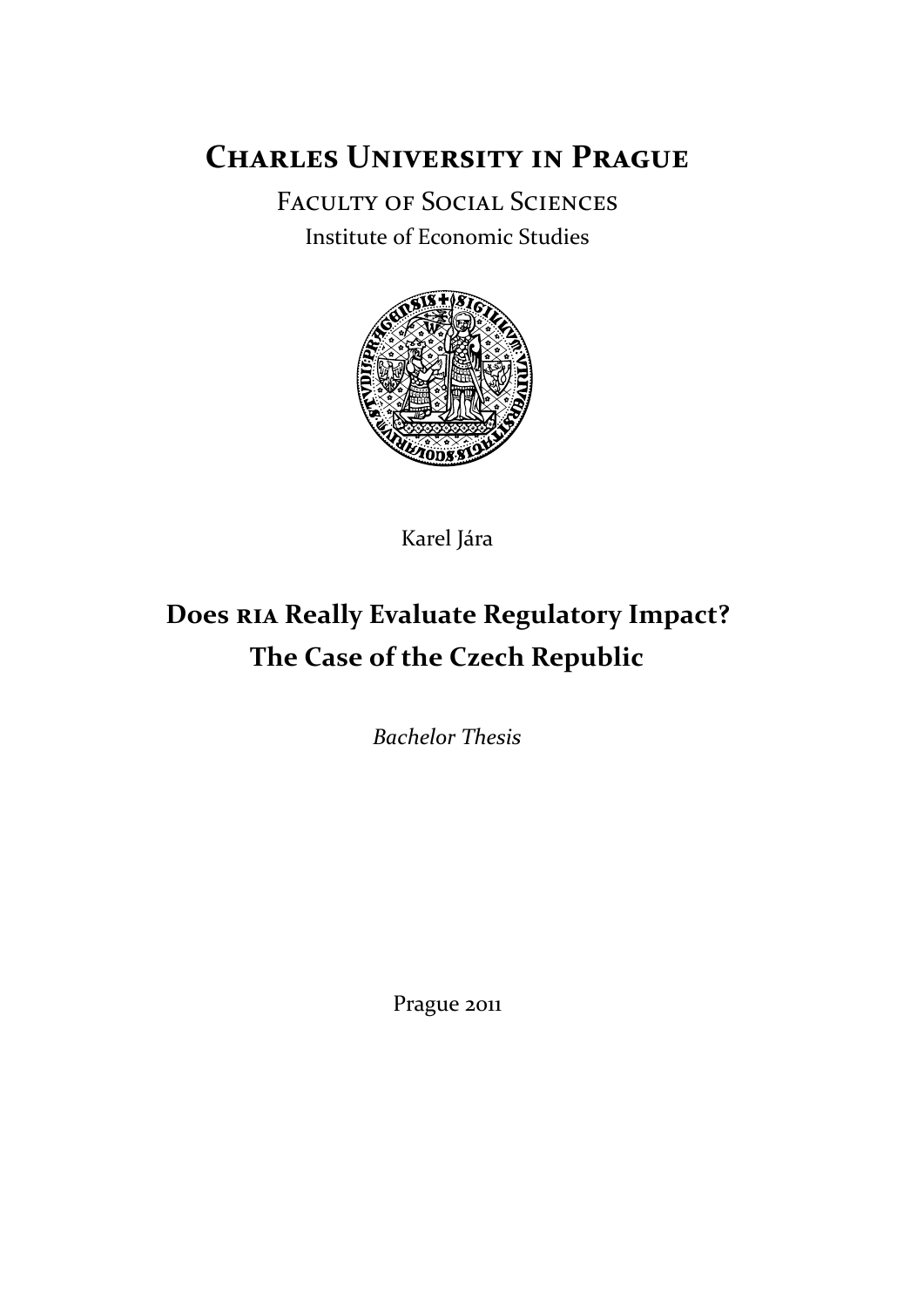Author: **Karel Jára** Supervisor: **PhDr. Jiří Schwarz**

Year of defence: 2011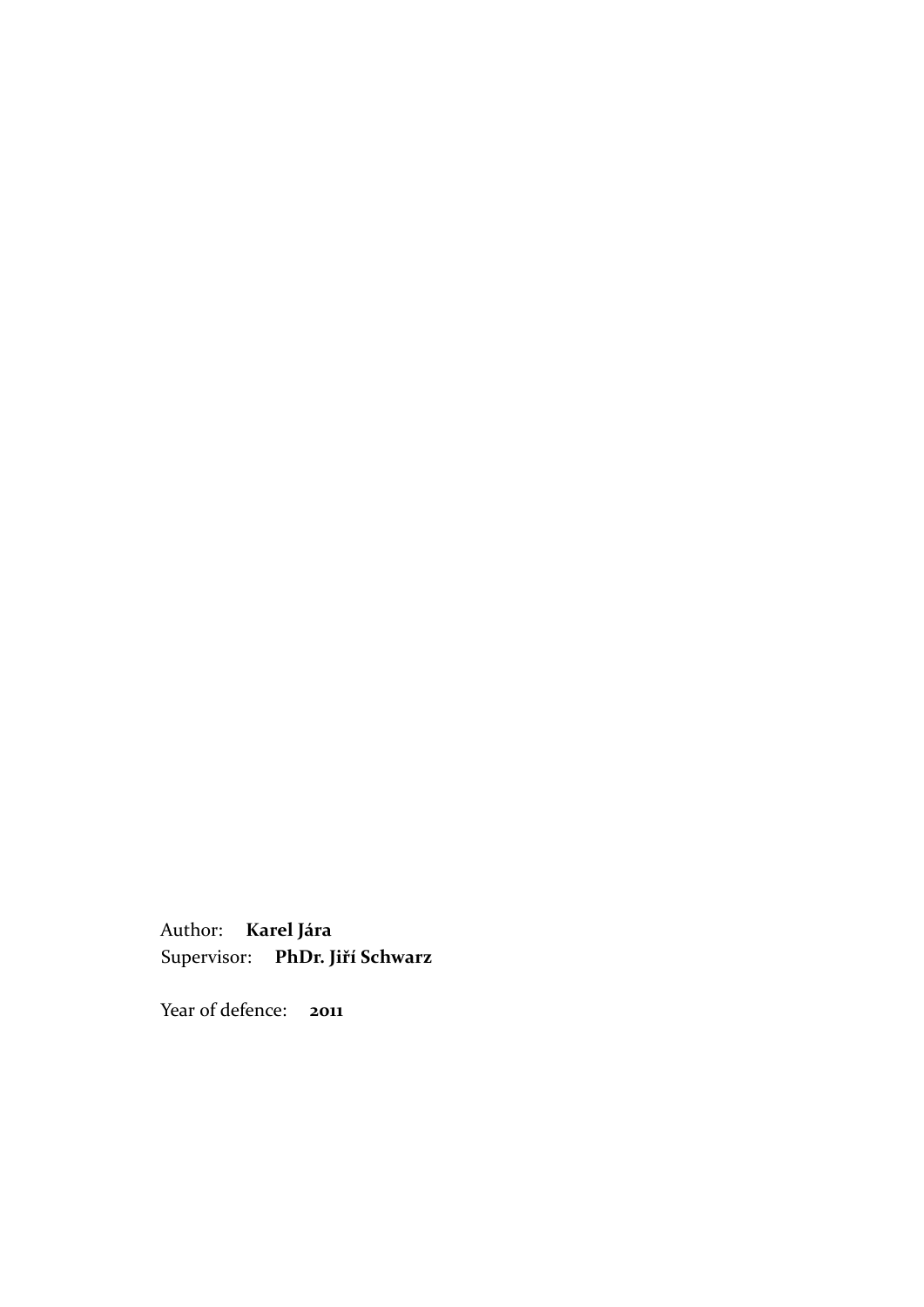# **Declaration of Authorship**

- 1. I hereby declare that I compiled this thesis independently, using only the listed resources and literature.
- 2. I declare that this work has not been used to obtain any other degree.
- 3. I agree that the work is made available for educational and research purposes.

Prague, 20th May 2011

Karel Jára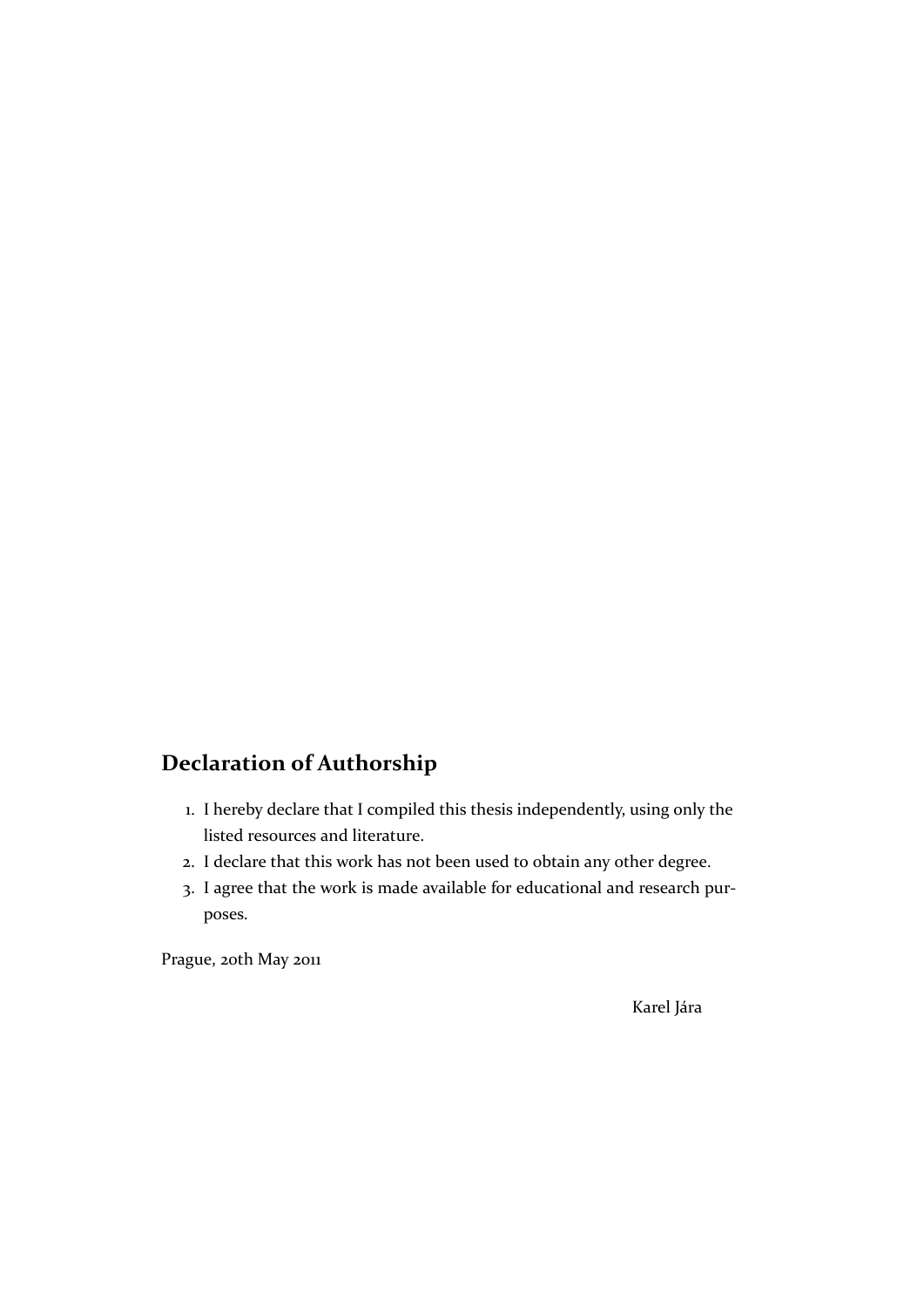# **Acknowledgments**

I thank especially to my supervisor PhDr. Jiří Schwarz for his support and constant availability to give valuable advice and comments.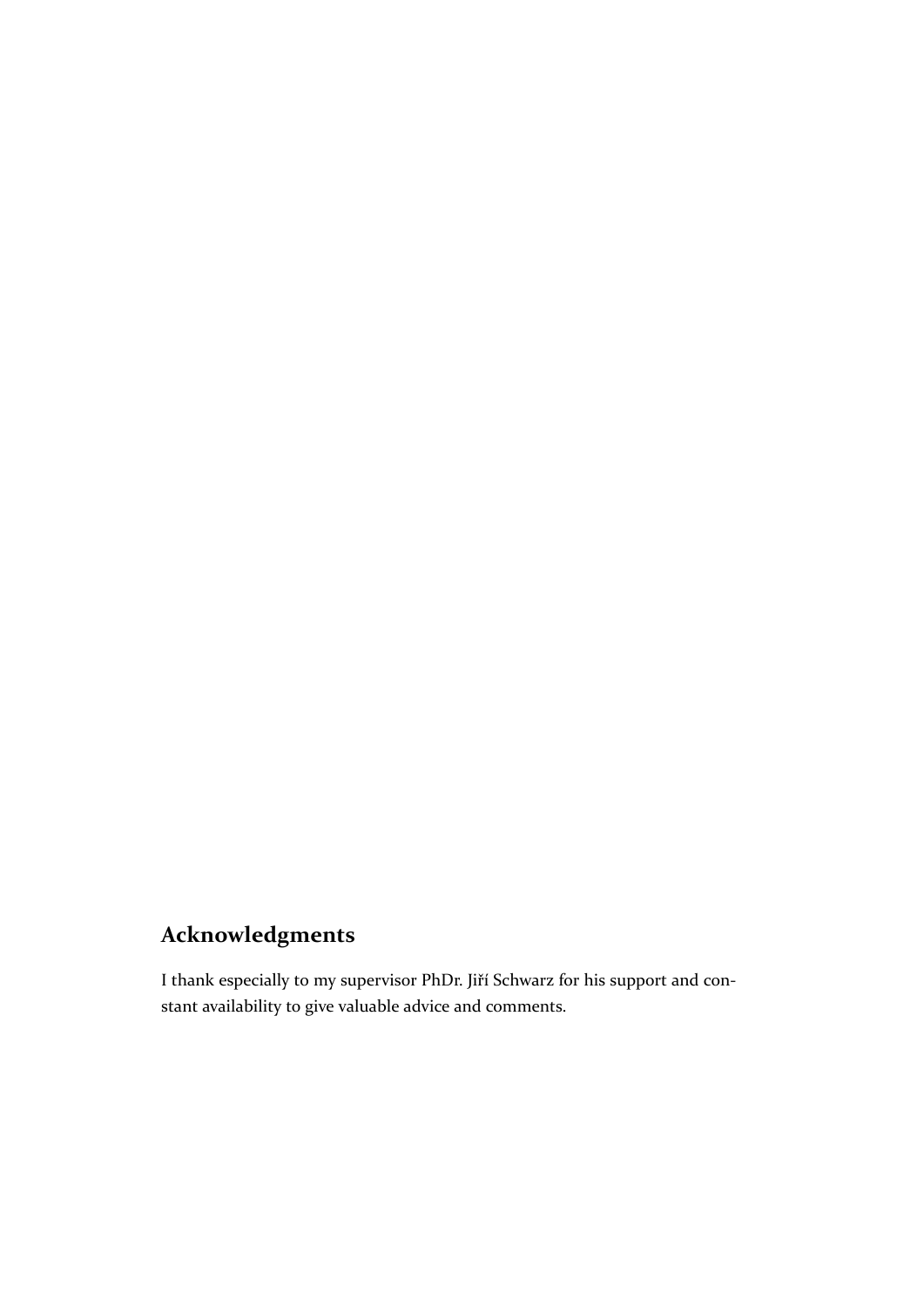## **Bibliographic Record**

Jára, K. (2011). Does RIA really evaluate regulatory impact? The case of the Czech Republic. (Unpublished bachelor thesis). Charles University in Prague, CZ.

**Volume:** 70,960 [char](#page-8-0)acters

## **Abstract**

Regulatory Impact Assessment/Analysis (RIA) has become a hot topic in the world politics as well as economic research in the last 20 years. Its basic definition as a tool to improve regulatory quality using cost-benefit analysis is vi[able only in the case when it is properly imple](#page-8-0)mented for all potential sources of regulation, one of which is parliament with its amendments to bills. After summing up basic information about RIA and its history and surveying relevant literature on RIA, this thesis performs a pioneer analysis of the changes in regulatory impact of laws caused by parliamentary amendments. A sample of all laws passed in the Czech Republic [in](#page-8-0) 2010 is studied. The passed amendments to these la[ws a](#page-8-0)re analysed and it is found that only 3 out of 20 bills with RIA had amendments which made no changes in regulatory impacts of the bill. This supports the conclusion that the RIA implementation should take these amendments into account. Another finding is that circumventing of the RIA [syst](#page-8-0)em occurs also in the case of non-governmental bills, which are not subject to RIA in the Czech Republic, as 18 of 3[2 bil](#page-8-0)ls without RIA did not have it due to their non-governmental origin.

**J[EL](#page-8-0) Classification:** D78, H11, I38, K20, L51 **Keywords:** RIA, regulatory impact assessment, policy appraisal, better regulation, legislative process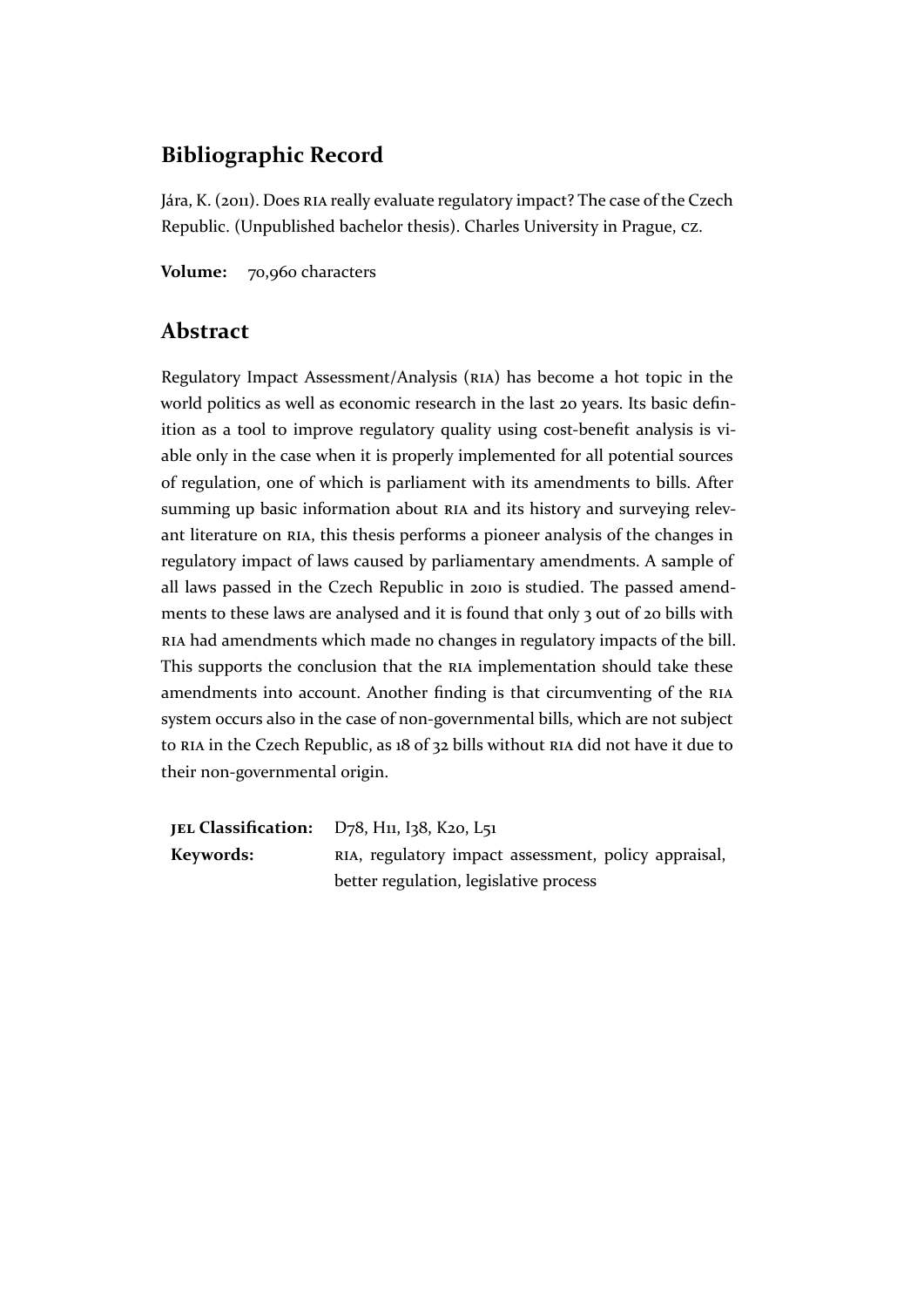## **Abstrakt**

Hodnocení dopadů regulace (RIA) se za posledních 20 let stalo horkým tématem světové politiky stejně jako ekonomického výzkumu. Jeho základní definice jako nástroje pro zlepšení kvality regulace pomocí analýzy nákladů a přínosů je udržitelná pouze v příp[adě,](#page-8-0) že je správně implementováno pro všechny potenciální zdroje regulace. Jedním takovým zdrojem je parlament se svými pozměňovacími návrhy. Po shrnutí základních informací o RIA a jeho historii a po sumarizaci relevantní literatury k RIA přistupuje tato práce k průkopnické analýze změn v regulatorních dopadech zákonů způsobených parlamentními pozměňovacími návrhy. Je studován vzorek všech zákonů [schv](#page-8-0)álených v roce 2010 v České republice. Schválené poz[měň](#page-8-0)ovací návrhy k těmto zákonům jsou analyzovány a je zjištěno, že pouze 3 z 20 návrhů zákonů s RIA bylo pozměněno tak, že nedošlo ke změnám jejich regulatorních dopadů. To podporuje závěr, že implementace RIA by pozměňovací návrhy měla brát v potaz. Dalším zjištěním je, že obcházení systému RIA probíhá také v případě nevlá[dníc](#page-8-0)h návrhů zákonů (které do něho nejsou v České republice zahrnuty), neboť 18 ze 32 návrhů bez RIA neobsahov[alo](#page-8-0) RIA právě pro svůj nevládní původ.

**JEL klasifikace:** D78, H11, I38, K20, L51 **[Kl](#page-8-0)íčová slova:** RIA, hodnocení dopadů regulace, hodnocení politik, lepší regulace, legislativní proces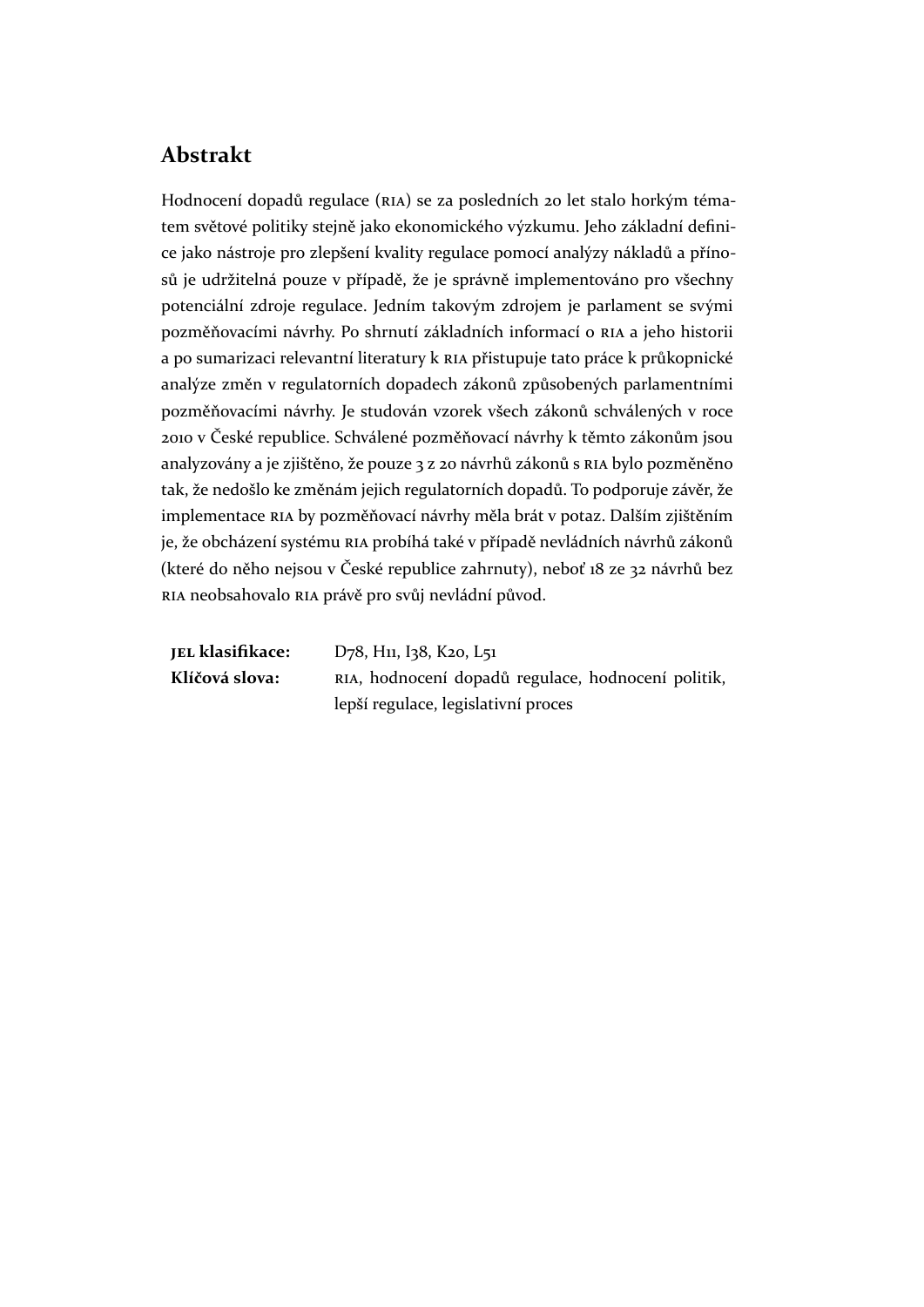## **Contents**

|              |                 | List of Tables, List of Figures                                                               | 8  |
|--------------|-----------------|-----------------------------------------------------------------------------------------------|----|
|              | <b>Acronyms</b> |                                                                                               | 9  |
|              |                 | Introduction                                                                                  | 10 |
| 1            |                 | What is RIA?                                                                                  | 12 |
| $\mathbf{2}$ |                 | <b>History of RIA</b>                                                                         | 14 |
|              | 2.1             | Beginnings in the USA $\ldots \ldots \ldots \ldots \ldots \ldots \ldots$                      | 14 |
|              | 2.2             | RIA in the UK $\dots \dots \dots \dots \dots \dots \dots \dots \dots \dots \dots \dots \dots$ | 15 |
|              | 2.3             |                                                                                               | 16 |
|              | 2.4             | RIA in the European Communities/European Union                                                | 18 |
| 3            |                 | Literature on RIA                                                                             | 19 |
|              | 3.1             |                                                                                               | 20 |
|              | 3.2             |                                                                                               | 21 |
|              | 3.3             |                                                                                               | 23 |
|              | 3.4             |                                                                                               | 25 |
|              | 3.5             |                                                                                               | 26 |
|              | 3.6             |                                                                                               | 27 |
|              | 3.7             |                                                                                               | 28 |
| 4            |                 | <b>Empirical part</b>                                                                         | 31 |
|              | 4.1             |                                                                                               | 31 |
|              | 4.2             | Goals of the study and the hypothesis                                                         | 32 |
|              | 4.3             |                                                                                               | 34 |
|              | 4.4             |                                                                                               | 37 |
|              | 4.5             |                                                                                               | 41 |
|              |                 | <b>Conclusions</b>                                                                            | 43 |
|              |                 | <b>Bibliography</b>                                                                           | 45 |
|              |                 | A Bachelor Thesis Proposal                                                                    | 52 |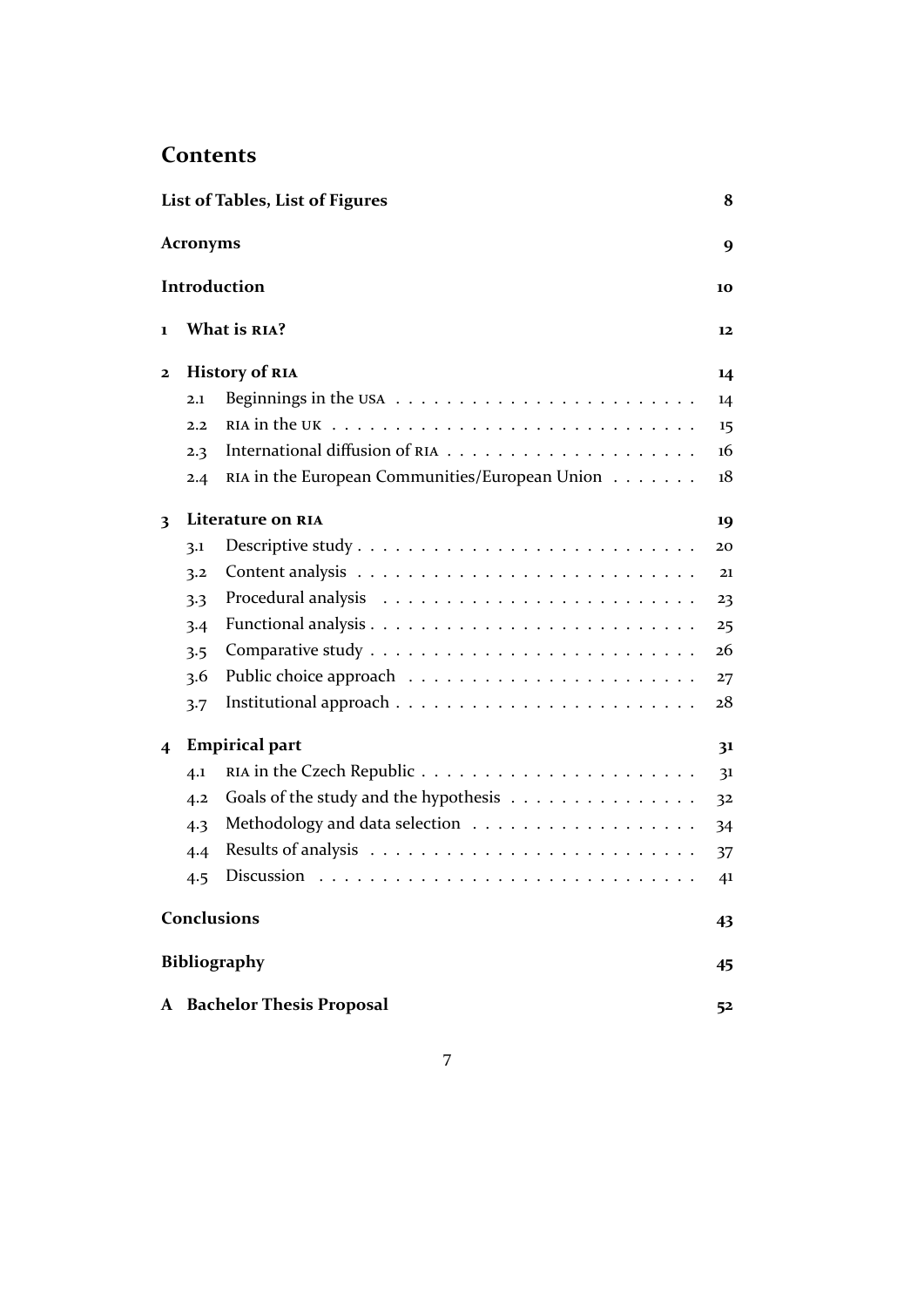# <span id="page-7-0"></span>**List of Tables**

| $\mathbf{1}$   | Number of bills according to reason why RIA was not performed  |  |
|----------------|----------------------------------------------------------------|--|
|                |                                                                |  |
| $\overline{2}$ |                                                                |  |
| $\mathbf{z}$   | Amendments according to type and target of impact and its mag- |  |
|                |                                                                |  |
|                | Bills according to maximum magnitude of their amendments 40    |  |

# **Li[st of Figures](#page-39-0)**

| OECD Reference Checklist for Regulatory Decision-making 12            |  |
|-----------------------------------------------------------------------|--|
| Structure and content of small and large RIA in the Czech Republic 33 |  |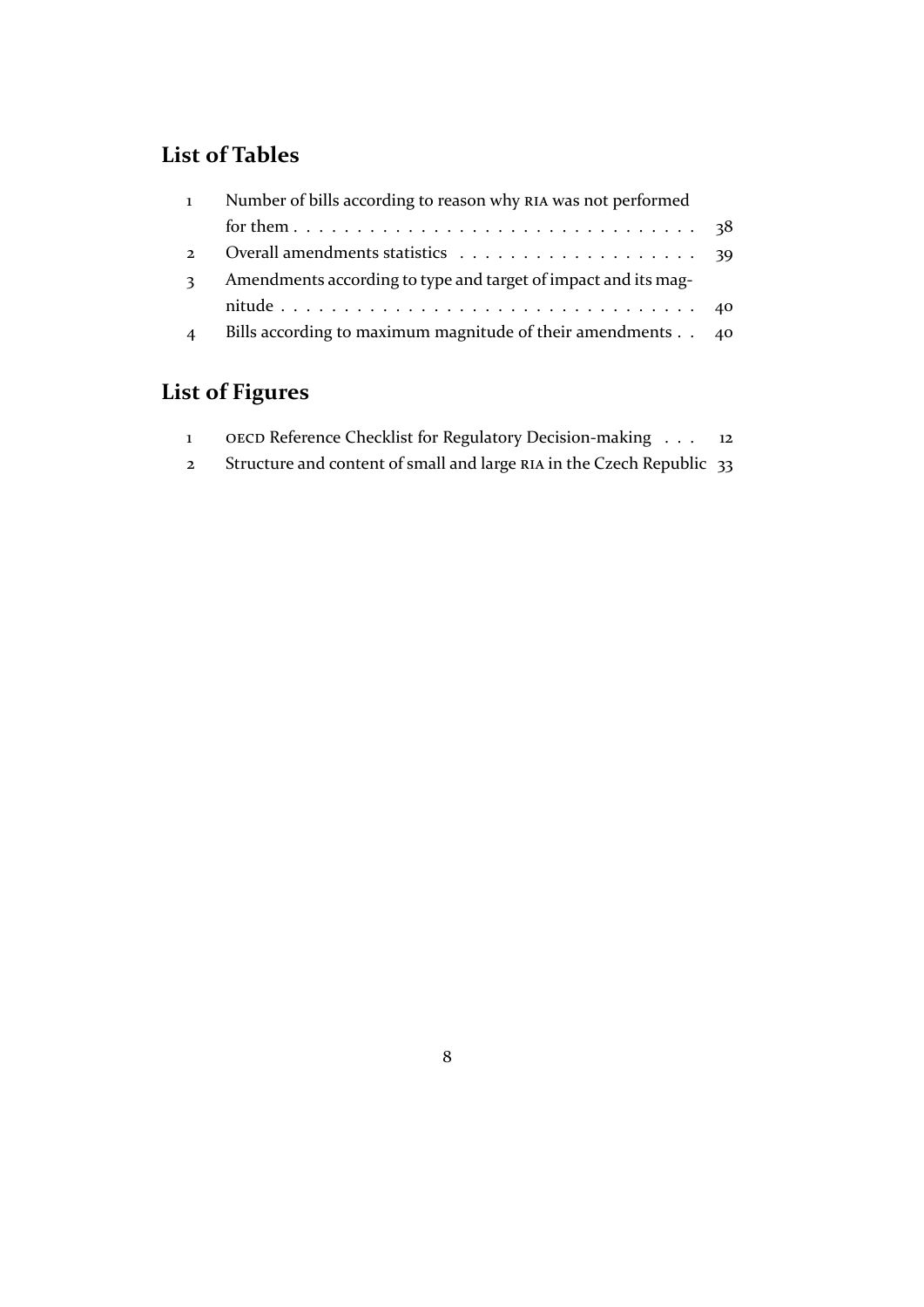# <span id="page-8-0"></span>**Acronyms**

| <b>ASPI</b> | Automated System of Legal Information                  |
|-------------|--------------------------------------------------------|
| <b>CCA</b>  | <b>Compliance Cost Assessment</b>                      |
| EU          | European Union                                         |
| <b>IAB</b>  | <b>Impact Assessment Board</b>                         |
| <b>IIA</b>  | <b>Integrated Impact Assessment</b>                    |
| <b>OECD</b> | Organisation for Economic Co-operation and Development |
| OMB         | Office of Management and Budget                        |
| <b>RIA</b>  | Regulatory Impact Assessment/Analysis                  |
| <b>RIU</b>  | Regulatory Impact Unit                                 |
| <b>UK</b>   | United Kingdom                                         |
| <b>USA</b>  | United States of America                               |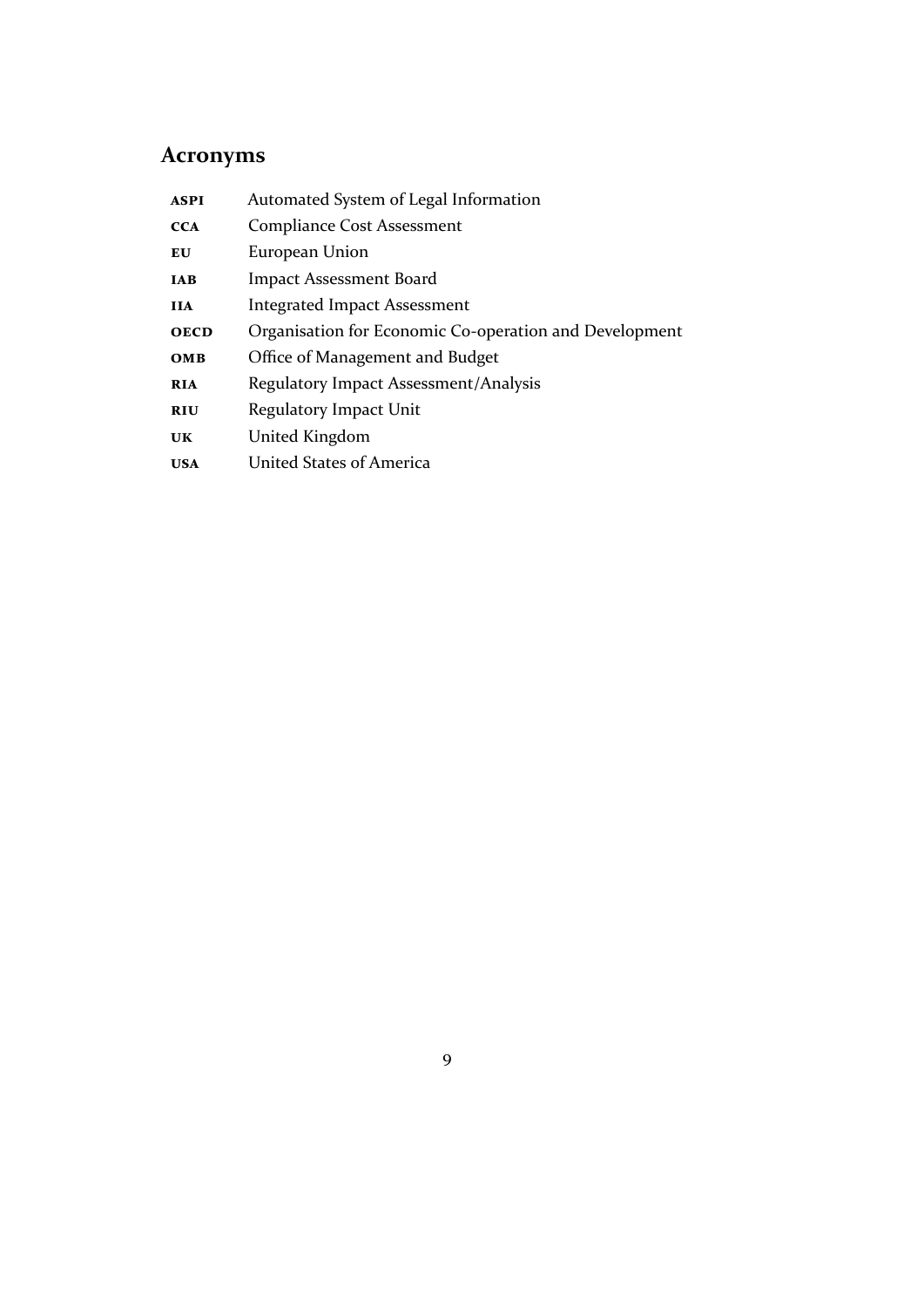### <span id="page-9-0"></span>**Introduction**

In the United States of America (USA) and the United Kingdom (UK) of 1970s and particularly 1980s we can observe strengthening interest in decreasing the burden of regulation. This was a reaction to extensive regulatory activity of 1960s [and was mainly part of the libera](#page-8-0)lisation [effort of governments o](#page-8-0)f Ronald Reagan and Margaret Thatcher. Thus in this time a need for some analytical framework for assessing the nascent and also the existing regulation emerged. The USA took from the beginning a wider approach based on the foundations of welfare economics with its benefit-cost analysis. In the UK they were mainly interested in identifying the costs of regulation in business sector. These can be see[n as t](#page-8-0)he very beginnings of systematical assessment of regulatory impacts.

Later during the 1990s the trend of 'less regulation' o[r de](#page-8-0)regulation gradually shifted into emphasis on 'better regulation'. In 1995 the term Regulatory Impact Assessment/Analysis (RIA) was used in one of the first Organisation for Economic Co-operation and Development's (OECD) recommendations for its countries on improving the quality of regulation. The OECD has [continued](#page-8-0) [since in the support of 'better regula](#page-8-0)tion' and has been preparing g[uidelines and](#page-8-0) [monitoring best practices of](#page-8-0) RIA. Although the implementation is quite diverse, today RIA is used in a majority of OECD members and in a [few ot](#page-8-0)her countries.

This shows that the topic of RIA is very lively in the political field, many countries have invested resources [in d](#page-8-0)eveloping their RIA systems. A widespread use of suc[h an](#page-8-0) instrument makes it a [hot top](#page-8-0)ic also in the field of economic research. That is shown in the first part [of t](#page-8-0)his thesis where, after the term Regulatory Impact Assessment is properly described and i[ts b](#page-8-0)rief history is presented, a thorough survey of all relevant literature is carried out.

The RIA can generally be described as a systematic instrument and process of *ex ante* evaluation of regulation before it is proposed which is aimed to improve the quality of regulation. When this process is developed, it should further be used to [exam](#page-8-0)ine *ex post* if the regulation has fulfilled its goals by comparing the actual impacts of regulation with its predicted counterparts.

As is shown in the survey, the literature and research on RIA takes many forms from mainly descriptive studies through various assessments of how RIA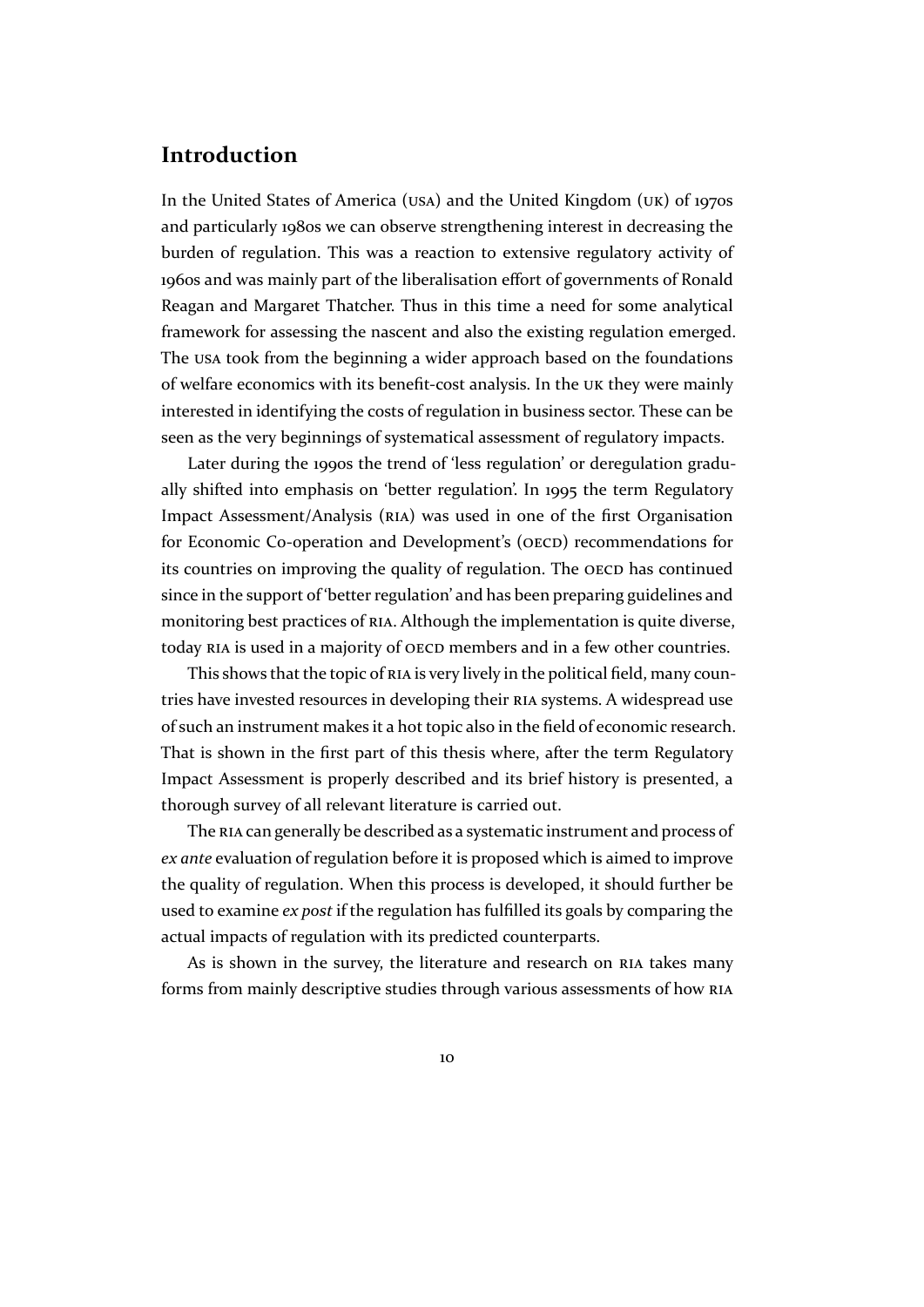works and performs to some 'unorthodox' types of research. The second part of this thesis brings a contribution to this literature in a form of a unique empirical study which deals with RIA on the case of the Czech Republic. It examines the issue of parliamentary amendments (which do not fall under RIA in the Czech Republic) to legislative acts that RIA has been carried out on. As the process of RIA is aimed to provide [a d](#page-8-0)ocument which can also be used in the future, the possible changes in the legislative act during the legislative pr[ocess](#page-8-0) might result in inapplicability of the docume[nt in](#page-8-0) its *ex post* functions. On a chosen sample [of p](#page-8-0)assed laws I analyse whether the change of impact caused by parliamentary amendments is significant.

The results of the research presented in this thesis can be helpful in making policy decisions in the Czech Republic, but also in countries with similar legislative arrangement, regarding the extent of implementation of RIA, particularly if it should or should not be compulsory for the amendments proposed to the bills in the parliament.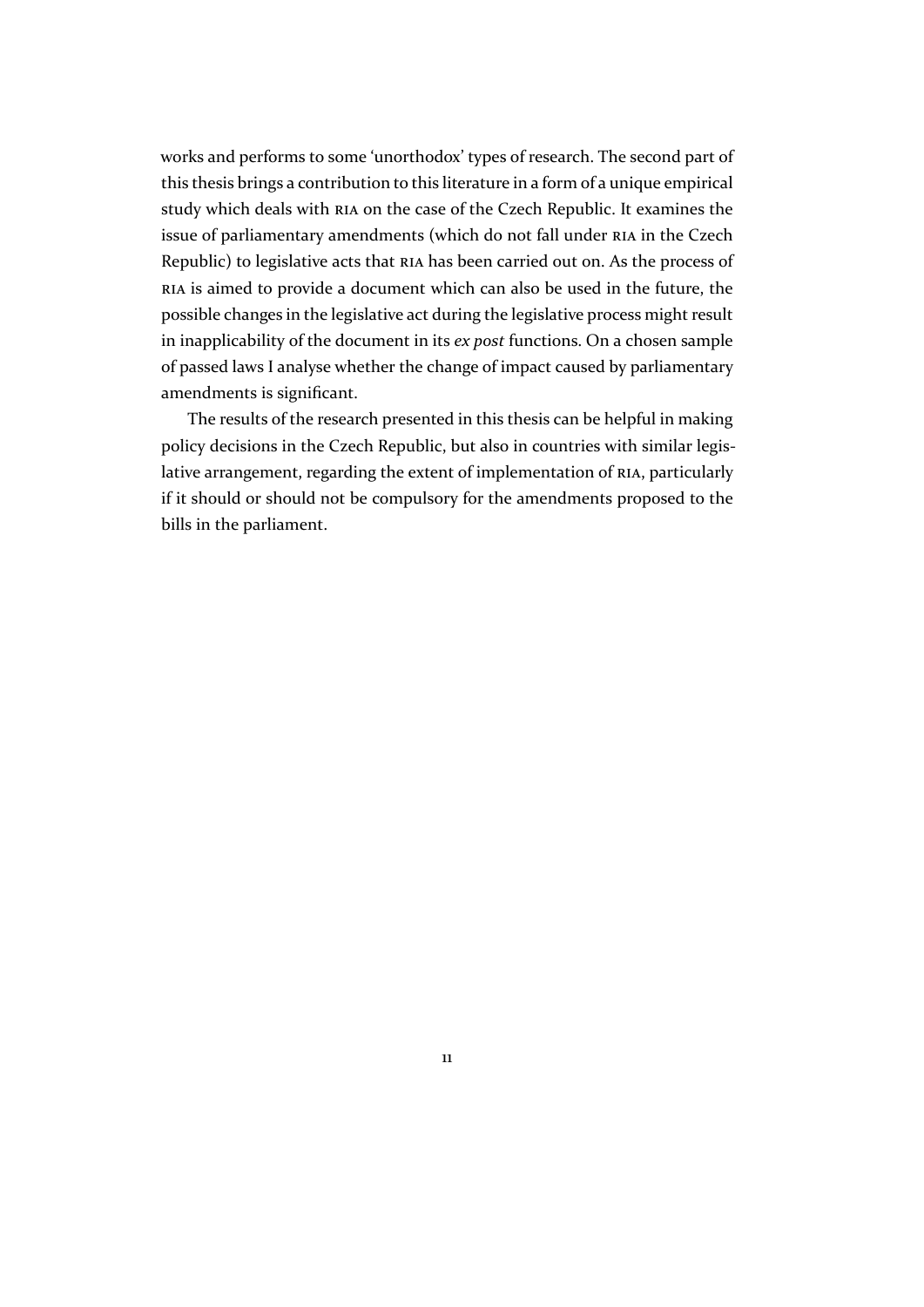### <span id="page-11-0"></span>**1 What is RIA?**

It is good to start with briefly introducing what the term Regulatory Impact Assessment/An[alysis](#page-8-0) (RIA) represents or rather should represent. What is the ideal of RIA?

Today, RIA is generally percepted (OECD, 2009, pp. 12–14; [Kirkpatrick & Park](#page-8-0)er, [2007a\) as a systematic](#page-8-0) *instrument* and *process* of *ex ante* evaluation of regulation [befo](#page-8-0)re it is even proposed. It is not a replacement of political decisionmaking b[ut sh](#page-8-0)ould help to make informed [decis](#page-48-0)ions. Its *instrumental* dimensio[n lies](#page-46-0) in definition and description of the problem which the intention for regulation is aiming to solve, recognising the options of solving the problem, assessing these options (including option of inaction, 'zero' option) regarding all their intended and unintended positive and negative impacts on any stakeholders who are predictably going to be affected and selecting recommended option while explaining why it has been chosen. Its *procedural* dimension is defined by involving robust process of consultation with all the stakeholders, systematic integration of the instrument into decision-making process and also by building a process of evaluating of RIA itself to provide feedback on its utility. The resultant 'better regulation', which is a broader concept that RIA evolved within, is aimed to be more effective and efficient at the same time and the process of

- 1. Is the problem correctly defined?
- 2. Is government action justified?
- 3. Is regulation the best form of government action?
- 4. Is there a legal basis for regulation?
- 5. What is the appropriate level (or levels) of government for this action?
- 6. Do the benefits of regulation justify the costs?
- 7. Is the distribution of effects across society transparent?
- 8. Is the regulation clear, consistent, comprehensible, and accessible to users?
- 9. Have all interested parties had the opportunity to present their views?
- 10. How will compliance be achieved?

Figure 1: OECD Reference Checklist for Regulatory Decision-making (OECD, 1995, pp. 9–10)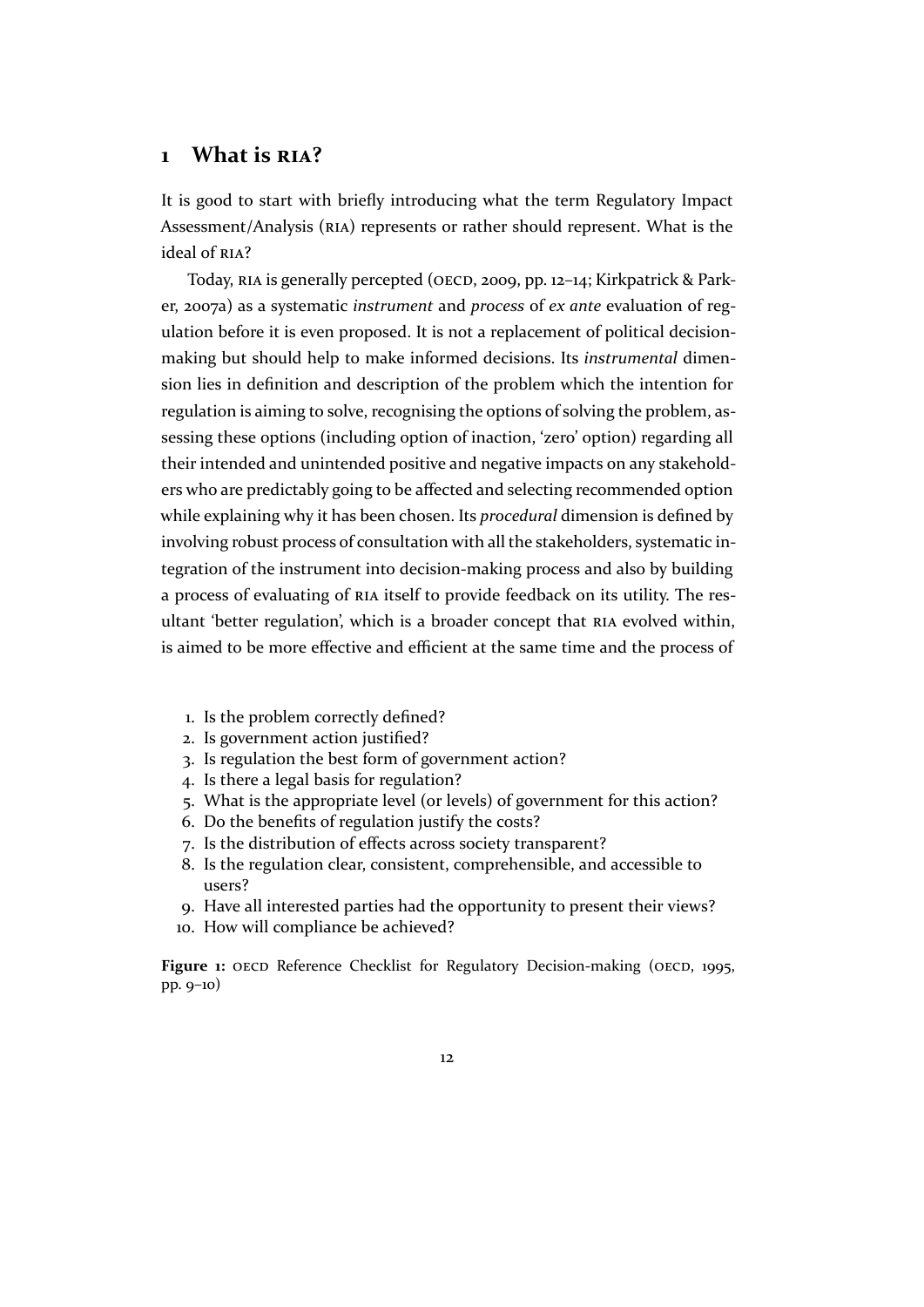its creation is to be open and transparent. Apart from *ex ante* evaluation, if RIA system is once developed, it should be used also for *ex post* assessing of existing regulation and especially the RIAs carried out *ex ante* should later be used for comparing the actual results of regulation with the ones predicted. Better [im](#page-8-0)age of the wider aims of 'better regulation' can be made by showing the OECD Reference Checklist for Regul[atory](#page-8-0) Decision-making from 1995 (Figure 1).

The scope of RIA application should be as wide as possible while maintaining the vague rule that 'costs should justify benefits'. Generally, RIA sho[uld be](#page-8-0) performed for primary legislation and for delegated regulation w[hich can](#page-11-0) potentially impose sig[nific](#page-8-0)ant costs. As defined above, the target of RIA is economic analysis of pros and cons but some other specific types of asse[ssm](#page-8-0)ent might be included in it, e.g. health impact assessment or analysis of impact on sustainable development, race equality or competition. The met[hodo](#page-8-0)logy used is largely benefit-cost analysis including risk assessment. (OECD, 2009, pp. 25–43)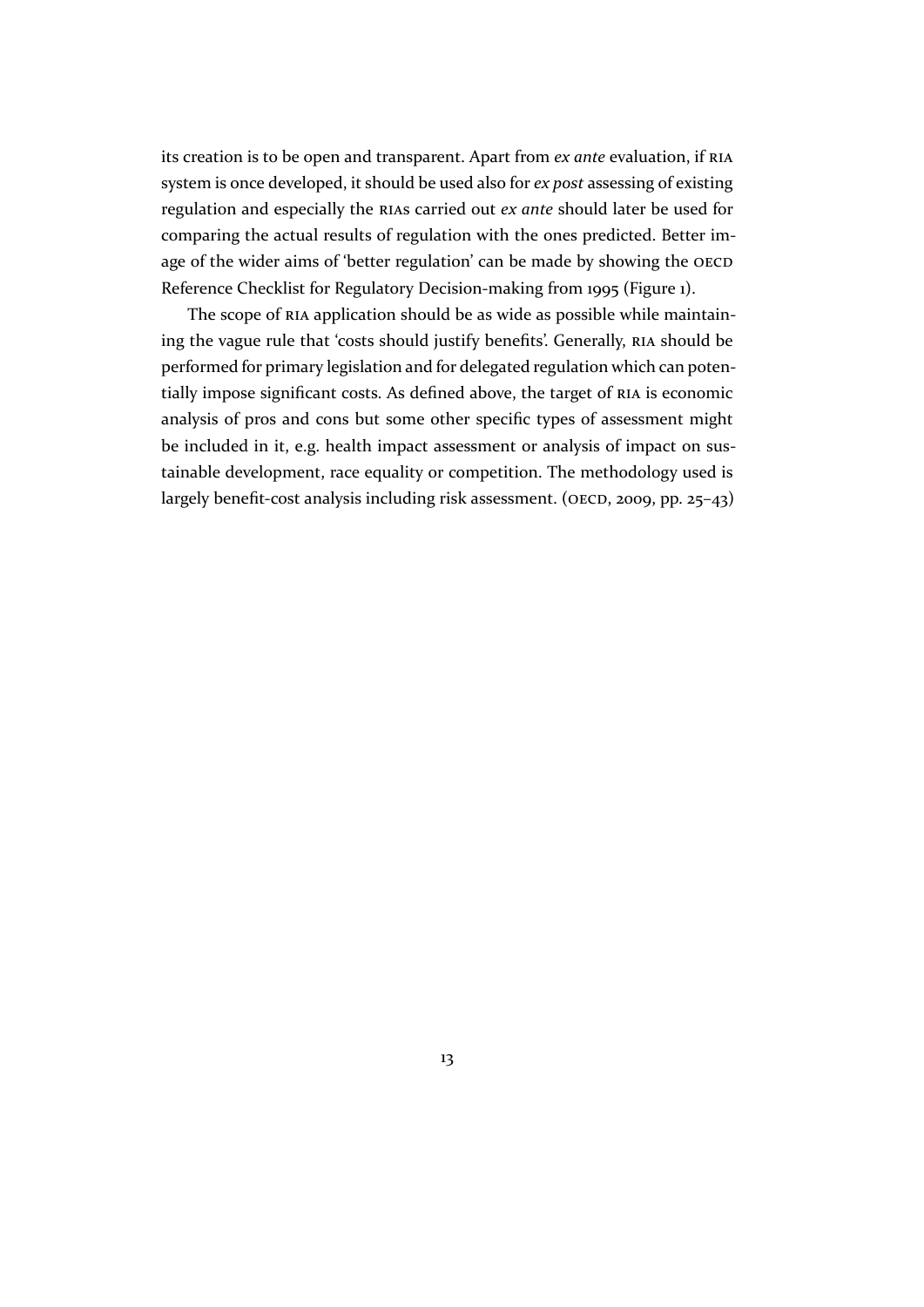### <span id="page-13-0"></span>**2 History of RIA**

Much more about RIA is told by its history. That is what is dealt with in this section starting wit[h the](#page-8-0) beginnings in two main pioneers of RIA, the United States and the United Kingdom, and continuing with the internationalisation of the concept. After [that](#page-8-0), one specific case of RIA implementation and its history is described, that of the European Communities/European Un[ion \(](#page-8-0)EU).

#### **2.1 Beginnings in the USA** 1

First roots of Regulatory Impact Assessment ca[n be traced back to the](#page-8-0) USA of 1970s under the Nixon ad[minist](#page-8-0)ration when US companies began to complain about costs of mainly environmental regulation. The administration introduced Quality of Life Review which required firms' costs to be calculated befor[e env](#page-8-0)ironmental regulation was developed. The Review was not very transparent and therefore it got controversial.

A more transparent program of early impact assessment was introduced by the Executive Order 11,821 of president Ford which required all agencies to conduct Inflation Impact Assessments before creating new regulation. This was a reaction to the stagflation which hit the USA in the first half of 1970s. A Council on Wage and Price Stability was established to monitor if the Assessments were carried out correctly and if not, it could propose a regulation not to be adopted. By an impulse from within the Council, [which](#page-8-0) was staffed mainly by economists, the assessment gradually converted into more profound cost-benefit analysis based on the theories of welfare economics. This was acknowledged by Executive Order 11,949 which changed the name from Inflation Impact Assessment to Economic Impact Statement.

The RIA as it is implemented in the today's USA was essentially established by president Reagan in 1981 by Executive Order 12,291. This mandated agencies to issue only regulations whose benefits were greater than costs which was assessed [by Re](#page-8-0)gulatory Impact Analysis. The RIA [shou](#page-8-0)ld contain description and possible quantification of costs and benefits, their distribution and alternative

This subsection is based largely on Morrall III [\(200](#page-8-0)1), Ogus (1998, pp.  $54-55$ ) and Renda  $(2006, pp. 10-25)$ .

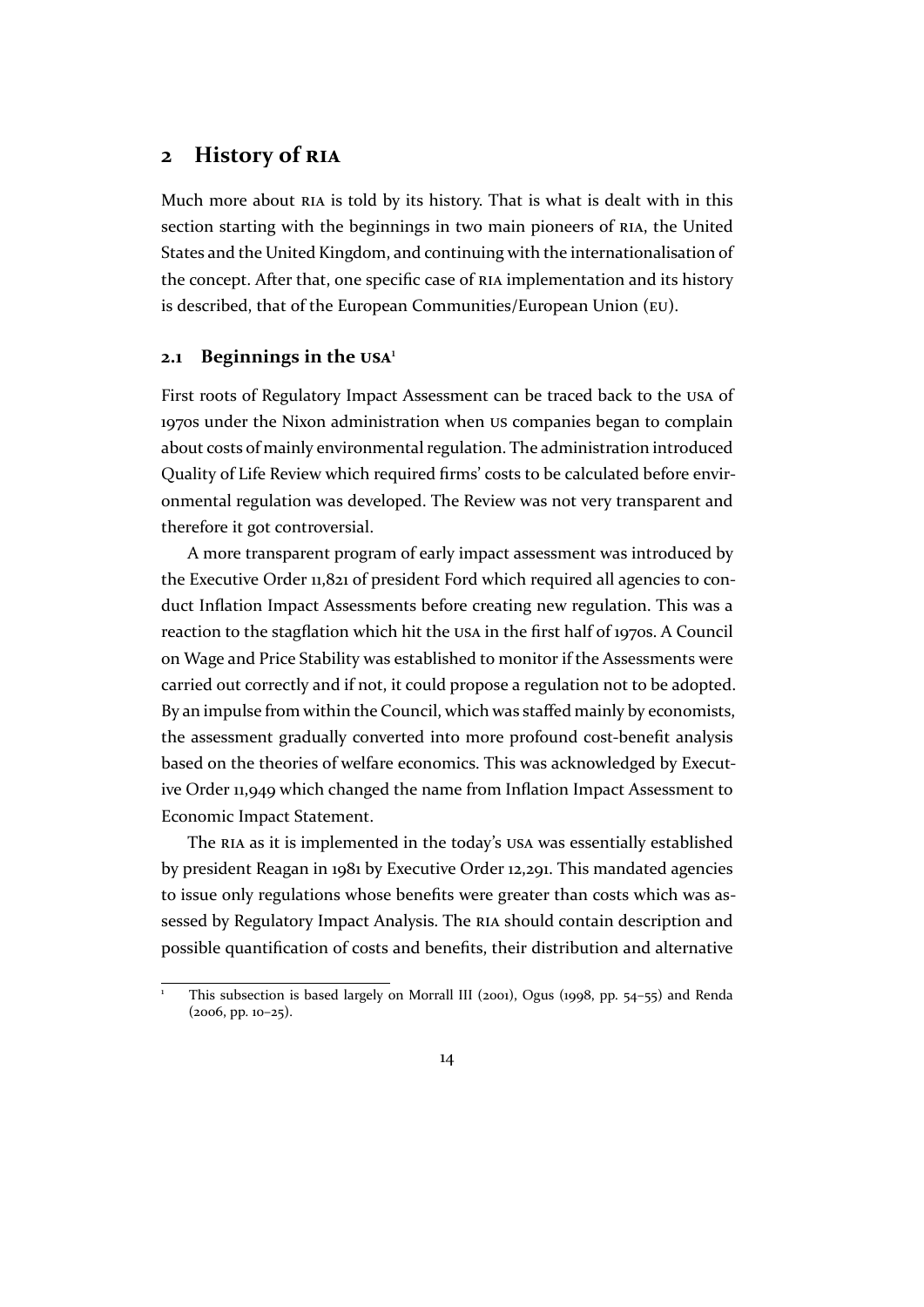options of achieving the regulatory goal. The oversight was given to the Office of Management and Budget (OMB). During the Bush Sr. administration the focus turned more to the US firms' competitiveness but generally everything stayed the same. In this time an institutional dispute broke out. It was argued [by Demo](#page-8-0)[crats, some economists and othe](#page-8-0)rs that the OMB has too much power over the regulatory process and could stop any regulation.

President Clinton made some changes in RIA by Executive Order 12,866. This removed the right of the OMB to veto an[y regu](#page-8-0)lation and also made only the regulations with impact higher than \$100 million per year subject to RIA which allowed for superior assessment of less regulat[ions](#page-8-0) (less than a half). It also redefined the desirable goal fr[om 'm](#page-8-0)ore benefits than costs' to 'benefits justifying the costs'. The model was later slightly changed by president Bush J[r. So](#page-8-0)me of these changes were later revoked by president Obama (Harrington, Heinzerling, & Morgenstern, 2009, p. 10).

We can see that in the USA, the cradle of RIA, it has gone through quite a long development process. It is distinctive from the beginning by its foundation on the principles o[f welfa](#page-45-0)re economics and at its heart lies cost-benefit analysis.

#### **2.2 RIA in the UK** 2

The second birthplace of RIA is definitely United Kingdom. The first implementation [was](#page-8-0) establis[hed](#page-8-0) in 1986 during the Thatcher administration in the context of its deregulation efforts. It was called Compliance Cost Assessment (CCA) of proposed regulation and [wa](#page-8-0)s focused *de facto* only on the administrative burdens borne by businesses. For oversight, a government unit was set up which was called Enterprise and Deregulation [Unit, later only Deregulation Unit.](#page-8-0)

During the administration of John Major, the scope of impact assessment expanded. Seven new units were created in 1992 but the efforts were rather unsuccessful. An important change was that newly CCA was extended to parliamentary bills and the directives coming from the European Commission. Later, in 1996 the rather narrowly focused CCA was widened by risk assessment and quantification of benefits and costs.

This subsection is based mainly on Ogu[s \(199](#page-8-0)8, pp. 55–56) and Renda (2006, pp. 26–42).

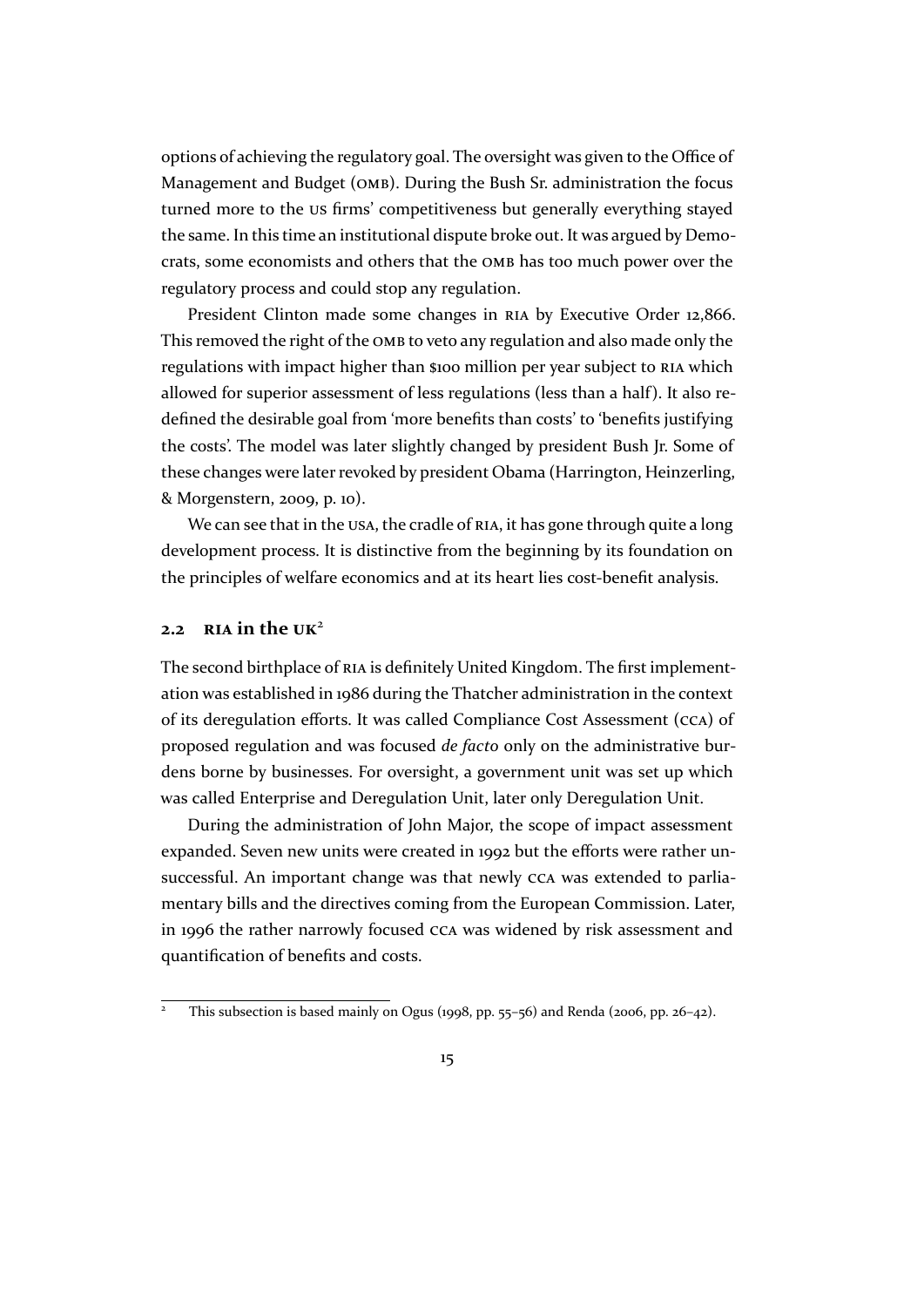<span id="page-15-0"></span>Again, after these very beginnings, an almost today's RIA came in 1998 when prime minister Blair was in the office. This included a cost-benefit analysis and finding most possible regulatory options including 'zero' option. The Deregulation Unit was reformed and changed to Regulatory Im[pact](#page-8-0) Unit (RIU). Within the RIU the Better Regulation Task Force (later Better Regulation Commission) was established which started to evaluate the efforts of RIA and collects and issues best practices. In 2001 a Regulator[y Reform Act was enacted wh](#page-8-0)ich goes furt[her](#page-8-0) mainly in the issue of *ex post* evaluation of existing regulation.

In 2005 a new ambitious Better Regulation Action [Pla](#page-8-0)n was launched. It began a big change to more risk-oriented approach to regulatory assessment, which was aimed at further reducing the administrative burdens. It meant that regulation should come only where it was really necessary and should be proportionate to risk of imposing burdens. Also the plan launched a new initiative where the businesses themselves could suggest regulations that they perceive as excessively burdensome. Since 2006 the National Audit Office has been thoroughly assessing all the RIA processes and regularly issuing reports with the results of this appraisal.

On the one hand the history of RIA in the UK is a bit shorter but on the other hand it is certainly a lot [mor](#page-8-0)e interesting to most European countries because of more shared features in the form of government with the UK rather than with the USA. We can see that the [UK's](#page-8-0) RIA d[rags](#page-8-0) its history along mostly in the never-ending main focus on reducing administrative burdens on firms.

#### **2.3 In[tern](#page-8-0)ational diffusion [of](#page-8-0) [RIA](#page-8-0)**

I have briefly described the two principal initiators of the RIA phenomenon. There were some other countries among early adopters of some type of regulatory impact assessment, e.g. Austr[alia s](#page-8-0)ince 1985, but we can say that further dissemination of the ideas is associated with the recommen[dati](#page-8-0)ons and generally 'better regulation' or regulatory reform agenda of OECD and later also EU. One of the first publications on this emerging topic is e.g. OECD (1993), where design and use of checklists for ensuring very basic regulatory quality in various OECD countries is described. In 1995, putting toget[her the](#page-8-0) experiences of [its](#page-8-0) member states in this field, the Council of OECD issued the Recom[menda](#page-47-0)tion on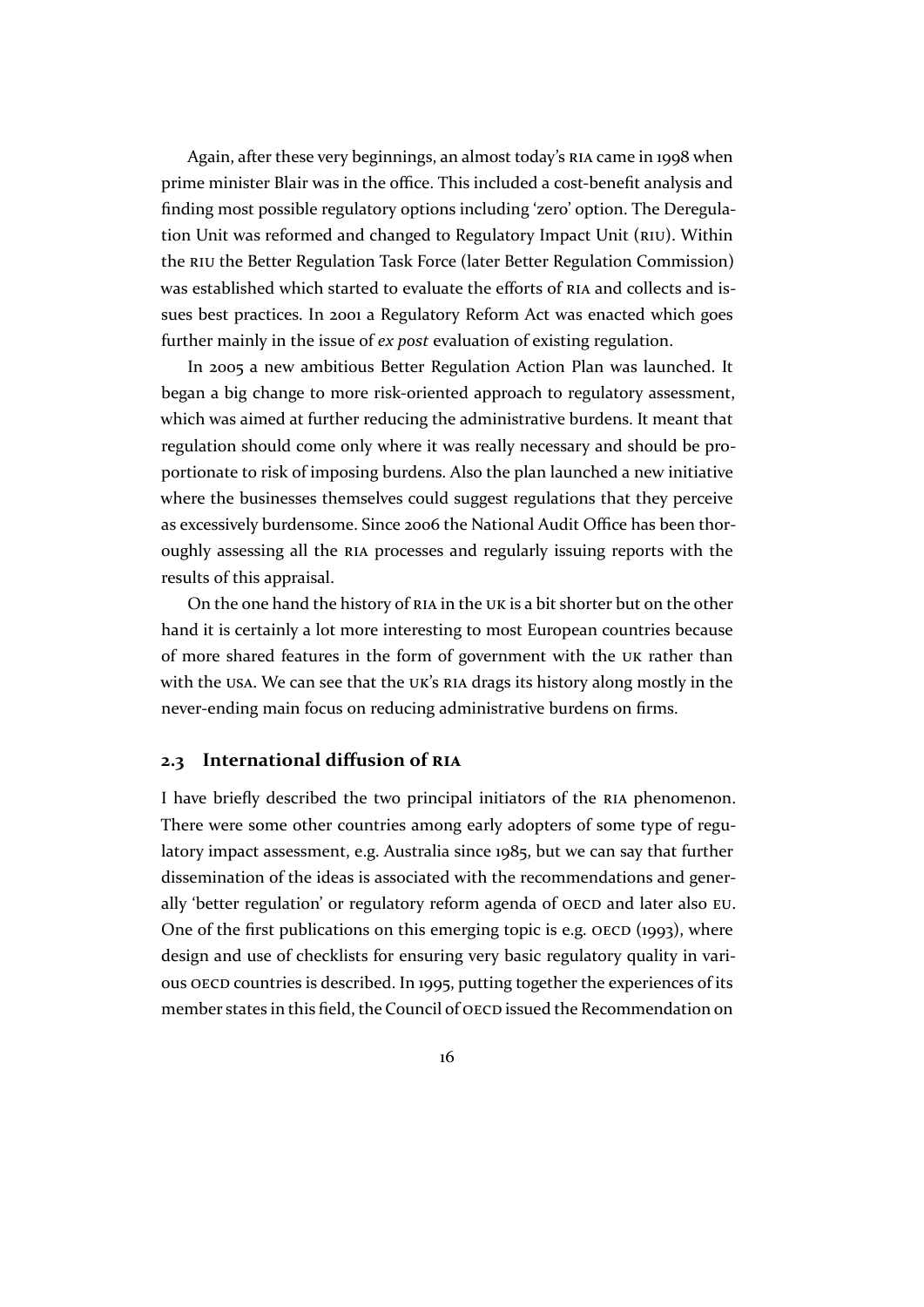Improving the Quality of Government Regulation with its Reference Checklist for Regulatory Decision-making (OECD, 1995).

OECD continued in its efforts and in 1997 it started to use the terms Regulatory Impact Analysis or Assessment officially. In the same year it also released the first summary of best practic[es in](#page-47-0) RIA (OECD, 1997a) where it defined what [RIA](#page-8-0) is, stated its main objectives and summarised what each country had achieved and what the results had been. The information was acquired generally in a form of consultations. This book wa[s one](#page-8-0) of the [semin](#page-48-0)al works for those gover[nm](#page-8-0)ents that wanted to implement RIA in their country and it also started the era of common debate with the use of common dictionary in the field of 'better regulation' in the OECD countries.

According to S. Jacobs (2006, p. 5) so[me 1](#page-8-0)5 of 30 OECD member countries adopted formal requirements of use of RIA during preparation of regulation by the year 2000. This enabled [the](#page-8-0) OECD to proceed to further analysis of the state of RIA in those countries. E.g. [in 20](#page-46-0)04 it issued RIA In[ventor](#page-8-0)y (OECD, 2004) which was an overwhelming descriptional [ove](#page-8-0)rview of what type of analysis RIA contains in each country, what [regulat](#page-8-0)ion it covers, how public RIA is, what type of [qua](#page-8-0)lity control is in place or how risk is asse[ssed](#page-8-0).

In 2005 the OECD published Guiding Principles for Regulatory Qu[ality](#page-8-0) and Performance which was another brief document for policy-[mak](#page-8-0)ers of its members (OECD, 2005). In 2009 they released a whole book on the topic which presents allege[d deter](#page-8-0)minants of quality of RIA, suitable methodological frameworks to use and also chapters on how to integrate competition analysis into RIA and idea[s on h](#page-48-0)ow to apply RIA in the area of corporate governance (OECD, 2009).

Mainly the endless concern of the OECD about 'better regulation' and par[ticu](#page-8-0)larly Regulatory Impact As[sessm](#page-8-0)ent helped to spread this 'brand' and idea [abou](#page-48-0)t its content into the world and made it a global phenomenon. Again, as S. Jacobs (2006, p. 5) shows, at the end [of 200](#page-8-0)0s already 23 of 30 OECD member countries and 8 non-OECD countries had implemented some form of RIA. This shows that RIA has been successful at least in attracting many governments' attention.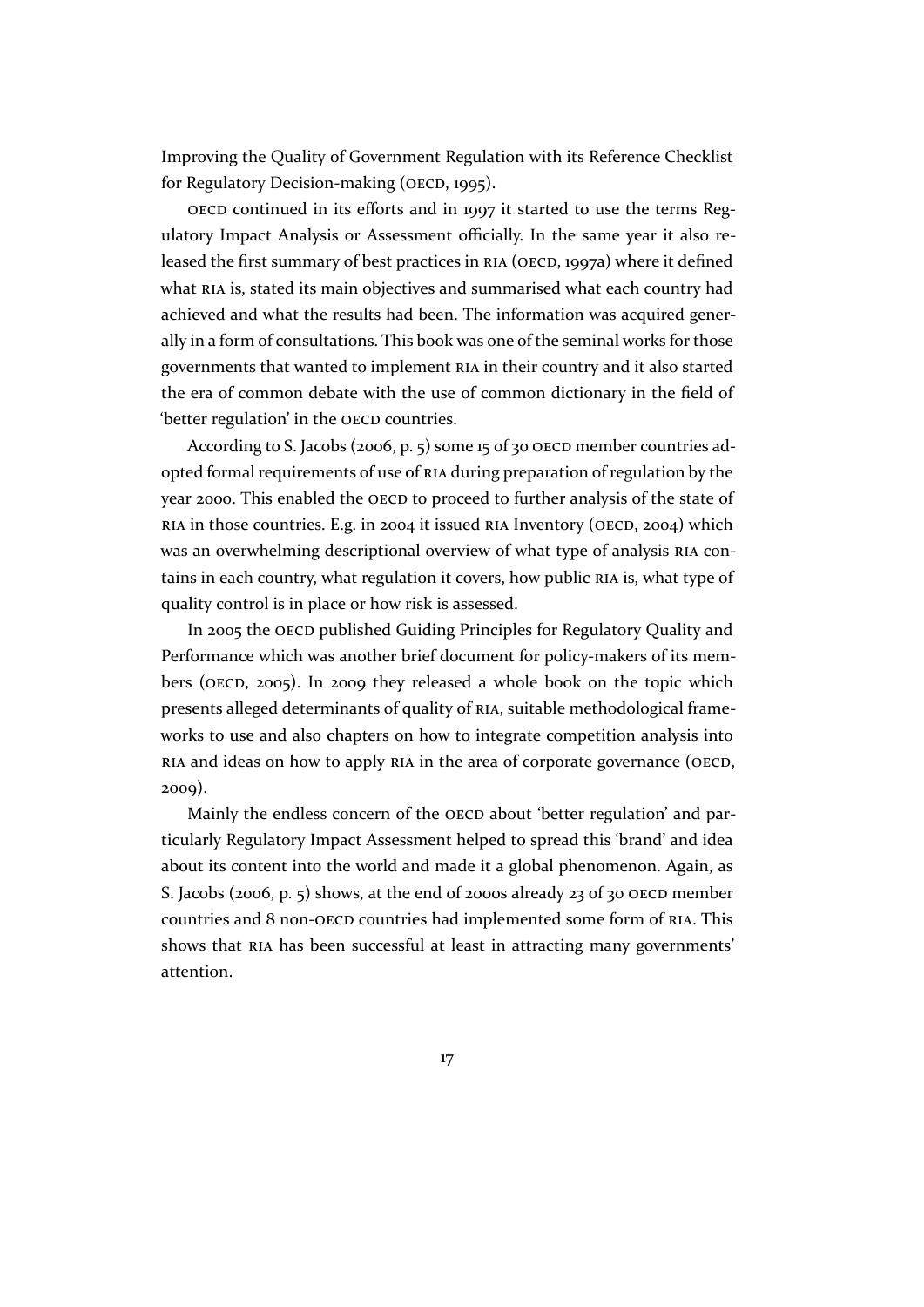#### <span id="page-17-0"></span>**2.4 RIA in the European Communities/European Union**<sup>3</sup>

Another main player that should not be forgotten when talking about history of RIA is the European Union, or formerly European Communities. The first syste[m of](#page-8-0) impact assessment of European regulations was established under the UK Presidency in 1986. It was called Business Impact Assessment and was al[ong](#page-8-0) the lines of the British approach aimed mainly at reducing the burdens borne by businesses. There were also two other types, Sustainability Impact Ass[essm](#page-8-0)ents and the impact notes. But all these analyses were used far from systematically and the assessment was too fragmented.

We can say that (in that time already) the EU truly jumped on the wave of 'better regulation' only in the beginning of the 21st century. In 2001, Mandelkern Group on Better Regulation, which was given mandate in 2000 based on Strasbourg Resolution on improving the quali[ty o](#page-8-0)f regulation, issued a report with an action plan within which by June 2002 a new form of Integrated Impact Assessment (IIA) on the European level should be established and used on all legislation with possible regulatory effect. It also set out common principles of regulation, which should comply e.g. with general principles [of proportionality](#page-8-0) [and subsidiarity](#page-8-0) defined in the Treaties, and recommended practices on performing the analyses. The model came into effect as of 2003 and incorporates not only analysis of economic impact but also of social and environmental impacts. Moreover, some regulations are to go through an even deeper analysis, Extended Impact Assessment. From 2005 the IIA covers all legislative proposals of European Commission and in the same year also *substantive amendments* by the European Parliament and the European Council were made subject to impact assessment. This is an interesting inf[orm](#page-8-0)ation with regard to the topic of this thesis.

To summarise, after being injected to the European level from the UK, RIA finally took its own way in the EU in big manner. It incorporates not only assesing of the economic impacts but also other types of impacts, such as the environmental ones.

<sup>3</sup> This subsection is based on Mandelkern Group on Better Regulation (Mandelkern, 2001), Meuwese (2008, pp. 2–3, 55–56) and Renda (2006, pp. 43–56).

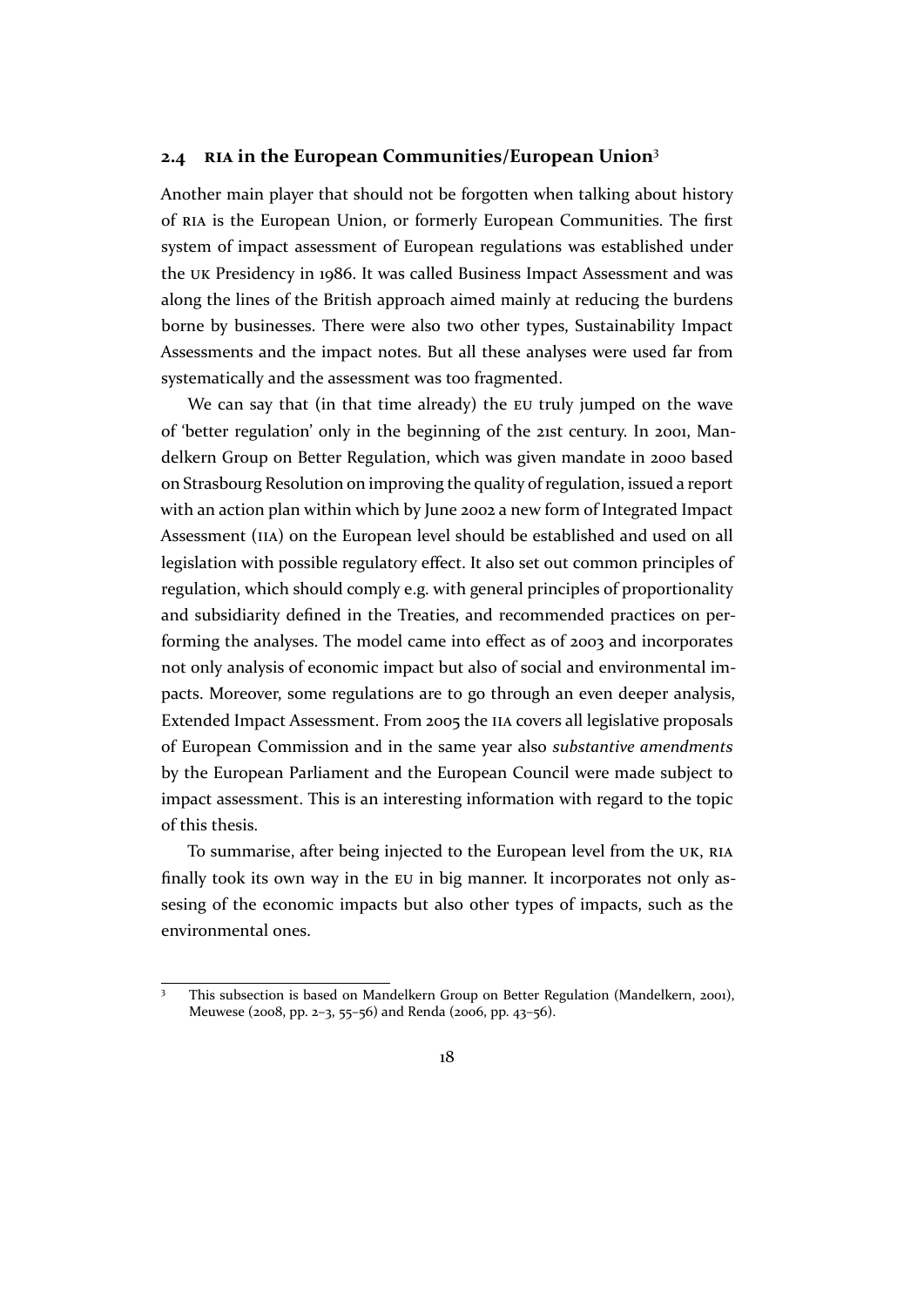#### <span id="page-18-0"></span>**3 Literature on RIA**

One of the aims of this thesis is to present a comprehensible and extensive survey of relevant litera[ture o](#page-8-0)n RIA in the field of economic research, which is not or is only partially present in the existing literature. That is done in the following section.

We cannot say that the lite[ratu](#page-8-0)re on RIA and adjacent or wider topics like 'better regulation' is scarce. There is actually quite a lot of it and it is very diverse.

As I have presented above, mostly the evaluation and the assessment of RIA is understood as a part of the RIA proces[s itse](#page-8-0)lf. That means that there is some literature on RIA produced by the performers of RIA themselves or by specially established RIA supervising bodies. This gives us the first information that [we](#page-8-0) can divide literature on this a[xis i](#page-8-0)nto two groups. The first is the type of literature that I ha[ve ju](#page-8-0)st described, which I would call *[adm](#page-8-0)inistrative* literature, and the second [is th](#page-8-0)e *scholarly* one, which generally has higher methodological and analytical quality.

The second axis on which we can divide the literature is, of course, the target of study. Harrington and Morgenstern (2004) introduce three basic types of analytical evaluation of RIA:

- *Content tests* These are tests of the material contained in RIA. They are aimed at checking whether it meet[s the](#page-45-0) defined guidelines or whether appropriate comp[one](#page-8-0)nts of RIA are present. A subtype, *intensive content tests*, is also aimed at assessing further the quality of the c[ompo](#page-8-0)nents.
- *Outcome tests* These tests deal with examining the outcomes of regulation *ex post* and comparing [the](#page-8-0) actual results to their predicted counterparts in RIA.
- *Function tests* These generally try to find out whether the outcomes of regulatory processes are in some way different from what they would have been in [the](#page-8-0) absence of RIA.

Ladegaard (2007) shows similar three groups, *compliance*, *performance* and *function tests*. The last is the same as above and the first two would fall into the *content* group above, where *[com](#page-8-0)pliance tests* will be *extensive content tests* and *performance te[sts](#page-47-0)* will be *intensive content tests*.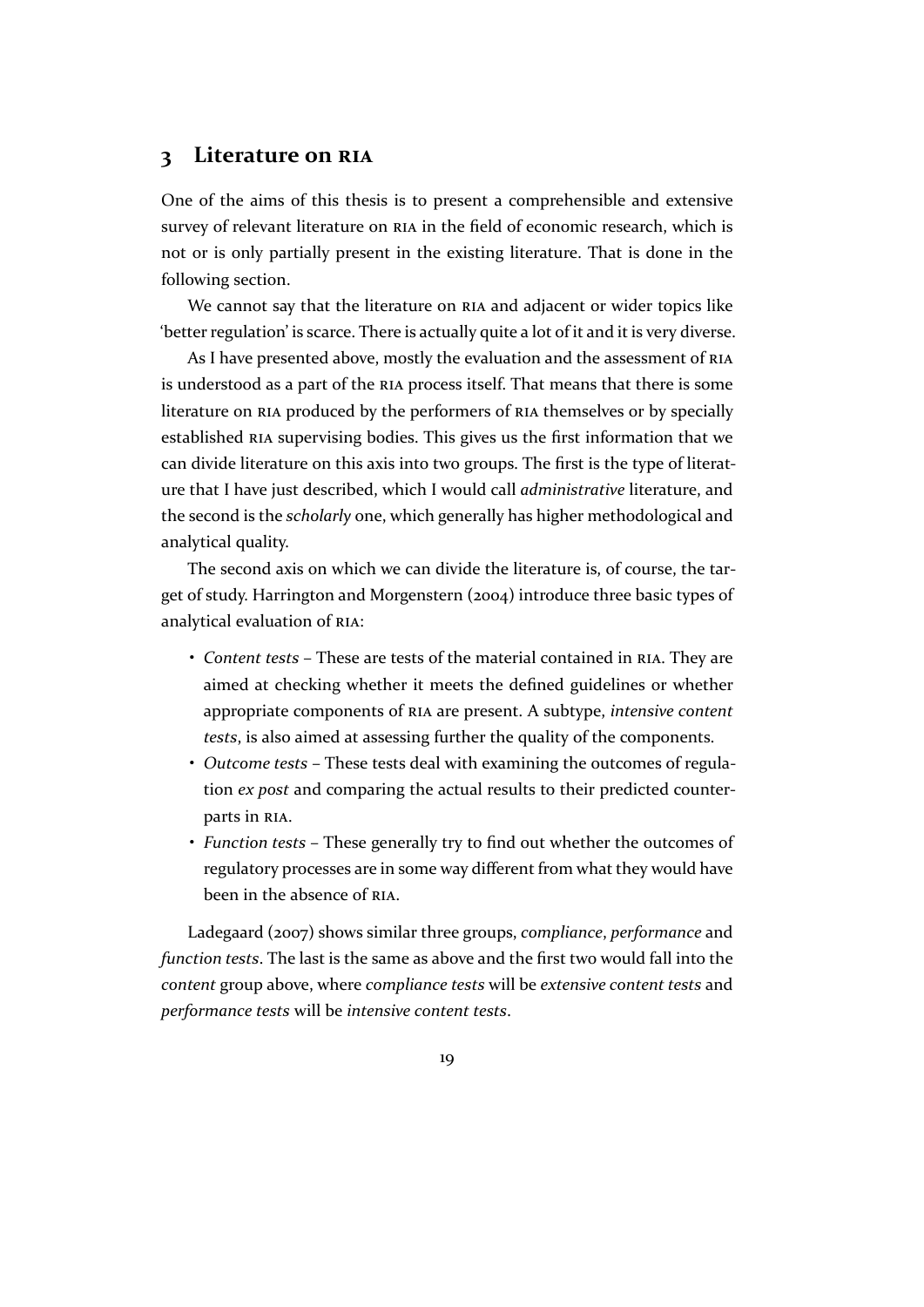<span id="page-19-0"></span>But there is, mainly among the *scholarly* literature, much more than this. In some studies the three-types concept does not stand because, as economics is quite a broad science, there are many more approaches and even paradigms whose view RIA can be depicted in. Therefore, for the purpose of this thesis, I introduce my own division of wider literature into general types of research which I recognised throughout the study of it. The division is as follows:

- 1. *Descriptive study* Various types of generally descriptive works, including e.g. *administrative* literature of best practices.
- 2. *Content analysis* The same as abovementioned *content tests*.
- 3. *Procedural analysis* Studies which concentrate on the procedural aspect of RIA, e.g. on the process of implementation or on what procedural problems are present and undermine the efficacy of RIA.
- 4. *Functional analysis* The same as abovementioned *function tests*.
- 5. *C[ompa](#page-8-0)rative study* Studies concentrating on comparison of various RIA implementations across different countries.
- 6. *Public choice approach* Studies of the motivations and interests of various stakeholders, e.g. businesses, politicians etc., in implementing RI[A.](#page-8-0)
- 7. *Institutional approach* Research from the institutional branch of economics, e.g. of the influence of the former institutional environment on the shape of RIA implementation.

I go through these groups one after another and describe the seminal papers in each type of res[earc](#page-8-0)h and their results and conclusions.

#### **3.1 Descriptive study**

I start with the group of what I called descriptive literature. One part of the literature I assigned to this group deals with the recommendations for good implementation of RIA and 'better regulation' in general. Some of it has already been mentioned in subsection 2.3. This encompasses e.g. OECD recommendations and best practices (OECD, 1993, 1995, 1997b, 1997a, 2005, 2008, 2009), Mandelkern Report ([Man](#page-8-0)delkern, 2001) or Baldwin (2005), which I won't describe further.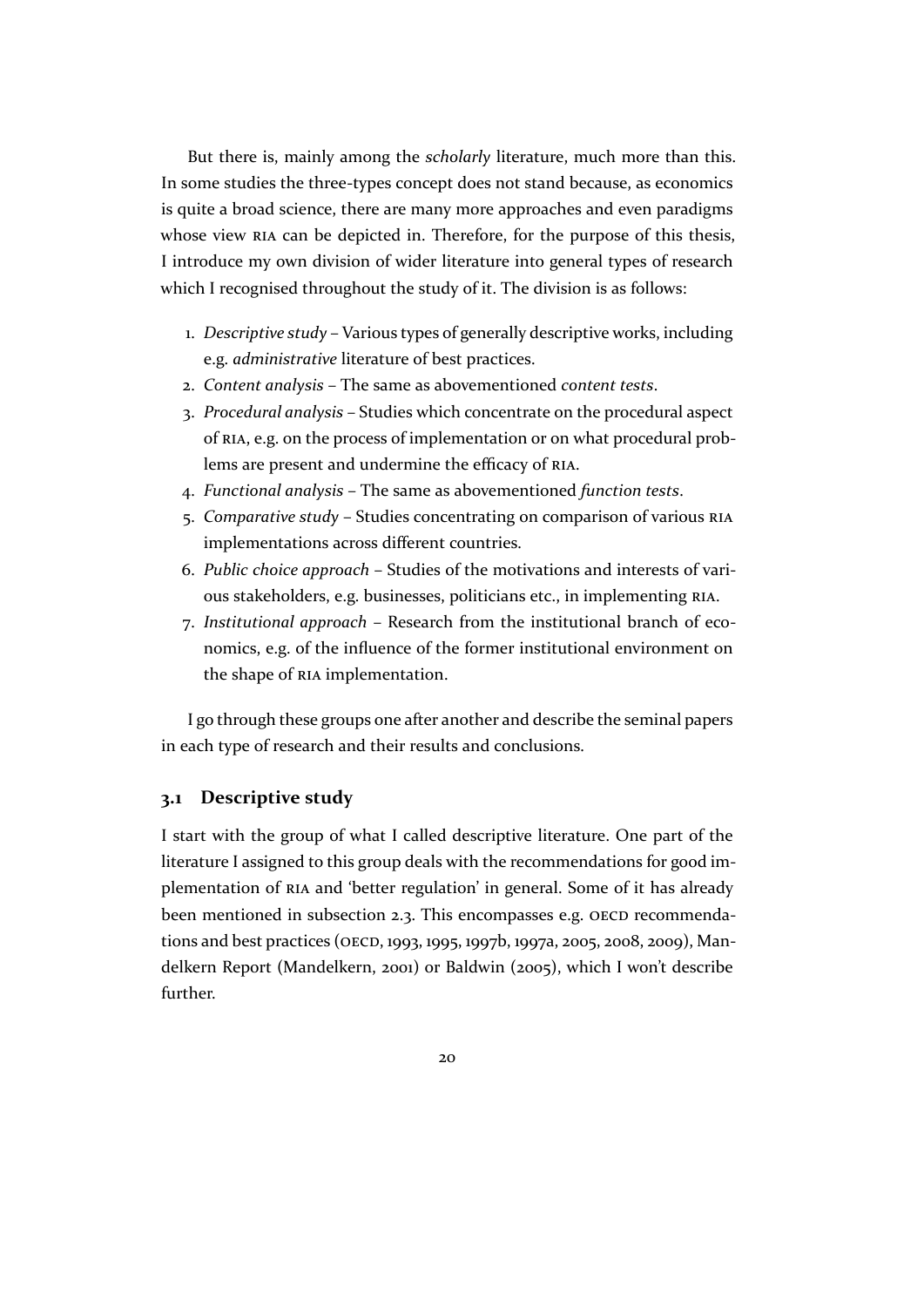<span id="page-20-0"></span>The second subtype are papers presenting the description of research on policy appraisal and 'better regulation', where RIA belongs. These are generally two papers (Radaelli & Meuwese, 2009; Turnpenny, Radaelli, Jordan, & Jacob, 2009) both of which find out that the research on this topic is making its way into the economic mainstream and describe s[ome](#page-8-0) of the groups of research as I have defined them for the purpose [of thi](#page-49-0)s thesis. They show some limitations of [the cu](#page-49-0)rrent research and perspectives for the future. They also confirm that the topic is on the boundary of many economic or even other scientific disciplines.

The third subgroup which I put here are papers dealing with RIAs in individual countries in a descriptive manner. Chren (2008) shows the history and implementation of RIA in Slovakia where he shows that despite being priority of many consecutive governments, RIA is implemented rather w[eakly](#page-8-0). Mazal (2006) describes basic facts about RIA beginnings [in Cr](#page-44-0)oatia. Guerin (2003) besides some general [rem](#page-8-0)arks about regulation and RIA depicts the shape of RIA in New Zealand. Harrison (2009) pr[esen](#page-8-0)ts a critique of RIA mainly in Australia [based](#page-47-0) on other research papers be[long](#page-8-0)ing into the next group, conten[t anal](#page-44-0)ysis.

Ogus (1998) studies thoroughly on the US cos[t-be](#page-8-0)nefit analyses contai[ned](#page-8-0) in RIAs how practice of th[e meth](#page-45-0)ods used differs from [the](#page-8-0) welfare economics theory. He argues that the rise of this agenda makes the field of possible research much wid[er fo](#page-48-0)r economists of public choice and welfare economics and can he[lp th](#page-8-0)e scholars to sharpen their theories which in turn should help to smooth the processes in practice.

The literature in this group is useful mainly for obtaining the basic picture of RIA, some survey of its research or the description of its basic form and implementation in particular countries.

#### **3.[2 C](#page-8-0)ontent analysis**

The second group of literature focuses, as has been outlined, on either checking the contents of RIA against compulsory guidelines defining how it should be performed or further assessing the contents by own analysis of the quality.

Hahn, Burnet, Chan, Mader, and Moyle (2000) conduct a scorecard research on 48 major en[viron](#page-8-0)mental, health and safety regulations in USA. It comprises of a checklist against the requirements for the US RIAs outlined in appropriate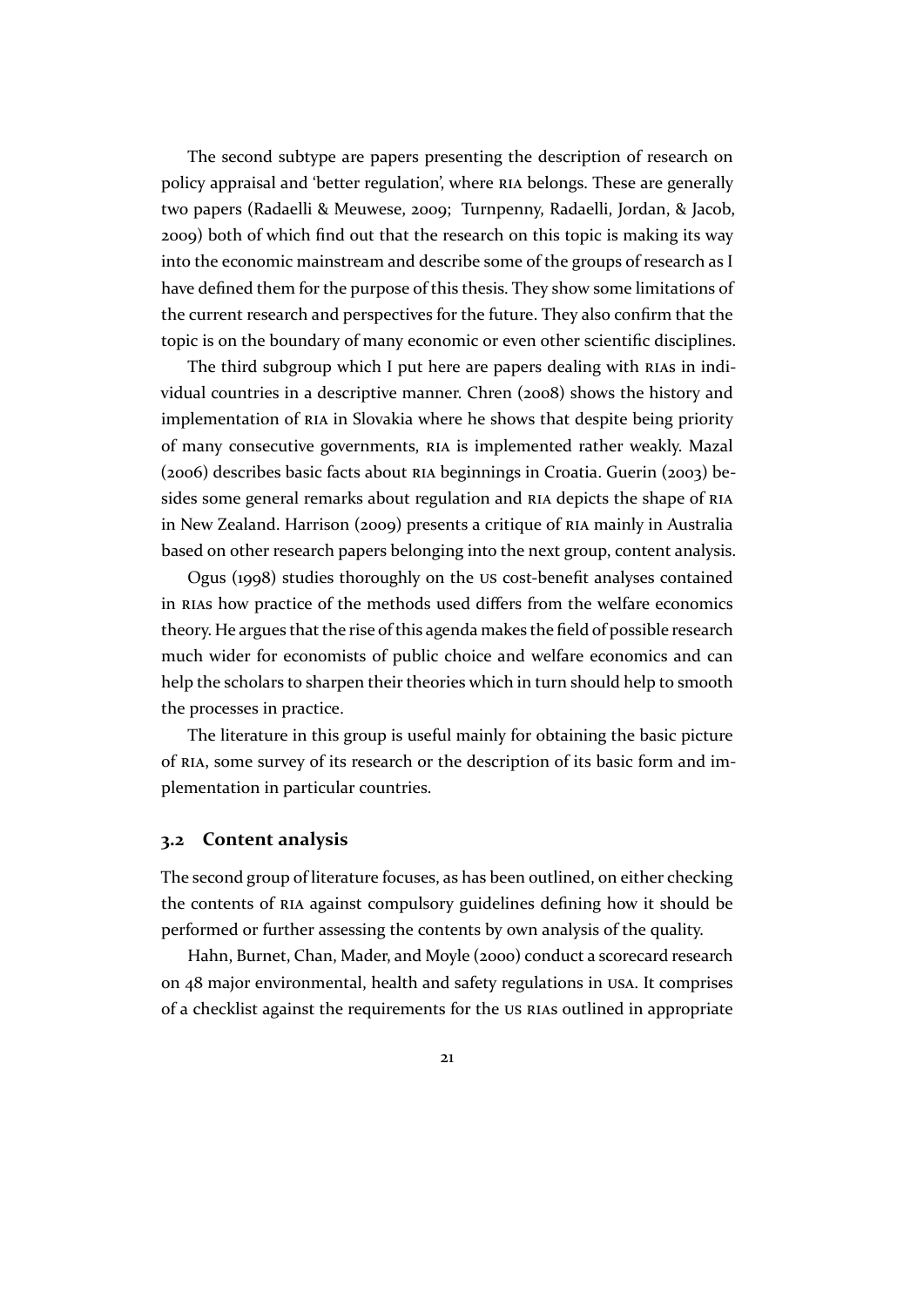Executive Orders. They find out that only 29**%** of RIAs quantified net benefits of regulation or that in 27**%** of cases agencies failed to discuss alternative options. As to the clear presentation of results, only 56**%** of analyses provided executive summaries. The paper presents numerous [recom](#page-8-0)mendations on how to improve the state of affairs by making compulsory the use of clear executive summaries, the provision of RIAs online or e.g. an explanation why quantification of costs and benefits was not done.

In a follow-up study Hahn and Tetlock (2008) confirm the previous results and also add that the quality [of an](#page-8-0)alysis has not changed much over time. They cite other studies as well which found out the similar.

Renda (2006) makes the same type of st[udy, a](#page-45-0) scorecard evaluation, on the case of the EU. She examines 70 Extended Impact Assessments of the European Commission and found similarly disappointing results. Again, to choose some of them, co[sts are](#page-49-0) seldom estimated, costs for businesses are almost never quantified, alter[nat](#page-8-0)ives seldom compared, presentation of results is obscure, administrative burdens are not considered an issue and a new one with regard to the European treaties: the subsidiarity and proportianality principles are not always taken into account. What is interesting is that the evidence shows that the assessments were rather worsening then getting better over the years 2003–2005, which are subject to the study.

Staroňová (2009) makes basic statistical analysis of RIAs in Slovakia. It shows very weak methodology and says that the evidence indicates that RIAs are conducted rather after the decision about the regulation was made.

A substant[ial par](#page-49-0)t of the content analysis literatur[e rests](#page-8-0) in the reports from RIA oversight bodies. One example are the reports of National A[udit O](#page-8-0)ffice in the UK (e.g. National Audit Office, 2006, 2009, 2010). These are produced biyearly and use their own method of 'traffic light scorecards', rating the RIAs [gree](#page-8-0)n, amber or red in various areas. The last cited reviewed 50 randomly select[ed](#page-8-0) final impact assessments fro[m 20](#page-47-0)0[8–2009. Th](#page-47-0)e foundings are that option development is the strongest area and that the situation in quantific[ation](#page-8-0) of costs and benefits is improving. Shortcomings are e.g. lack of evidence for assertions or absence of sensitivity analysis. The second example are Impact Assessment Board (IAB) Reports of the European Commission (e.g. Impact As-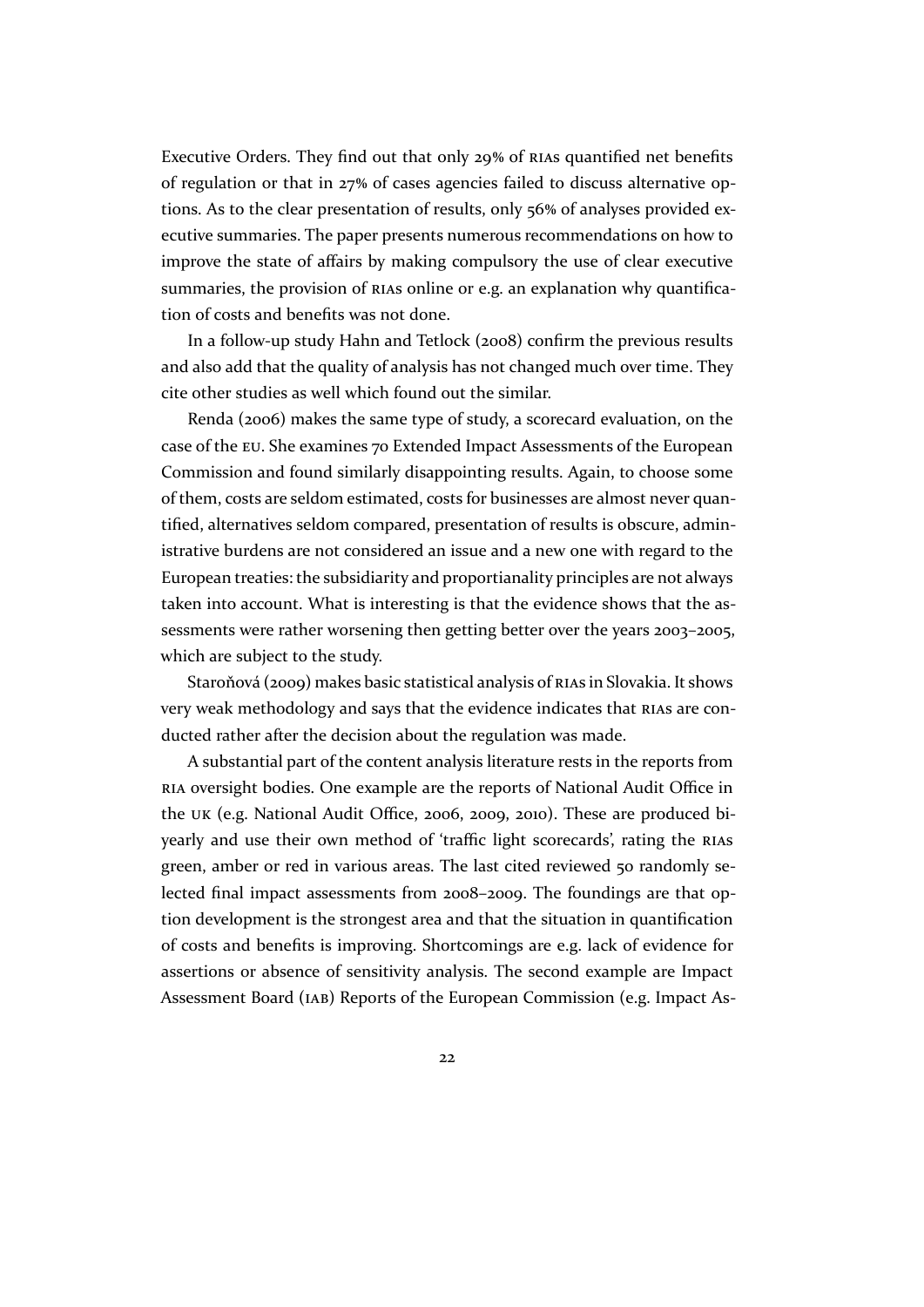<span id="page-22-0"></span>sessment Board, 2009, 2010, 2011). Those have been produced yearly since 2008. The board is part of the RIA process and makes comments to RIAs as they are conducted. The reports show some statistics about what admonitory remarks the IAB sent to t[he Di](#page-45-0)r[ectorates-](#page-45-0)General performing the RIAs, which might indicate the shortcomings [pres](#page-8-0)ent in them.

To summarise this type of literature, generally we can say that for those cou[ntri](#page-8-0)es where some content analysis was made it was [found](#page-8-0) that the RIAs in rather a majority of cases do not comply with the guidelines set. On the other hand, the case of the UK shows that a gradual improvement and fine-tuning of RIA is possible and may be effective.

#### **3.3 Procedural a[nal](#page-8-0)ysis**

[Into](#page-8-0) this group I put the literature which might seem to study the same issues of RIA as the one above but the difference is that these papers are more concentrated on the procedural point of view.

Carroll (2010) summarises with the help of other studies that the lack of relev[ant](#page-8-0) data is often not acknowledged, the data interpretation is often severely biased towards confirming the benefits of assessed policy or that non-economic knowledge [sourc](#page-44-0)es are neglected in RIAs. He attributes this to low level of commitment to RIA and the resulting or concurrent inadequate capacity for rigorous analysis in places where RIA is conducted and negligible effort to improve RIA processes and learn from the previo[us ex](#page-8-0)perience.

S. Jacob[s \(20](#page-8-0)06) studies trends in RIA processes in the years 2002–2006 in the most advanced countrie[s. H](#page-8-0)e sees that civil servants are often not adequa[tely](#page-8-0) prepared for the analytical techniques and that the quality might decline as application of [RIA](#page-46-0) widens. The con[clus](#page-8-0)ions for him are that there must be a clear strategy in RIA implementation and institutionalisation which should encompass 'clearer targeting strategies, development of multi-level consultation strategies, mor[e att](#page-8-0)ention to data collection and data quality issues, much more investment in tr[ainin](#page-8-0)g, more effective quality control through central RIA units and ministerial accountability, better use of scarce scientific resources, and better technical RIA manuals' (p. 3). He also argues that the concentration on the procedural dimension is very important as RIA expands and evolves.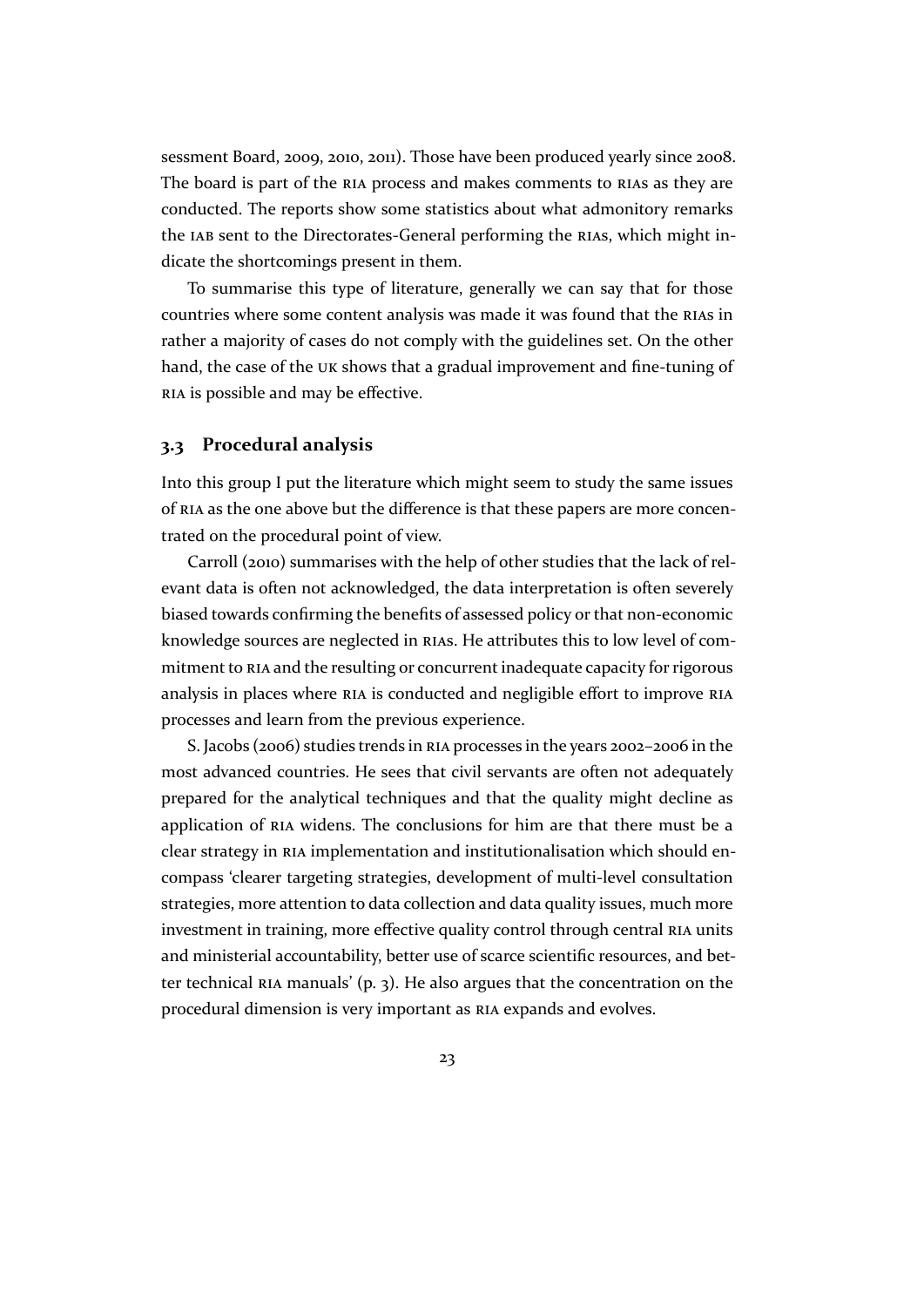Many of the papers considering the procedural aspect of RIA deal with the problem of implementing the processes in developing countries. One of these is Zhang (2010) who uses available questionnaire studies and finds out how 7 developing countries (India, Pakistan, Malaysia, the Phillipines, [Sri](#page-8-0) Lanka, Ghana and Nigeria) progressed in the years 2003–2007 in implementing some form of RIA. He fi[nds o](#page-50-0)ut that not much progress was made and that despite the fact that some of the countries introduced some administrative procedures, only one e.g. set up a central oversight body which would review the assessment of regula[tion](#page-8-0). Other studies (Zhang & Thomas, 2009; Kirkpatrick, Parker, & Zhang, 2003; Kirkpatrick & Parker, 2007b) in developing countries also using questionnaire approach come with similar results but express support for implementation of RIA there and believe that it is the rig[ht way](#page-50-0) to improve the state of law a[nd or](#page-46-0)der in these countries. [They a](#page-46-0)lso give advice on how the implementation should be done. E.g. Ladegaard (2005) criticises the efforts to directly transfer RIA to [dev](#page-8-0)eloping countries according to the OECD guidelines because these countries should put greater focus on sustainability and poverty reduction. Also capacity to perform high-level ana[lysis i](#page-46-0)s limited there. The RIA in developing co[untri](#page-8-0)es should also, according to Ladegaard, [be used](#page-8-0) much more on reviewing existing regulation because of its widespread unsatisfying quality rather than on new regulation. He concludes with eight-item list of his [ow](#page-8-0)n recommendations.

Radaelli (2010a) performs a very specific research which studies the proceduralisation and institutionalisation of RIA. He constitutes four ideal types – images that RIA might represent – and then he uses objective and subjective indicators of t[hese ty](#page-48-0)pes in six countries with long tradition of RIA (Canada, Denmark, the EU, the Netherlands, Swed[en, t](#page-8-0)he UK and the USA) and tries to find if some o[f the](#page-8-0)se images are more common. The ideal types are 'rational policymaking', 'political control of bureaucracy', 'public managem[ent r](#page-8-0)eform' and residual im[age](#page-8-0) 'symbolic action'. He finds man[y in](#page-8-0)terestin[g res](#page-8-0)ults, e.g. only the USA and the UK have strong inclination to 'rational policy-making' ideal type.

In conclusion, the procedural analysis literature finds out mainly that the training of public officials in the field of conducting RIA is insufficient and that [RIA](#page-8-0) might s[uccu](#page-8-0)mb to the bureaucratisation during its development and there-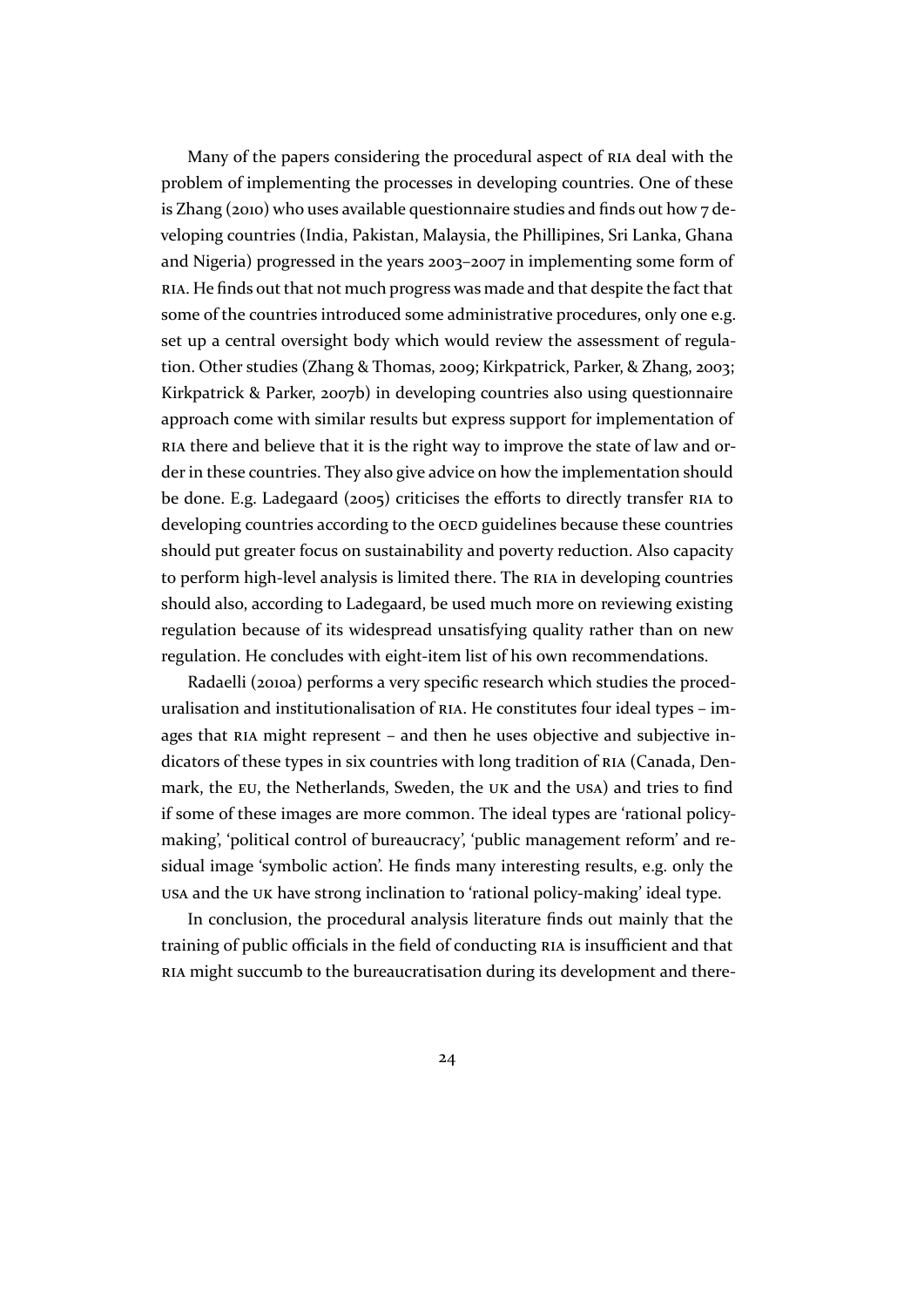<span id="page-24-0"></span>fore decrease in quality. On the other hand, RIA could introduce an element of stability in the case of developing countries.

#### **3.4 Functional analysis**

The functional analysis is a really valuable type of literature because it tries to find out if there is some real change in the regulation brought about by the RIA and its processes which is in my opinion an important prerequisite for justifying its costs. On the other hand, this is quite hard to assess and, moreover, this type of literature is very scarce.

One of these studies was performed by Hahn, Malik, and Dudley (2004). They review a previous economic analysis of 100 US goverment RIAs and make a sensitivity analysis of key variables in the study. They offer three interesting conclusions in the matter of functional analysis of RIA. These are that 'agg[regate](#page-45-0) net benefits for final regulations are positive under a wide var[iety o](#page-8-0)f assumptions', that 'a substantial number of final regulations do not pass a benefit-cost test under a wide variety of assumptions' and 'by r[ejec](#page-8-0)ting at least some of these regulations, government could have increased aggregate net social benefits' (Exec. Summary), and finally that 'aggregate benefits exhibit a wide range across regulations, which suggests that a reallocation of regulatory resources could increase the aggregate net benefits of regulation' (p. 15).

The second study in this category is from Jacobzone, Steiner, Ponton, and Job (2010). They use previous surveys of indicators for not only RIAs but systems of the management of regulatory quality in a wider sense. These are correlated with other available datasets on regulatory quality from the OECD, the World Ban[k and](#page-46-0) the World Economic Forum. Then they apply so[me re](#page-8-0)gressions to find out relation between these indicators and general macroeconomic indicators. The results are that improving regulatory management [quality](#page-8-0) such as by implementing RIA brings significant economic benefits.

Completely different conclusions are reached by Torriti (2010) in his case study of Impact Assessment on the liberalisation of EU energy markets performed by Eur[opea](#page-8-0)n Commission. He argues that the choice of the final policy option and also stakeholders whose consultation is include[d in t](#page-49-0)he report is defined by the political context regardless of what is [foun](#page-8-0)d by the RIA. In the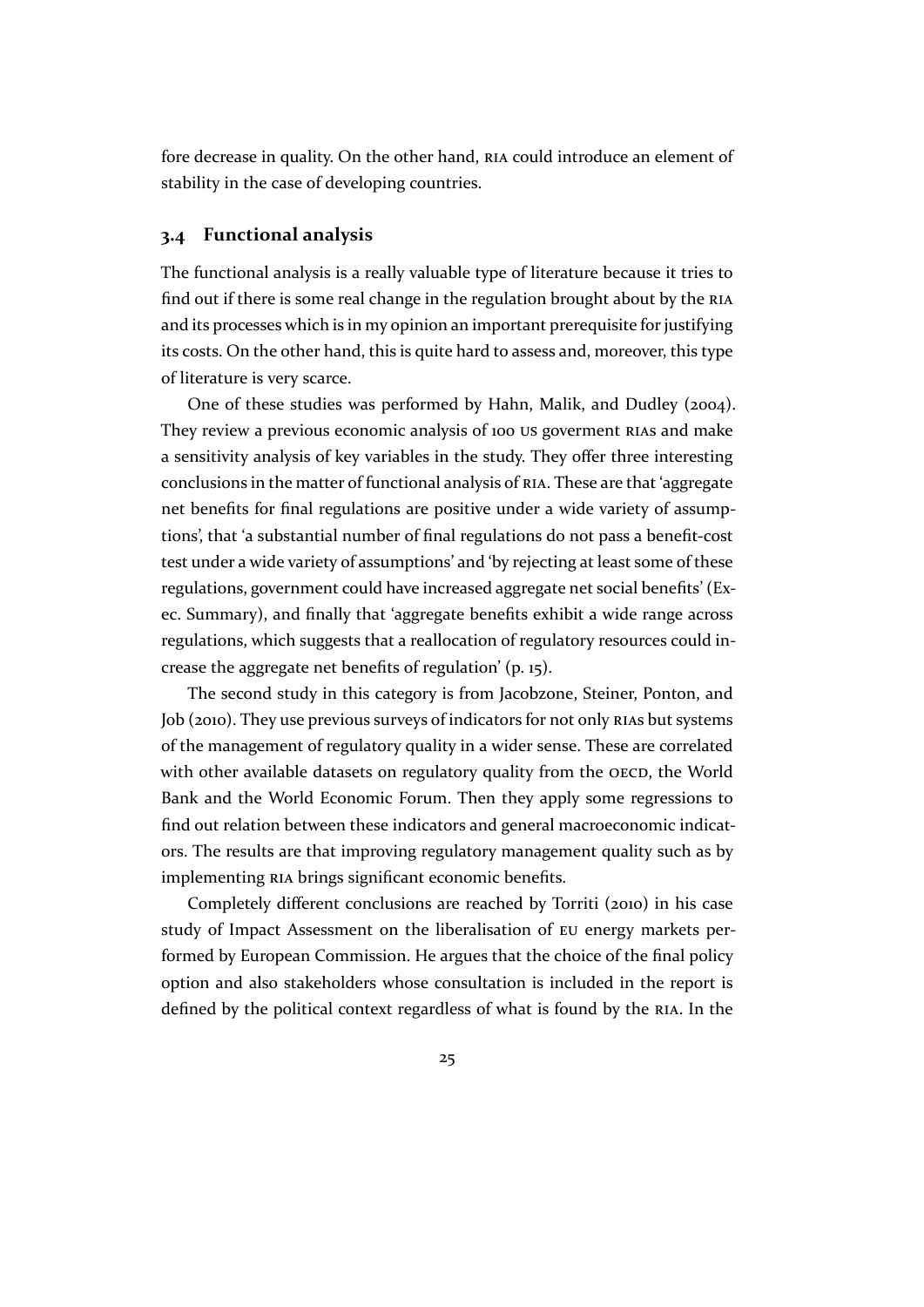particular Impact Assessment an option which disregards the available evidence about costs and benefits was chosen. Also the use of particular tools might be biased in favour of one policy option. This poses a question for him which is expressed right in title of the study and it is if the Impact Assessment in the EU is 'evidence-based policy-making' or rather 'policy-based evidence-making'.

As I have already mentioned, the functional analysis literature is quite scarce but those papers that have been shown are quite positive for RIA. Gener[ally,](#page-8-0) they find out that RIA produces positive impact on the quality of regulation which brings more benefits to the society than without RIA. Nevertheless, it is a space for various interest groups to intervene which migh[t im](#page-8-0)pose costs. Further literature o[n th](#page-8-0)is case is presented in subsection 3.6.

#### **3.5 Comparative study**

The literature I put into comparative catego[ry deals with c](#page-26-0)omparison of RIA systems in various countries in various ways.

One of the first of this type are the already cited OECD's first RIA best practices (OECD, 1997b) which, of course, also compare the RIAs in individual c[oun](#page-8-0)tries. Further, wider and more thorough comparison and description of RIA implementations in various countries is present in OE[CD's](#page-8-0) RIA Inv[ento](#page-8-0)ry (OECD, 2004). Anot[her ear](#page-48-0)ly one is a comparative report prepa[red fo](#page-8-0)r EU's Better Regulation Group by three consecutive Council presidencies (Italian, Irish an[d Du](#page-8-0)tch presidencies of the Council of the European Union, [2004\).](#page-8-0)

[Ja](#page-48-0)cob et al. (2008) make comparison of 27 EU member c[ountr](#page-8-0)ies and find out that impact assessment has been quickly adopted in Europe over the last 15 years but that under the 'RIA' name various actual p[rocedu](#page-45-0)res, targets and tools are hidden.

Staroňová (2010) compares the institutionalisation of RIA in Central and Eastern European count[ries](#page-8-0) (the Czech Republic, Estonia, Hungary, Slovakia and Slovenia) and examines how the process of it has influenced RIA's performance. It is surp[rising](#page-49-0) that she finds out that only the Czech [Rep](#page-8-0)ublic has implemented the requirement to consider various options of how exactly to regulate which is so central for RIA.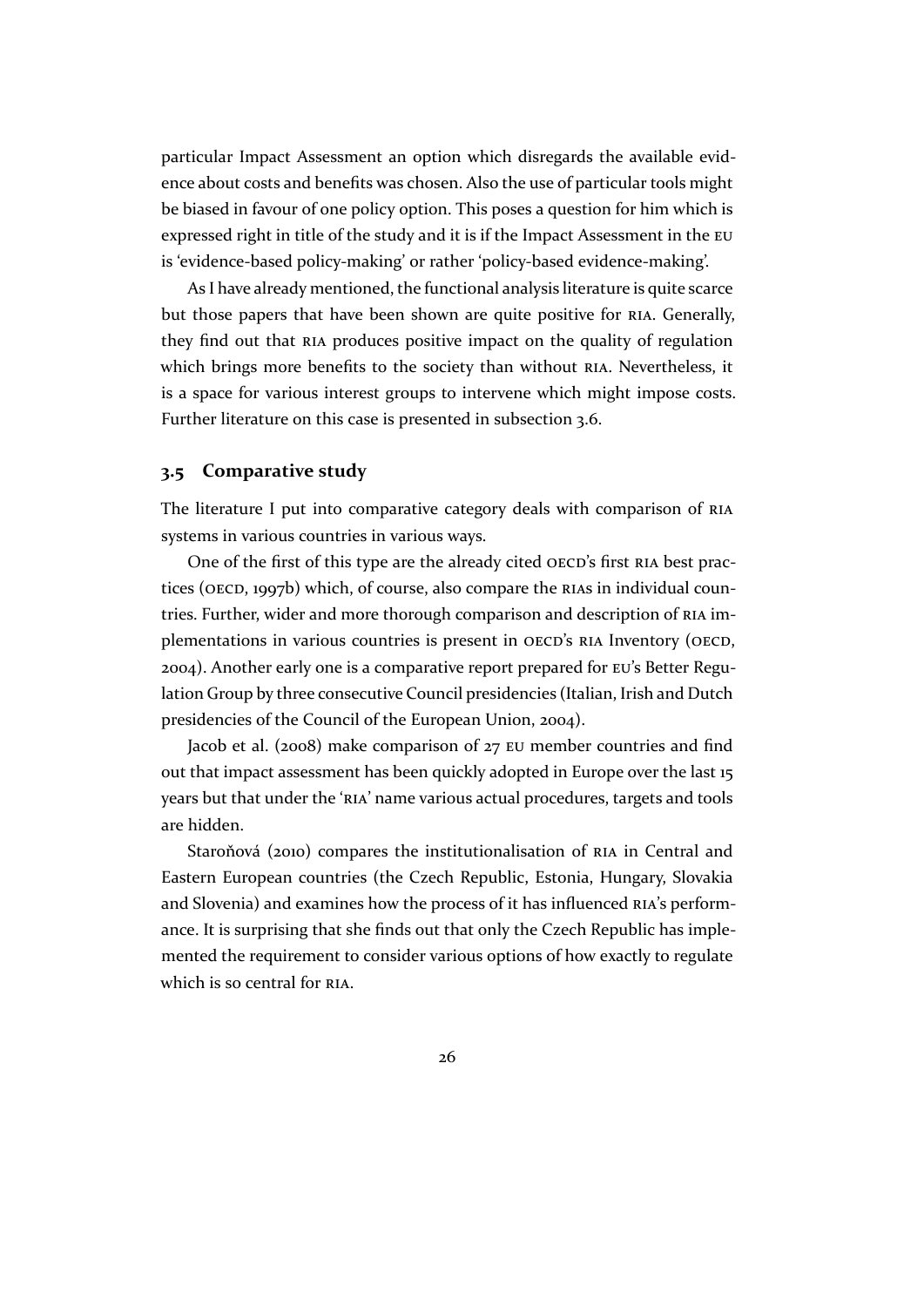<span id="page-26-0"></span>Two of the studies I placed into comparative group set indicators of quality of diverse aspects of RIA for comparing countries based on these indicators. De Panizza (2007) shows how composite indicators consisting of various subindicators using available data should be made. She builds those in three major fields: 'readiness', which as[sess](#page-8-0)es resources used and legal framework, 'usage', which relates t[o com](#page-44-0)pliance to guidelines, properties of RIA and the width of its use, and 'impact', which tries to evaluate its efficiency and efficacy. This is a very complex and important contribution to the literature about RIA but no analysis using the outlined indicators is actually mad[e he](#page-8-0)re. Jacobzone, Choi, and Miguet (2007) under the head of OECD set rather simple indicators in similar fields and not relating only to RIA but to the wider concept [of 'b](#page-8-0)etter regulation'. The indicators are based on questionnaire survey that was done among the nati[onal g](#page-46-0)overnments of chos[en cou](#page-8-0)ntries which makes them subjective.

Nilsson et al. (2008) compar[e wh](#page-8-0)at tools are used in widely conceived 'policy appraisal' (not only RIA) in three European countries (Germany, Sweden and the UK) and the European Commission. They divide them into advanced, formal and simple. They [find](#page-47-0) out that the use of the tools is varying and on the whole very limited, partic[ular](#page-8-0)ly in the case of more advanced tools. The majority of [too](#page-8-0)ls used was 'of a very simple and qualitative type' (p. 352). They also try to explain how and when the tools are used in the process.

In summary, the comparative study literature can bring valuable findings, especially if we combine some future studies based on the developed indicators of RIA quality with the descriptively comparative studies of the existing RIA systems. This might possibly indicate which of the strategies have been successful.

#### **3.[6](#page-8-0) Public choice approach**

The last two groups of literature I recognise are very different from the previous. They do not assess RIA from its own viewpoint but rather analyse the viewpoint and paradigm itself. The first of them is what I called the public choice approach which tries to identify interests behind implementing, institutionalisation and expansion of RIA o[r at](#page-8-0) least point out where the issue of various other interests than those that support the goals RIA should achieve can emerge.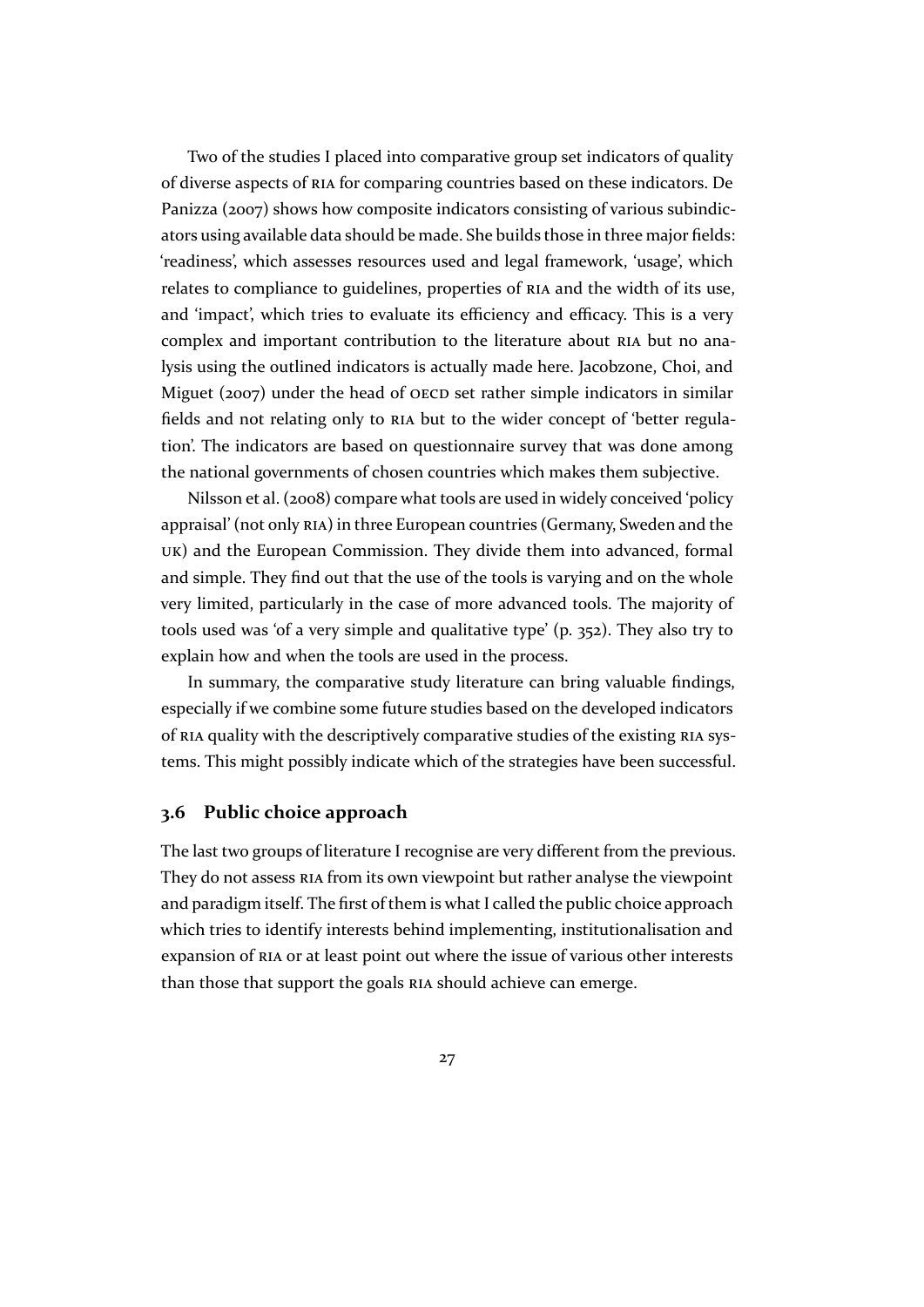<span id="page-27-0"></span>Smith, Fooks, Collin, Weishaar, and Gilmore (2010) show on the case of the EU's Integrated Impact Assessment (IIA) and policies in the field of public health that large tobacco and chemical companies influenced even the formation and shaping of IIA in accordance with their own inte[rests](#page-49-0) and that they can use it [to delay implementing legislation that p](#page-8-0)romotes public health or protects the environment. Another thing they emphasise based on study of other literature is that it is [ofte](#page-8-0)n easier to predict or quantify costs in the case of businesses than potential benefits for the citizens or environment which might add to the bias in favour of not implementing policies that could harm the abovementioned businesses.

Radaelli (2007) states that the research in the field of RIA is rather descriptive and is obsessed by 'analysis for policy' as opposed to 'analysis of policy'. The core of his study deals with the impact of Regulatory Impact Assessment on the political [oppo](#page-48-0)rtunity structure. He suggests that 'b[ette](#page-8-0)r regulation' should be studied on the one hand as a variable dependent on political, institutional and administrative context and on the other hand as an independent variable influencing core mechanisms of collective decesion-making and macro-trends in regulatory governance.

In his other study, Radaelli (2010b) draws up a picture of RIA from the political economy viewpoint as an administrative control device which is designed to solve problems of political uncertainty. He finds evidence to this hypothesis mainly in the United States and [the U](#page-49-0)nited Kingdom.

Finally, the study of Torriti (2010) already mentioned at the end of subsection 3.4 and also the Radaelli's (2010a) paper from the end of subsection 3.3 should be put into this group as well. This later paper of him (Radaelli, 2010b) actually examines one of his ide[al typ](#page-49-0)es (Radaelli, 2010a) more thoroug[hly.](#page-24-0)

[To co](#page-24-0)nclude, the public choi[ce app](#page-48-0)roach in the literature on RIA [is rather](#page-22-0) marginal but is an important contribution and should be developed furt[her be](#page-49-0)cause it has the potential to show the unseen behi[nd](#page-48-0) RIA.

#### **3.7 Institutional approach**

Literature from the field of institutional economics s[tudi](#page-8-0)es influence of the institutional environment present in each country on the process and results of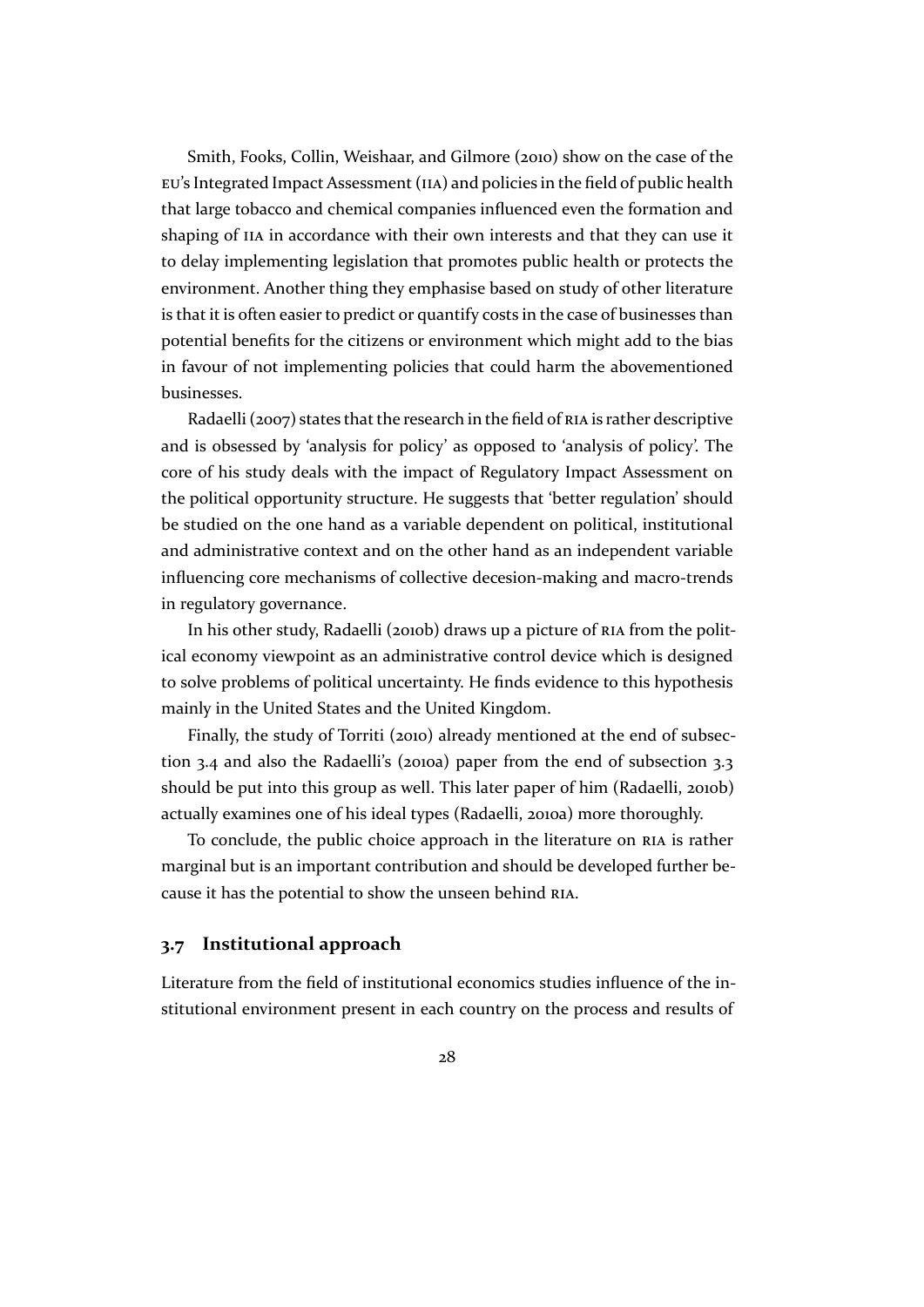implementing RIA. It may also go the other way, examining impact of the RIA implementation on the institutions.

Turnpenny, Nilsson et al. (2008) try to discover those institutional capacities that suppo[rt an](#page-8-0)d those that constrain or impete efforts to make RIA [more](#page-8-0) integrated in three EU countries (the UK, Germany and Sweden) and the EU. They find out that 'in spite o[f the](#page-49-0) differences in political history and institutional arrangments between the jurisdictions, many of the constrai[nts t](#page-8-0)o the execution and use [of in](#page-8-0)tegrated policy [ass](#page-8-0)essments are common to a majo[rity,](#page-8-0) or all, of them' (p. 771). The found institutional constraints are e.g. disciplinary and professional backgrounds of the policy officials; the fact that perceived role of analysis is rather that it should support the policy than determine it; unfamiliarity with the tools used; percieved superiority of expert judgement; or previous policy commitments.

Radaelli (2004) breaks down the wider context in which the RIAs are being implemented into four dimensions and explains the variability in RIA processes and results across the countries. The four dimensions are 'stakeholders', 'insitutions', 'policy [proc](#page-48-0)ess' and 'legitimacy'. He shows that the weig[ht of](#page-8-0) different stakeholders leads to lack of convergence in the first dimension. [In th](#page-8-0)e second and the third he concludes that especially the European and the US but also among the European states institutional environments and policy processes are very different which is another reason for divergence. The last dimension lies in the fact that the perceived legitimacy and credibility of the RIA processes is seminal for the quality of results. He further studies the issue of RIA divergence and diffusion, particularly in Europe, in his later papers (Radaelli, 2005a, 2005b).

The patterns of diffusion of RIA and prerequisities of [its a](#page-8-0)doption are also dealt with by De Francesco (2008). He shows that in the first [pha](#page-8-0)se the adopters were generally big countries and the diffusion took place mainl[y in the horizo](#page-48-0)ntal dimension. Later the diffusio[n ten](#page-8-0)ded to draw vertical direction through the OECD and the EU. The over[all ad](#page-44-0)ministration innovations are found necessary condition for adoption of RIA.

A specific institutional study is performed by C. Jacobs (2005), in which he [exam](#page-8-0)ines the i[nflu](#page-8-0)ence of RIA implementation on democratisation of five Central and Eastern European [cou](#page-8-0)ntries (Estonia, Latvia, Lithuania, Poland and Bul-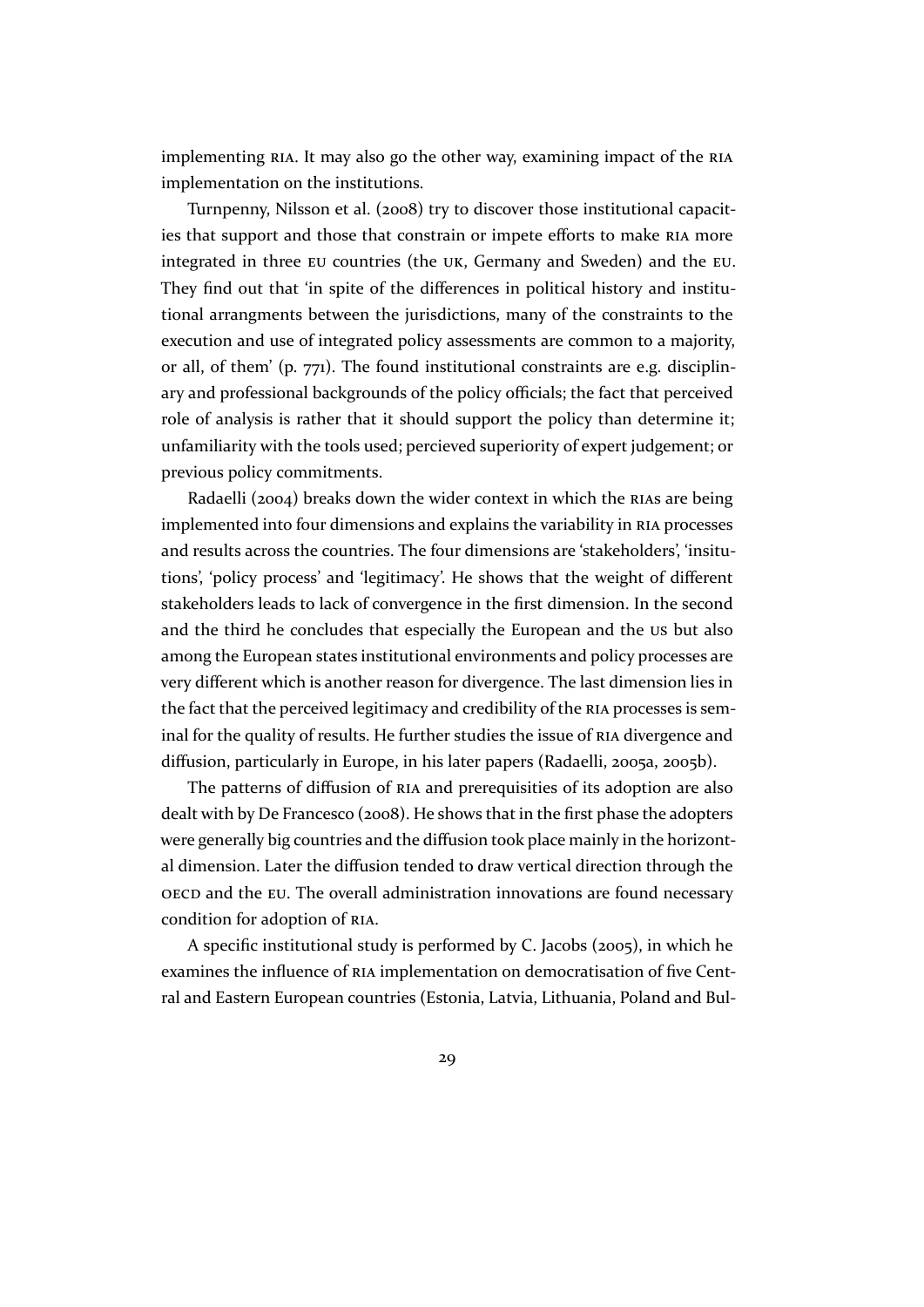garia). The results he presents are that RIA as designed cannot replace political decisions in democratic procedures but 'can play an important role in reducing space for politicians to make unfair, expensive, arbitrary or shortsighted decesions.' (p. 19) It might be a democr[atisi](#page-8-0)ng tool in the sense of engaging the stakeholders in the regulatory process.

To summarise, we can see that the aims of institutional approach are quite diverse and that it can bring insights into the complex process of mutual interactions between institutional environment and the process of building a new institutional system of policy appraisal.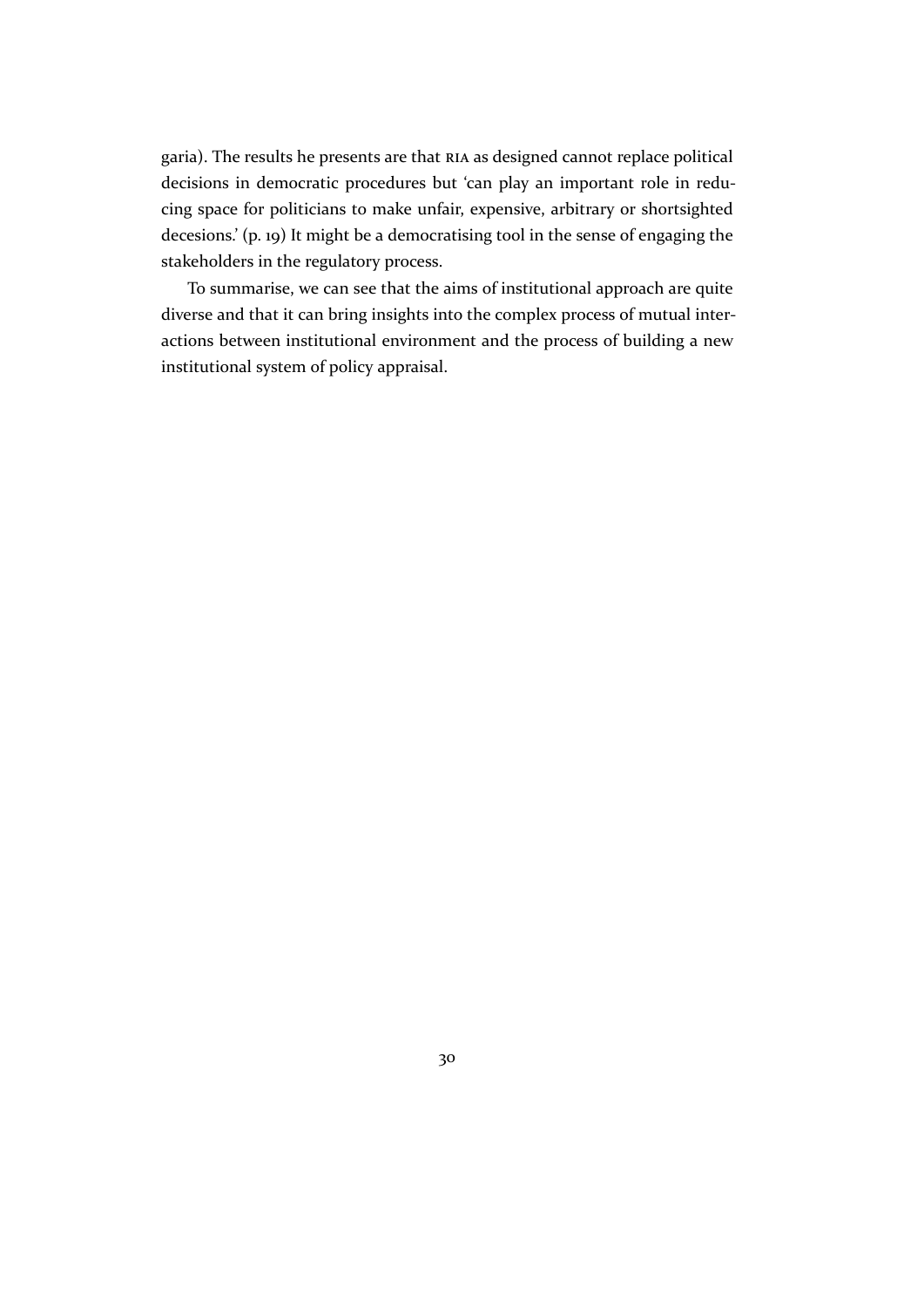### <span id="page-30-0"></span>**4 Empirical part**

As we have seen in the previous survey, the literature on RIA encompasses wide range of approaches and techniques.

The second part of this thesis comes with a pilot contribution to the functional analysis literature (as defined for the purpose of t[his](#page-8-0) thesis) in the form of study of the influence of parliamentary amendments to bills mostly on the *ex post* functions of RIAs performed for these bills. It deals with the issue of changes in the bills during the parliamentary legislative process on the case of the Czech Republic, where there is no requirement to perform RIAs for parliamentary amendmen[ts.](#page-8-0)

My hypothesis states that there are substantive changes in impacts of the bills made by the amendments during the legislative process. If [the h](#page-8-0)ypothesis is confirmed it means that mainly the *ex post*functions of the given RIAs, such as to serve for comparison of real impacts with the predicted ones, are undermined. Moreover, if the bill can be substantively changed in the parliamentary process, the RIA process is circumvented and the precise lowest-cost alter[nativ](#page-8-0)e found in RIA may not be achieved.

The results of the study are an important clue for making policy-decisions abo[ut t](#page-8-0)he width of implementation of RIA mainly in the Czech Republic, but al[so in](#page-8-0) the countries with similar legislative setting, such as Slovakia. The database made for the study can also be used in further research, which is described more in detail in the conclusions.

#### **4.1 RIA in the Czech Republic**

In the Czech Republic a form of RIA has been implemented as of 1st November 2007. [The](#page-8-0) first step of the implementation process was done in 2000 when the Government of the Czech Republic acknowledged by its resolution the OECD Recommendation on Improvin[g the](#page-8-0) Quality of Government Regulation from 1995. During following years several more resolutions were adopted and in 2005 first draft of the Regulatory Impact Assessment Guidelines was released. [Based](#page-8-0) on these, on 13th April 2005 another government resolution required a pilot RIA project to be started. A commitment to implement RIA was also made part of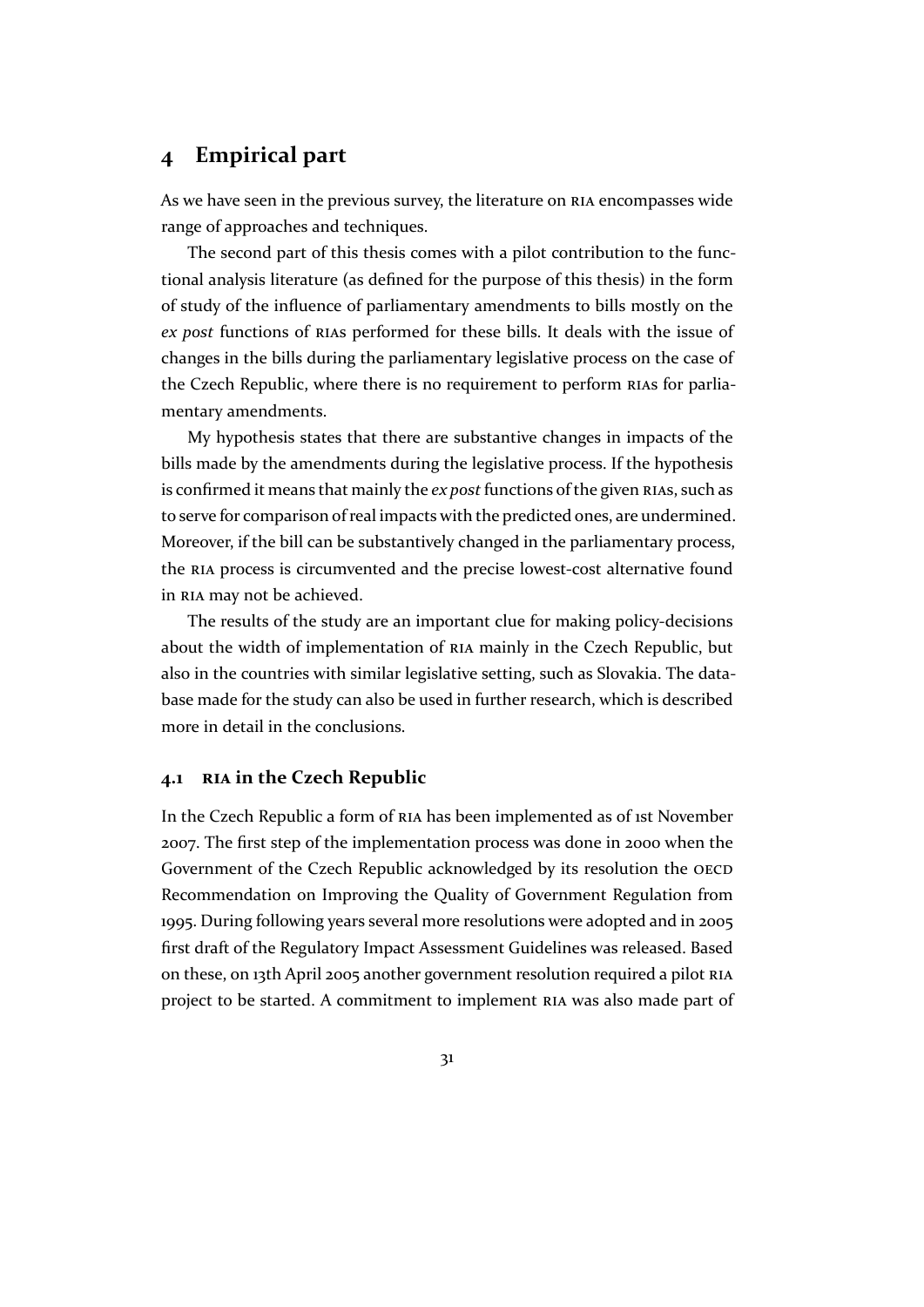<span id="page-31-0"></span>National Reform Programme in late 2005. (Government of the Czech Republic, n.d.)

After two years and evaluation of the pilot project, the final version of RIA Guidelines (Government of the Czech Republic, 2007a) was prepared and on [13th](#page-44-0) September 2007 the government adopted a resolution (Government of the Czech Republic, 2007b) in which it required all members of government [and](#page-8-0) heads of other administrative offices to ensure co[mplian](#page-44-0)ce with the guidelines.

The guidelines contain and define basic principles of RIA implementation, when it is appli[ed, on](#page-44-0) which legislative acts it is used, its content and quite exact methodology of its conduct. In the guidelines, RIA is made compulsory for generally binding legislation prepared by ministries [and](#page-8-0) other central administrative offices according to Government's Legislative Rules including implementation of the European Union/European Co[mmu](#page-8-0)nities law. There are several exceptions such as the state budget, the bills being proposed in state of legislative emergency or general procedural legislation (e.g. administrative or criminal procedure). A two-stage RIA process was chosen, which means that for all aforementioned legislation it is required to work out basic RIA (small RIA) and in the case that major impacts are expected or revealed during performing the small RIA, a deeper analysis is [con](#page-8-0)ducted (large RIA). The final output of the whole process is RIA Final Report, which is required to be includ[ed in](#page-8-0) the ex[plan](#page-8-0)atory memorandum of the bill and whose goal is to summarise the performed RIA conci[sely](#page-8-0) and understandably for the policy-[make](#page-8-0)r. The compulsory structure and conten[t of](#page-8-0) small and large RIA is included in Figure 2. The structure of the RIA Final Report is the same.

#### **4.2 Goals of the study and t[he h](#page-8-0)ypothesis**

The [em](#page-8-0)pirical study contained in this thesis deals generally with the issue of changes in the bills during the parliamentary legislative process on the case of the Czech Republic. RIA, as described above, should be performed in the very beginning of the legislative process, that means before a bill is written and proposed to the government. This is in accordance with best practices released by the OECD (OECD, 20[08,](#page-8-0) pp. 4–5). But this also means that only after the RIA has been completed, the bill goes through the larger part of the legislative pro-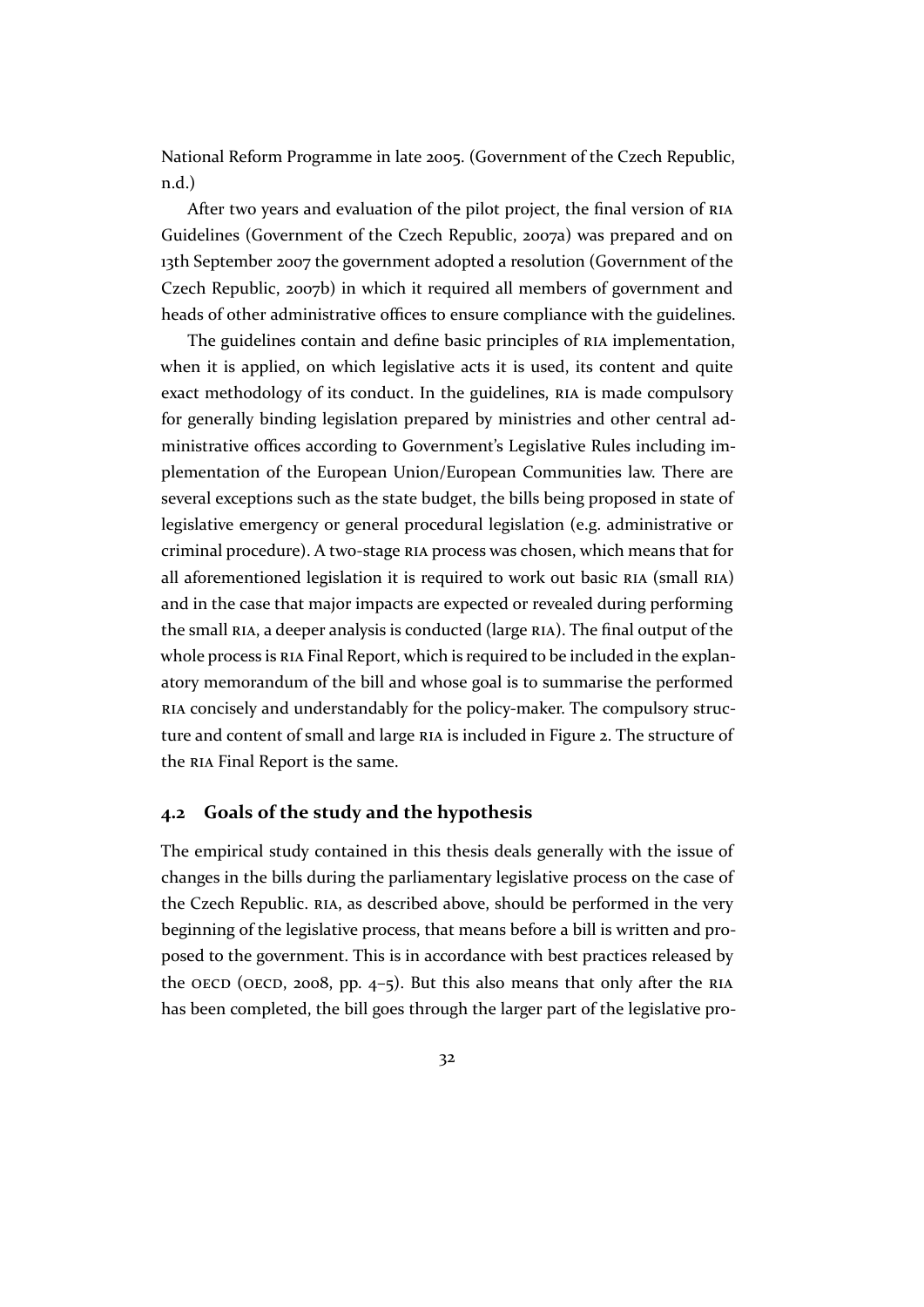- <span id="page-32-0"></span>1. The reason for introducing regulation
	- Title
	- Identifying of the problem, goals that should be achieved and risks associated with inactivity
- 2. Proposal of the solution variants
	- Proposal of possible solutions including 'zero' scenario
	- *Further assessment of the variants or further assessment of implementation and enforcement options for the best variant chosen in the small RIA*
	- *Identification of all possible stakeholders*
- 3. Evaluation of costs and benefits
	- Evalu[atio](#page-8-0)n of costs and benefits of all the variants
	- *Reevaluation of costs and benefits of all the variants for all the stakeholders*
	- Consultations
	- *Further compulsory consultations with the stakeholders*
	- Proposal of implementation and enforcement
	- *Detailed plan of implementation and enforcement for all the variants*
	- Determination of the future review of efficacy
- 4. Proposed solution
	- Final summary with recommendation of the best variant
	- Contacts

**Figure 2:** Structure and content of small and large (in emphasis) RIA in the Czech Republic (Government of the Czech Republic, 2007a)

cess. This part comprises of readings in the lower chamber [of th](#page-8-0)e Czech Republic's bicameral Parliament, Chamber of [Deputi](#page-44-0)es. In the second reading amendments to the bill may be proposed. If Chamber of Deputies passes the bill, it is moved to the Senate, the upper chamber, where it may be passed or not dealt with, or it may be amended as well and this means it is sent back to the Chamber of Deputies who choose either to pass the text sent back to them by the Senate or to insist on the text approved by themselves before (for which majority of all is needed). After this, the bill goes to the President who may use his right of suspensive veto and therefore send it back to the Chamber of Deputies, or pass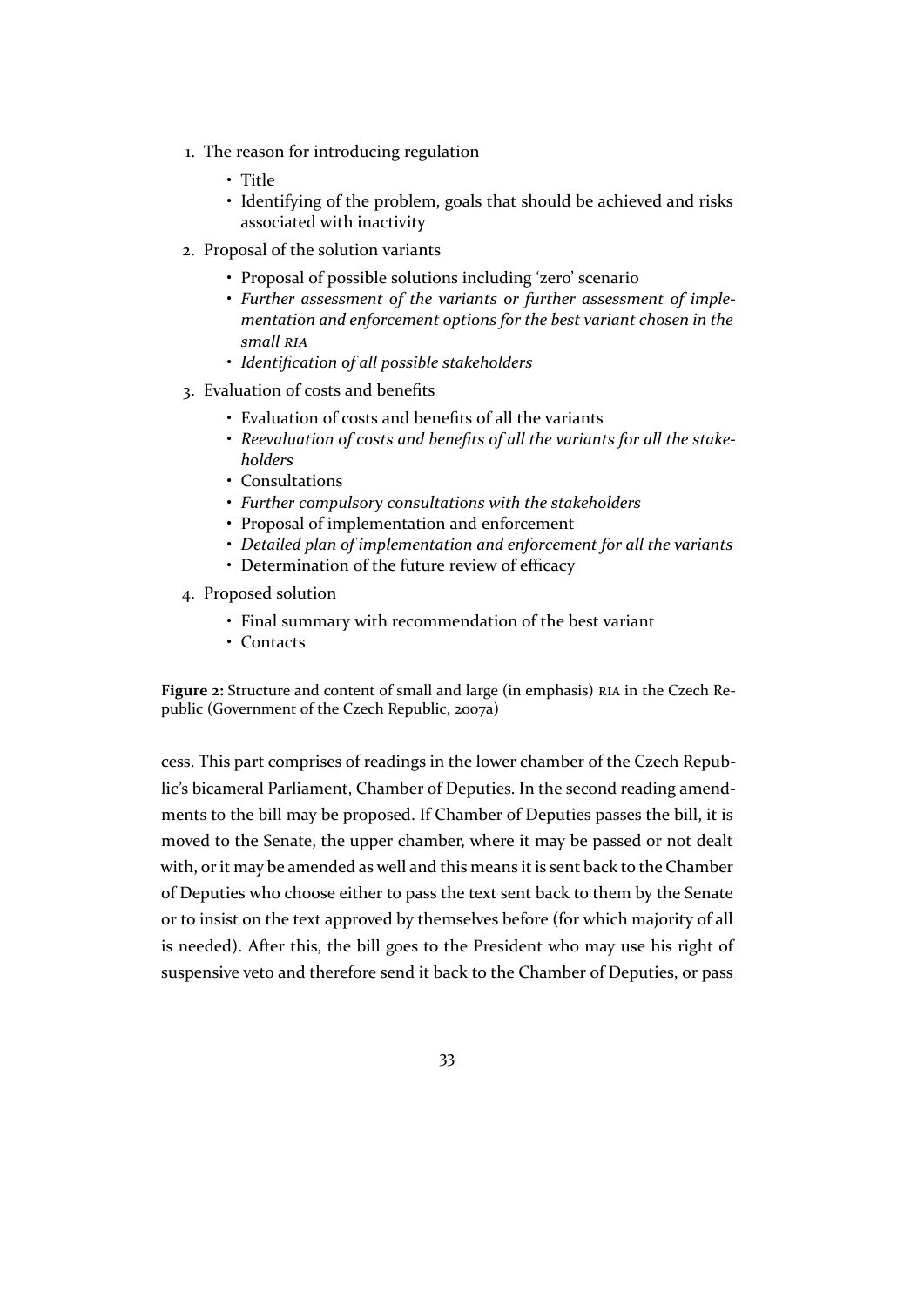it. The Chamber of Deputies may outvote the suspensive veto again by majority of all.

My hypothesis is that the amendments that, as described above, may be approved during the legislative process substantively change the impacts recognised by RIA. The consequences of the issue are manifold. Although many of the functions RIA should perform, such as to find the best means of regulation from a broader perspective, may stay intact, other, particularly the ones connected with *ex [post](#page-8-0)* evaluation but also e.g. the ability to find the precise lowest-cost alternativ[e am](#page-8-0)ong various settings of the chosen regulatory paradigm, may be completely undermined.

In the Czech Republic it is currently under discussion that the obligation to perform RIA might be expanded also to the parliamentary amendments to bills. One of the goals of this study is to identify if this makes sense from at least two perspectives. On the one hand it is to assess if performing RIA for the amend[men](#page-8-0)ts is feasible at all due to their character and after putting it into context of the quality and detail of the actual RIAs conducted for the bills analysed in the study. On the other hand, and this one is the more obvio[us,](#page-8-0) it is to analyse if there are potentially some sufficiently substantive impacts inflicted in the amendments and if it is therefore necessary a[nd re](#page-8-0)asonable to impose the costs of conducting RIA on these amendments as well.

#### **4.3 Methodology and data selection**

In the first place it [was](#page-8-0) necessary to choose a sample of enacted laws which RIA was worked out for. The selection of the sample dataset would always be quite arbitrary if we did not make a random sample from all laws enacted after RIA was made compulsory but that would make our sample undesirably out-of[date](#page-8-0). Therefore I simply chose to analyse all laws with RIA which were enacted in the year 2010. In this sample, I found RIA Final Report for each of these laws, [whi](#page-8-0)ch is compulsorily included in the explanatory memorandum of the bills proposed to the Parliament that are required to have [RIA](#page-8-0). The next step was going through the Chamber of Deputie[s Pr](#page-8-0)ints and Senate Prints and finding all adopted amendments to the bill, that means those that are present in the text of the law finally enacted, and finally analysing th[e cha](#page-8-0)nges in the regulat-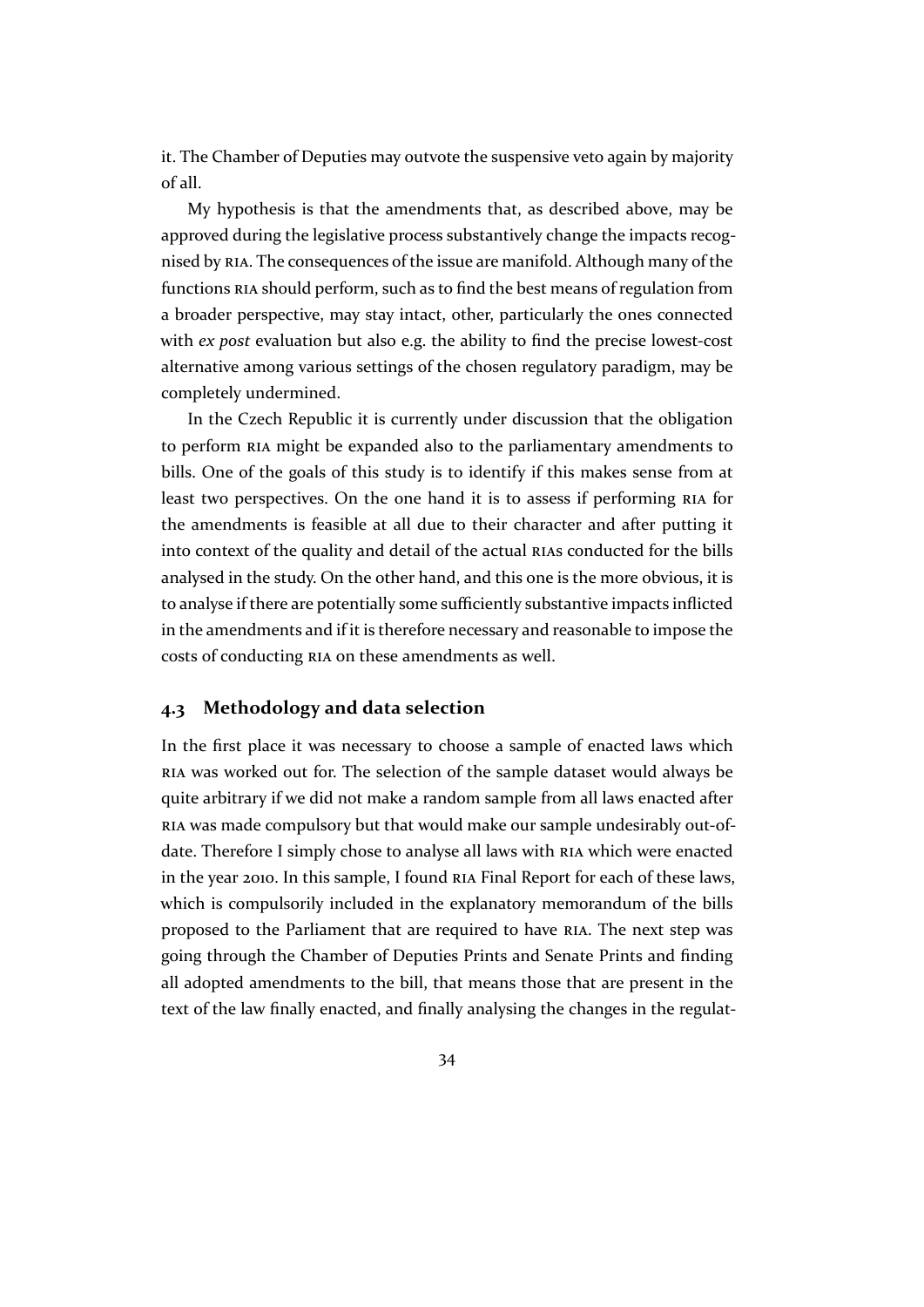ory impact of the law and how it would have been reflected in the RIA if the amendment had been present in the original bill.

An ideal methodology of assessing the impacts of the amendments would be to perform some kind of *ex post* mini RIA based on the compuls[ory](#page-8-0) structure of RIA (Figure 2) on each individual amendment or at least on each set of amendments that represents a complex regulatory change in the proposed bill and therefore can be analysed togethe[r. In](#page-8-0) the first place this would mean to try t[o re](#page-8-0)c[ognise wh](#page-32-0)at was the particular problem that was being solved by each of the amendments, to make a proposal of solutions and finally this might also include consultations of the stakeholders. That would be highly impractical, especially with regard to recognising or finding out the intentions of the lawmakers and particular problems aimed to be solved by each amendment. Needless to say that it would definitely be out of the scope of resources available for this thesis. Therefore I chose a methodology which makes use of only the RIA Final Report for the bill and amendments to it.

My first aim was to find out where each of the amendments would make a change in the RIA Final Report and from this to conclude the impact. This app[roac](#page-8-0)h turned out to be impossible due to varying but essentially low detail of the RIAs, which might have been partly predicted in the perspective set out by the survey of [lite](#page-8-0)rature in section 3. Finally I developed different approach which rested in determining directly the impact of the amendment, or in other words [in fi](#page-8-0)nding out what changes the amendment would cause rather in a hypothetical ideal RIA for the [bill than](#page-18-0) in the actual RIA.

This determination was done based on the methodology for conducting RIA from the RIA Guidelines and with consideration of the actual RIA Final Report for the analysed [bill.](#page-8-0) Because most of the usual st[eps](#page-8-0) performed during RIA were, as is explained above, left out, the analysis is rather finding out w[hich](#page-8-0) amendm[ents](#page-8-0) are probable to have some impacts and thus wou[ld be](#page-8-0) appropriate to be performed RIA for. Therefore it is a highly qualitative assessment. I deci[ded](#page-8-0) to perform it in the following way.

In a preliminary analysis I recognised widely defined groups which represent type of imp[acts](#page-8-0) that the amendments cause and whom these affect. These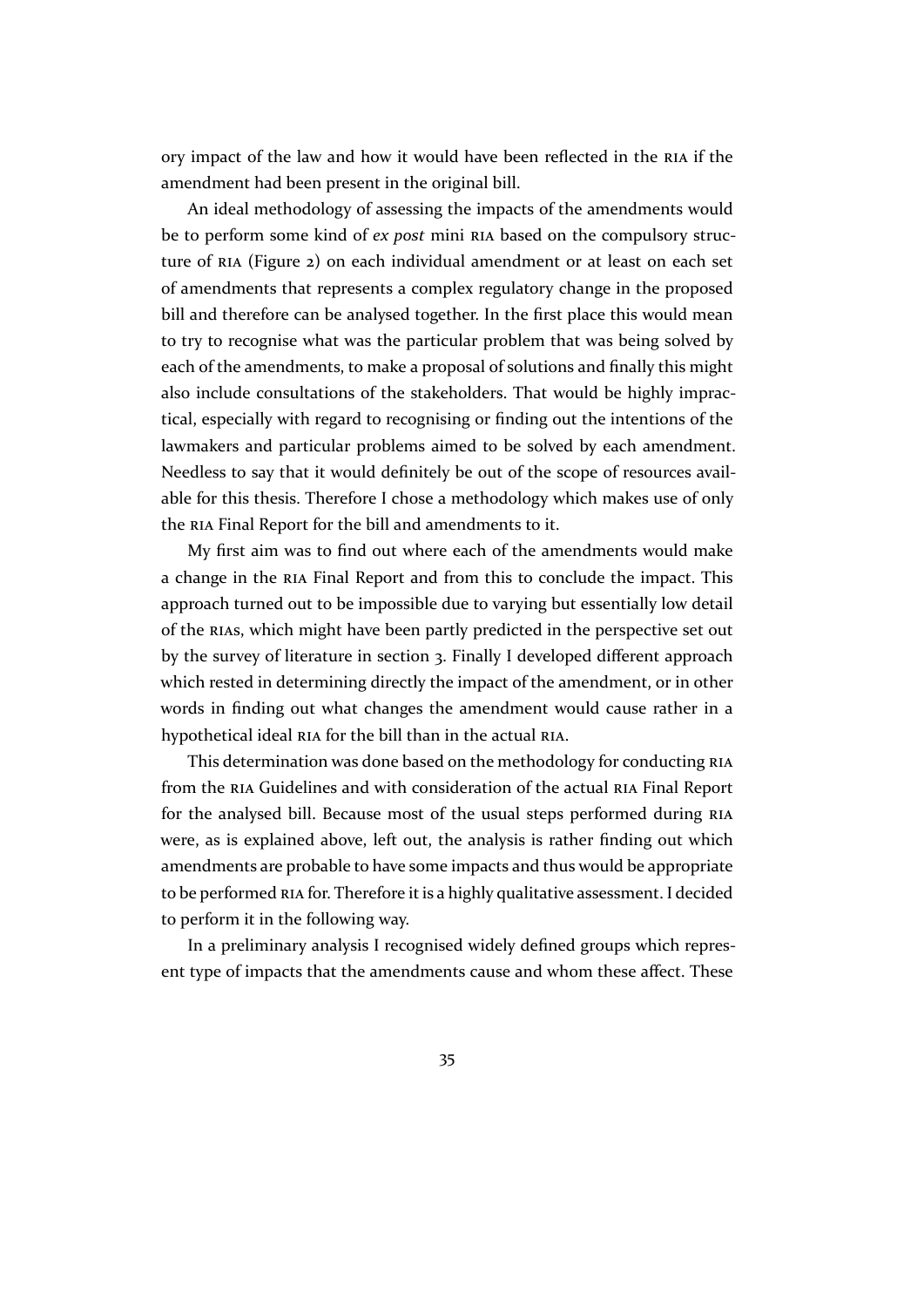groups were 6 in the end, which I found exhaustive regarding the amendments, and are described as follows:

- 1. Direct impact on the state budget,
- 2. impact on the scope of activity of an administrative office,
- 3. impact on the profits of some businesses,
- 4. impact on the administrative burden on businesses,
- 5. impact on the expenses of consumers/citizens,
- 6. impact on the administrative burden on citizens.

Based on the preceding, each amendment was put into zero or more groups and assigned one of the values  $-2$ ,  $-1$ , 1 or 2 in each of the groups. The assigned value represents the magnitude and certainty of the impact where 1 means small or uncertain impact and 2 is greater and certain impact or even an impact directly quantifiable from the text of the amendment. The sign of the value determines if the impact is negative or positive for those who are affected. In the case of the state budget negative means additional expenditures and in the case of the scope of activity of an administrative office negative means expanding the scope.

I used the following sources to obtain the data I needed. The list of passed laws is available in the application Collection of Laws and Collection of International Treaties on the website of Ministry of the Interior (Ministry of the Interior of the Czech Republic, n.d.). The Chamber of Deputies Prints and Senate Prints where the original bills and amendments for them are found can be downloaded from databases of the Prints on the websites of the respective institutions (Chamber of Deputies [of t](#page-47-0)he Czech Republic, n.d.; Senate of the Czech Republic, n.d.). To find out which of the amendments were adopted I needed to go through the stenographic reports from relevant meetings and votes of the Chamber of Deputies, which is always the one [which](#page-44-0) makes the final decision. Th[ese a](#page-49-0)re again available on the website of the Chamber of Deputies. In the cases when bills were themselves amendments to existing laws and when amendments to these bills changed some parts of the law that were not originally changed in the bill, I also used Automated System of Legal Information (ASPI) (Wolters Kluwer ČR, n.d.) to find the text of the law from the time before the contested bill was enacted and what changes were actually made in it.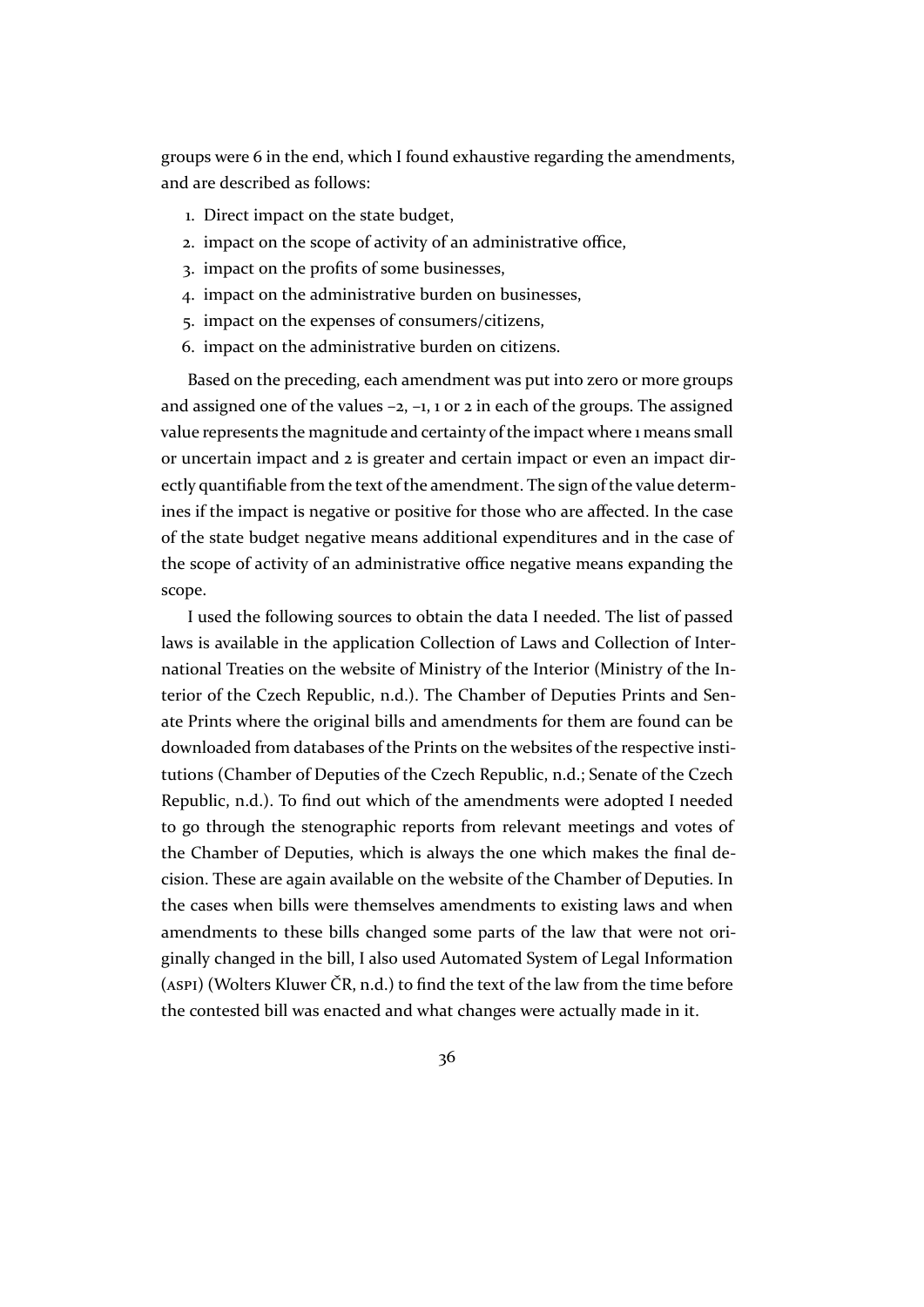#### <span id="page-36-0"></span>**4.4 Results of analysis**

As I have mentioned above, in the beginning I chose a sample of all laws enacted in 2010. I made a database of information for each law. I present here some preliminary statistics to introduce the scope of the issue studied and then the overall statistics of the results. After that I show some notable cases found during the analysis and examples of what was evaluated as each of the magnitudes.

There were 66 laws enacted in the Czech Republic in 2010, out of which 34 were RIAs performed for. That is about 52**%**. That might seem to be a low ratio but this is the result of on the one hand the various exceptions presented in RIA Guidelines and on the other hand the fact that only bills proposed by the gove[rnme](#page-8-0)nt are required to have RIA. The particular reasons for not performing RIA were following: The majority of non-RIA bills, 18, were not proposed by the [gove](#page-8-0)rnment but either by a group of deputies or senators or by a Regional Assembly. Four were only technica[l ch](#page-8-0)anges, two were begun work on before 1st [Nov](#page-8-0)ember 2007, two were proposed in [the](#page-8-0) state of legislative emergency and one was the state budget. In 4 cases there was provided no reason for not including RIA although this is obligatory in the case RIA is not performed. In one case it was assumed that RIA need not be conducted because the bill was only a transposition of an EU law. Nevertheless, this is not given an exception in the RIA Gui[delin](#page-8-0)es and thus the RIA should have been p[erfo](#page-8-0)rmed. All the mentioned data are presented in we[ll-ar](#page-8-0)ranged format in Table 1. Only the laws with RIA were subject of the f[urth](#page-8-0)er analysis.

I also included in the d[atab](#page-8-0)ase additional information about whether the law was a 'pure' transposition of an EU Direc[tive, tha](#page-37-0)t means that there [was](#page-8-0) not any other goal in the part 1 of the RIA Final Report (Figure 2) that should be achieved than implementing the EU Directive into the law of the Czech Republic to avoid disciplinary action fro[m t](#page-8-0)he European Commission. This can be used in further research as is mentione[d in](#page-8-0) the conclusio[ns. There](#page-32-0) were 13 'pure' transpositions out of 34 laws with RI[A, w](#page-8-0)hich is about 38**%**.

Next step are the amendments themselves. Out of 34 laws in our sample, 20 were proposed to be amended in the Chamber of Deputies and  $4$  in the Senate (all of which are those that were b[efor](#page-8-0)e amended in the Chamber of Deputies). In this part I encountered the problem of counting the amendments, especially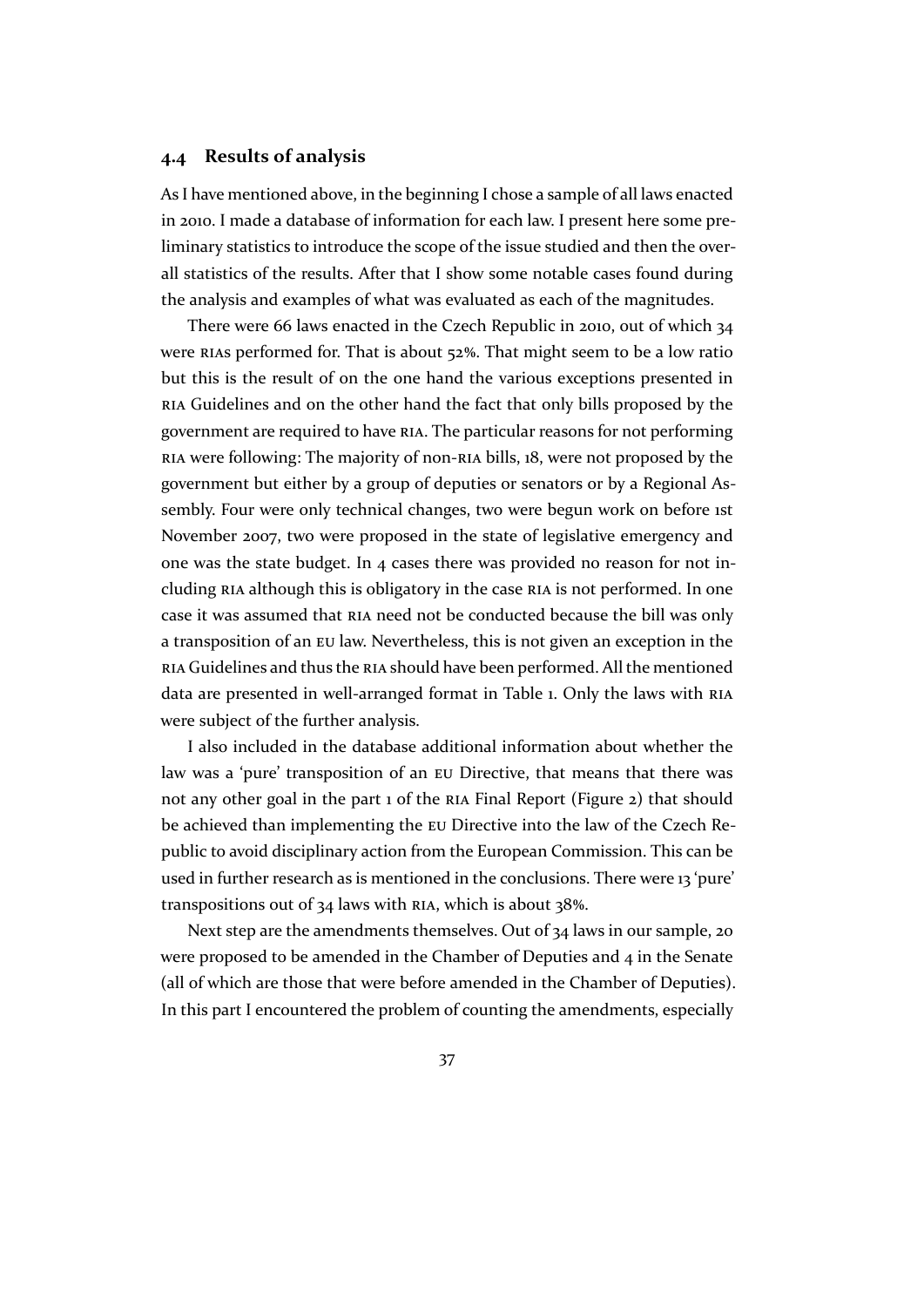<span id="page-37-0"></span>

| Reason for no RIA                                | No. of bills |
|--------------------------------------------------|--------------|
| proposed by group of deputies                    | 16           |
| proposed by group of senators                    |              |
| proposed by Regional Assembly                    |              |
| technical changes only                           | 4            |
| work began before 1st November 2007              | 2            |
| proposed in the state of legislative emergency   |              |
| state budget                                     |              |
| transposition of EU law (no exception for this!) |              |
| no reason given                                  |              |
|                                                  |              |

**Table 1:** Number of bills [acco](#page-8-0)rding to reason why RIA was not performed for them

in the case of the complex ones. Basically, there are two ways to count them, either I could count as one amendment each se[t of](#page-8-0) items on the print of amendments that was actually voted together, or I could count as one amendment each item that could potentially be voted separately. Trying to do something in between would mean to recognise which amendments are tightened together such that they could not be voted separately and which not. Choosing different options can in my case influence the results of the basic statistics presented in the next paragraphs but in the case of some future more complex research done on the data, it could substantively influence the results.

Finally, I chose quite arbitrarily the latter of the two basic options because it is independent on the actual will of the deputies to vote this or that separately or together. This way, there was total of 667 amendments proposed in the Chamber of Deputies and 25 amendments proposed in the Senate, which is an average of 19.62 per bill and 0.74 per bill respectively. The most amendments proposed for one bill was 158 in the Chamber of Deputies and 10 in the Senate.

In the case of the Chamber of Deputies the amendments can be divided into three groups, those that were adopted, those that were rejected and those that could not be voted about due to either their identity with another rejected or adopted amendment for the bill or the fact that the same part of the bill is changed differently by another adopted amendment. For Senate I took into account only amendments that were sent back to the Chamber of Deputies to-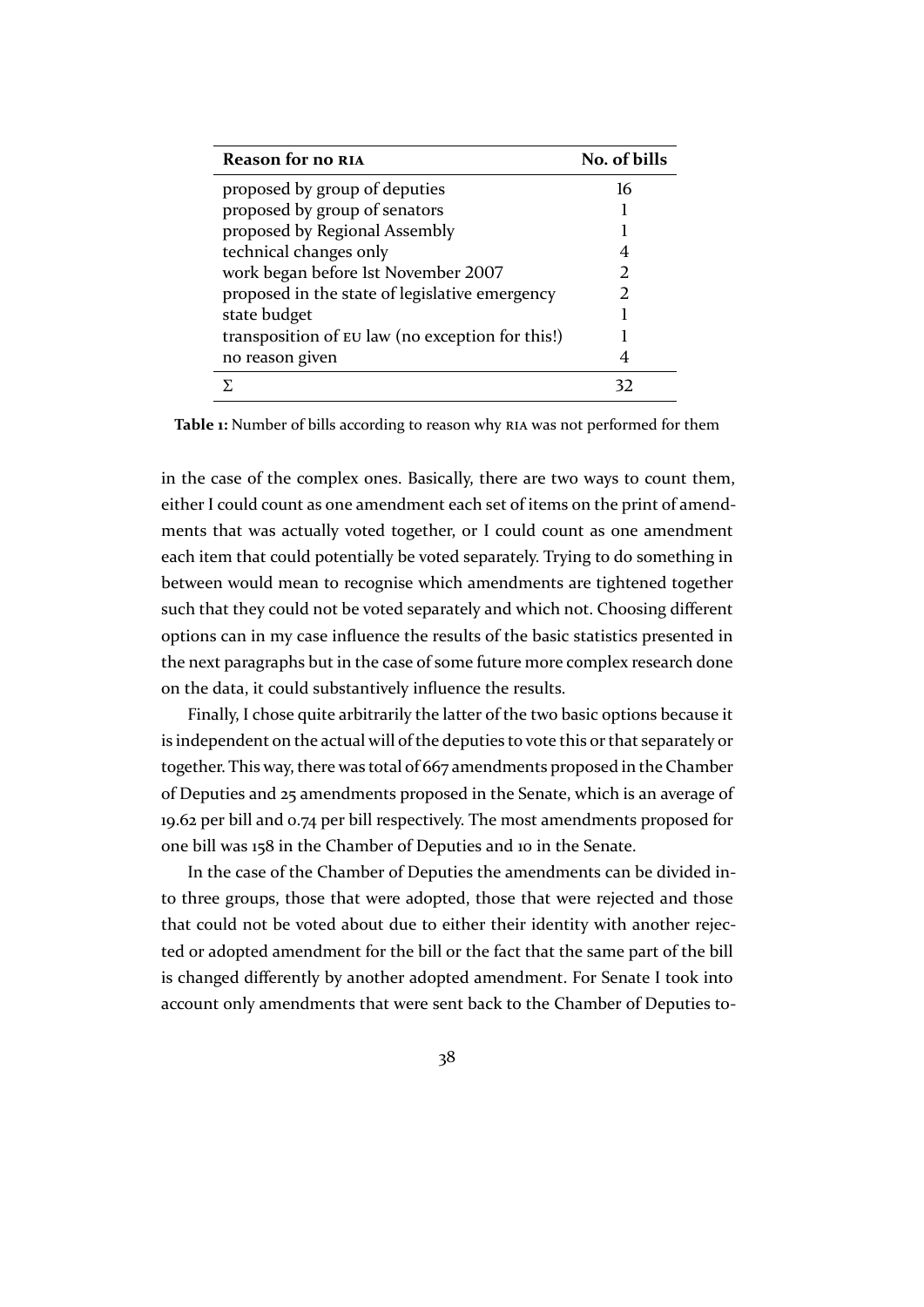<span id="page-38-0"></span>

|                                 | <b>Chamber of Deputies Senate</b> |      |
|---------------------------------|-----------------------------------|------|
| total bills with RIA            | 34                                | 34   |
| bills where amendments proposed | 20                                | 4    |
| amendments proposed             | 667                               | 25   |
| average per bill                | 19.62                             | 0.74 |
| most for one bill               | 158                               | 10   |
| adopted                         | 470                               | 19   |
| rejected                        | 110                               | 6    |
| not votable                     | 87                                |      |

**Table 2:** Overall amendments statistics

gether with the disapproval with acquired text of the law. Those can be just accepted or rejected altogether in the Chamber of Deputies as was mentioned in the description of the legislative process in subsection 4.1. I did not include amendments not approved in the Senate itself. Out of 667 amendments proposed in the Chamber of Deputies, 470 were adopted, 110 were rejected and 87 were not votable. Out of 25 amendments sent t[o the Chamber](#page-30-0) of Deputies from the Senate, 19 were adopted, it was the case of 2 out of 4 bills. All of the previous data is summarised in Table 2.

We continue towards the core of the study which is the amendments that were adopted. On these the analysis of impacts was done. Out of 489 adopted amendments, 74 were assigned to one or more groups, that means that an impact was recognised. That is about 15**%**. The key result of putting the amendments into groups and assessing their potential impact on the scale –2, –1, 1 or 2 is shown in Table 3.

Another possible representation of the results is to show for how many bills there was at least one amendment of the chosen magnitude. In this case, out of 20 bills analy[sed, only](#page-39-0) 3 had no amendment with any impact, 13 bills had amendments with maximum magnitude 1 and 4 bills had at least one amendment with magnitude 2. This is summarised in Table 4.

Now I show some notable cases of bills and amendments which I found interesting during the analysis. These are mainly of the magnitude 2. After that I also describe the examples of ame[ndments](#page-39-0) with magnitude 1 and 0.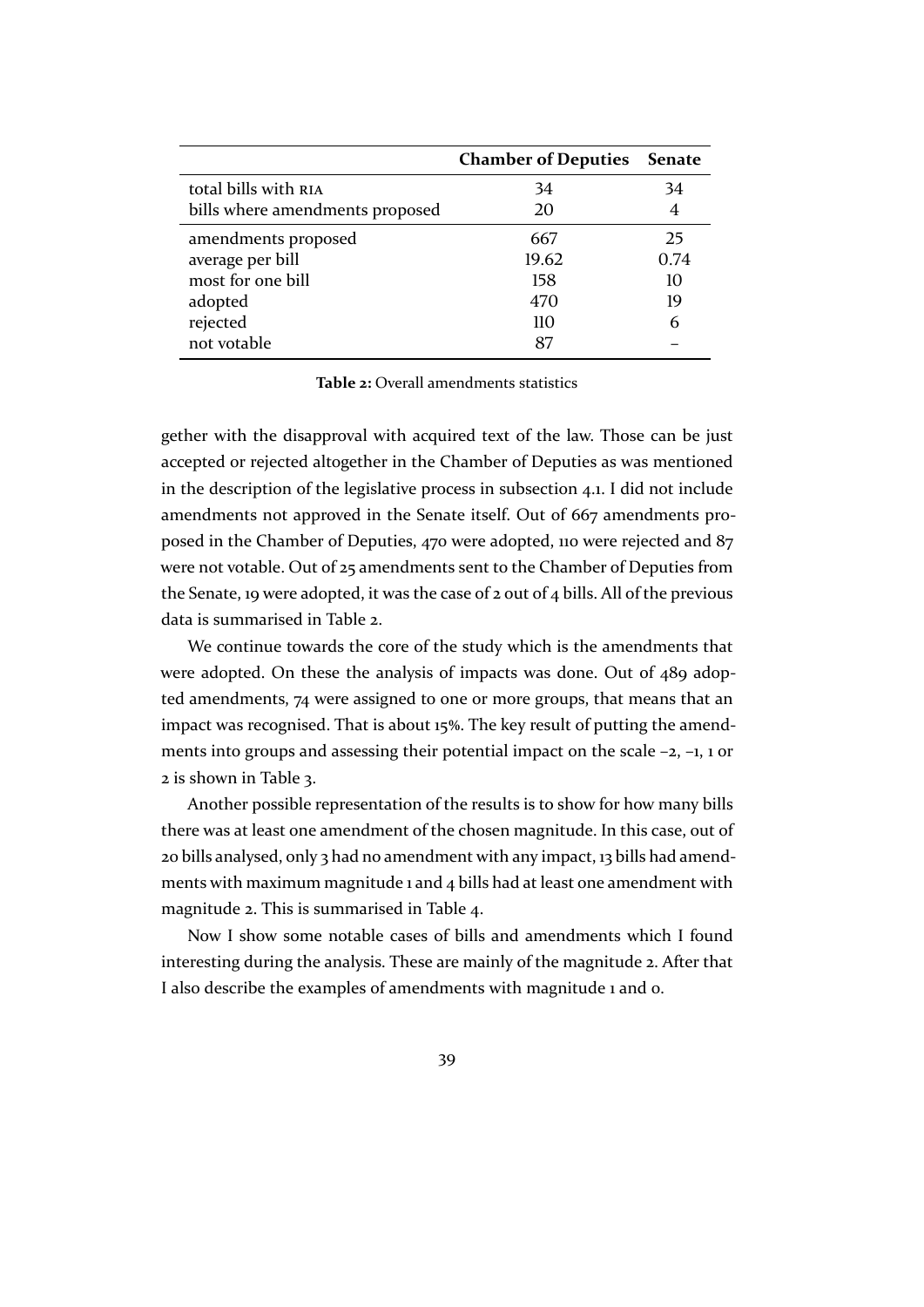<span id="page-39-0"></span>

| Type of impact                                      |                   |                | $-2$ 2 $-1$ |          |    |
|-----------------------------------------------------|-------------------|----------------|-------------|----------|----|
| direct impact on the state budget                   |                   | $\overline{4}$ | 4           | 5        | 14 |
| impact on the scope of activity of an admin. office | $\mathbf{\Omega}$ | $\Omega$       | 10          | $\Omega$ | 10 |
| impact on the profits of some businesses            | 6                 |                | 16          | 18       | 41 |
| impact on the administrative burden on businesses   | $\mathbf{\Omega}$ | $\Omega$       | 9           |          | 12 |
| impact on the expenses of consumers/citizens        |                   | 0              |             |          | 9  |
| impact on the administrative burden on citizens     |                   | $\Omega$       |             |          |    |
|                                                     |                   | 5.             | 48          | 28       |    |
| $\Sigma$ total for each magnitude of impact         |                   |                |             |          |    |

**Table 3:** Amendments according to type and target of impact and its magnitude

The first one is the bill enacted as the Act no. 402/2010 Coll., Amendment to the Law on the Support of Renewable Resources. The amendments made to this bill in the Chamber of Deputies should actually not be called amendments but rather writing a completely new bill. The topic regulated in the bill was under extensive discussion in the Czech Republic in connection with the boom of the solar power in 2009 and 2010. The bill originally only modified the support in such way that most of the new solar powerplants would not acquire any support as of the beginning of 2011. Only the amendments entirely changed the bill and there was generally built a new system of distributing the burden of this support, which was previously held only by the electricity consumers in the form of contribution to renewable resources on their electricity bills, among more agents. I am not going to describe it further and I naturally do not know what was the specific reason that these changes were done only in the amendments. Nevertheless, this is a good example of how vast economic impacts were imposed or redistributed from one stakeholders to others in the parliamentary amendments, therefore completely circumventing the established Regulatory Impact Assessment system.

|                                                           | $0 \quad 1 \quad 2 \quad \Sigma$ |  |
|-----------------------------------------------------------|----------------------------------|--|
| bills with each maximum magnitude of amendments 3 13 4 20 |                                  |  |

**Table 4:** Bills according to maximum magnitude of their amendments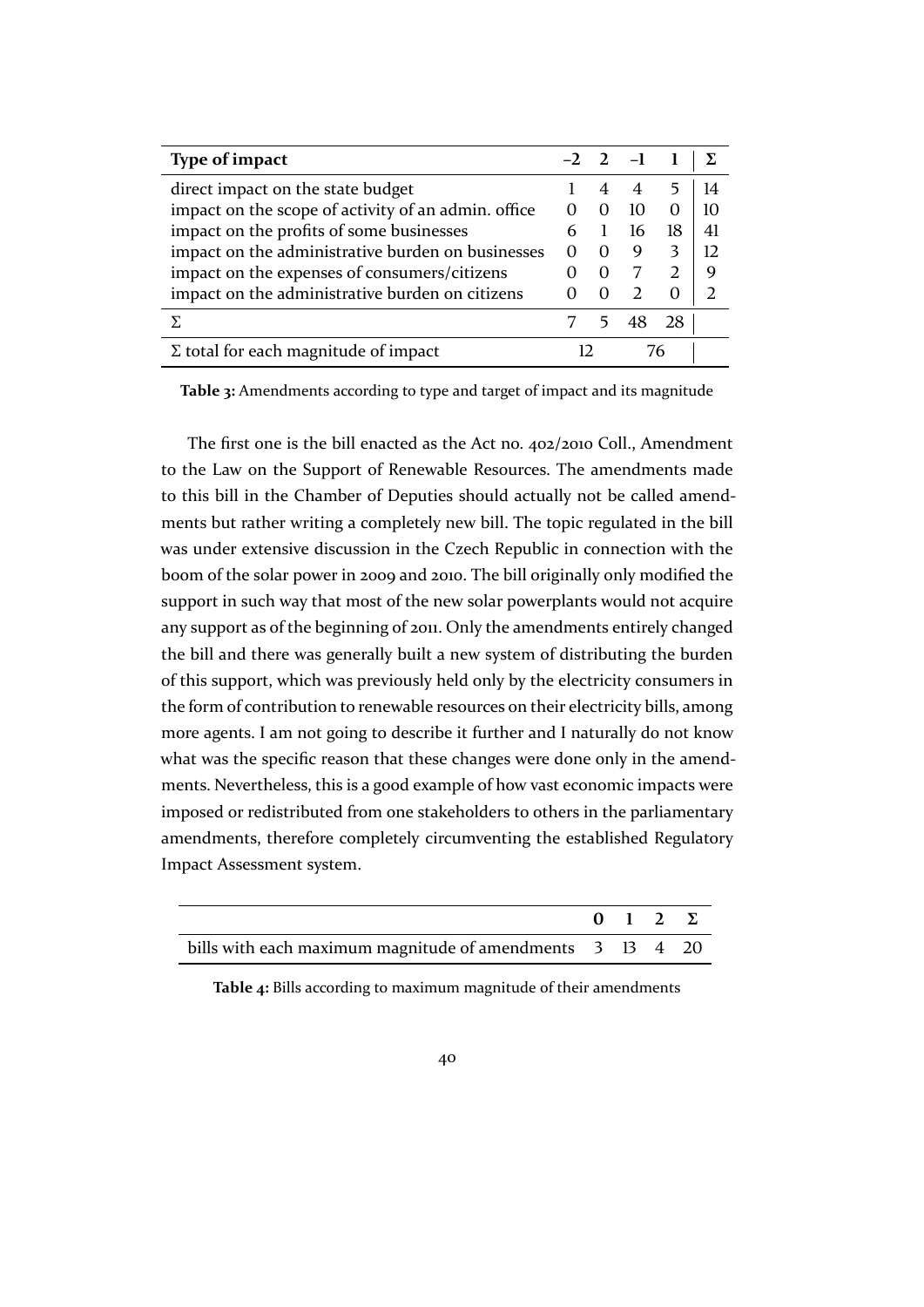<span id="page-40-0"></span>Another one is the Act no. 425/2010 Coll., Amendment to the Law on Salaries of Representatives of State Power. There is one notable amendment to this bill which I assigned magnitude –2 in the group of impact on the state budget. This amendment shortens the reduction of base salary of state attorneys from next 4 years to only next one year. This reduction was calculated in the RIA for the bill to save 39 million korunas in 2011 and at least the same order in following years. Due to the amendment additional costs in order of tens of millions are imposed on the state budget for the years 2012 to 2014.

To offer an image of the amendments with magnitude 1, there was e.g. a change in the Law on Registers which extends the scope of changes in the case of which people must compulsorily request an issue of a new ID card. This means a not easily quantifiable increase of the administrative burden borne by the citizens. Another was a change made in the Law on Radio and Television Fees by an amendment to the Act on On-Demand Audiovisual Media Services and on Amendments to Certain Related Acts which removes the obligation to pay the radio and television fees for more than one receiver that is built into a smart mobile phone. This means a modest reduction of expenses of some businesses and probably some decrease in yield from these fees for the public television.

Just briefly, the amendments with magnitude 0, which means no impact, were generally some technical changes that only replaced e.g. a link to some other paragraph in response to a change of its numbering or such amendments where no impact could be recongised, one was for example a very slight change in the length of the period in which the investor must post information in the process of announcing a public contract. This change was made by an amendment to the Act on Public Contracts.

#### **4.5 Discussion**

We can see in the results that most of the impacts of the amendments were small or rather uncertain but there were also cases of certain or larger impacts, these were particularly negative impacts on the profits of some businesses and positive impacts on the state budget. In terms of the type and target of the impact, the most frequent was impact on the profits of some businesses.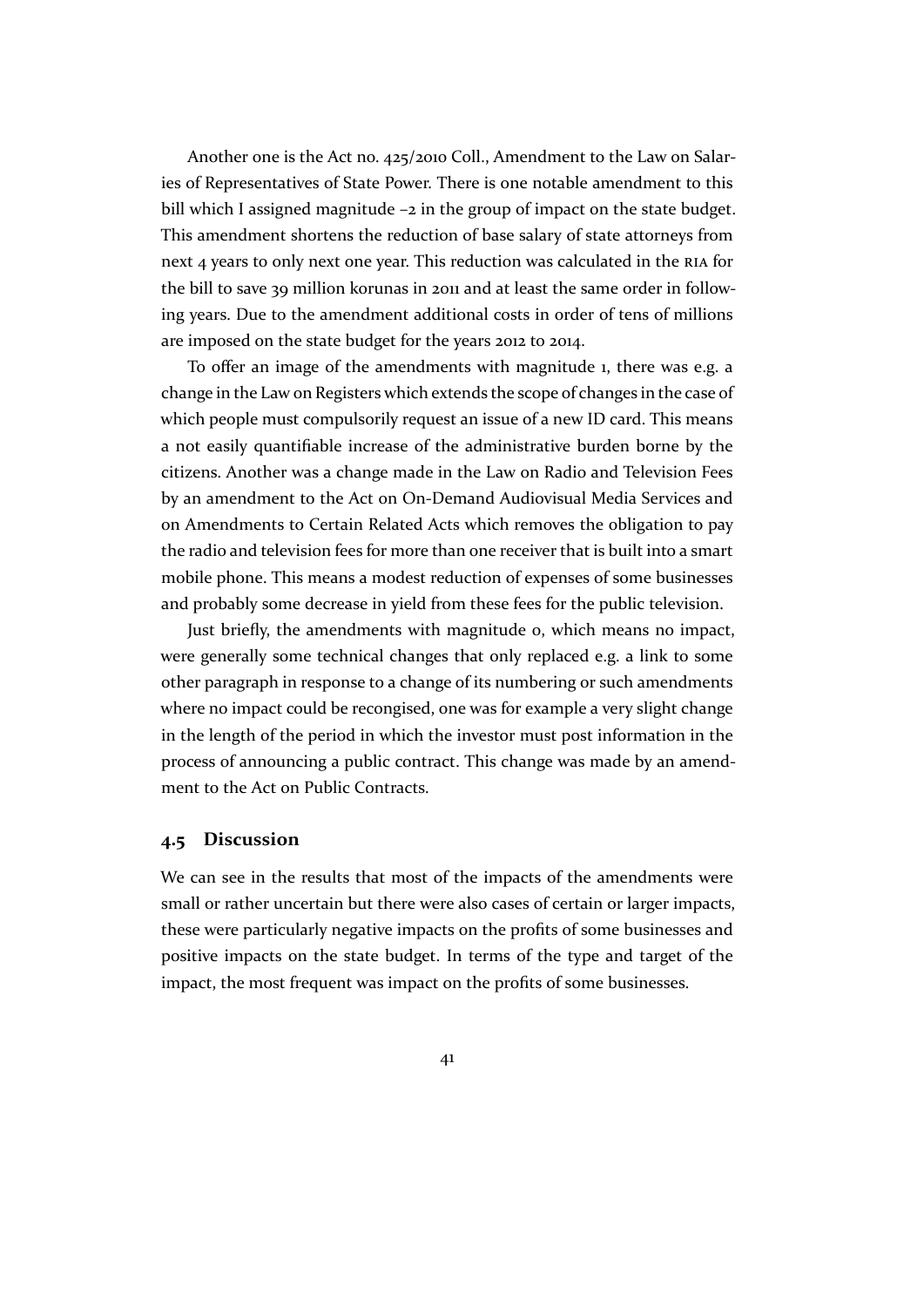The results clearly show that the parliamentary amendments may cause additional impacts or change the impacts of the bill during the legislative process. As I have shown in the 'notable cases', there was an amendment that was rather a complete rewriting of the bill or an amendment bringing additional costs in order of tens of millions to the state budget. Although I found only 4 amendments like this, those which I assigned the magnitude 2, there were only 3 bills which had no amendment with any impact. This strongly demonstrates that my hypothesis is satisfied.

From this point of view the answer to a question whether it would be useful for the ex-post analysis to extend the obligation to conduct RIA on the parliamentary amendments is clearly 'yes'. How to do this is a more difficult question. The quality of RIAs that I encountered with during this research was not outstanding and the level of detail varied which gives a clue o[n w](#page-8-0)hat should be recommended in the case of parliamentary amendments. I would advise to perform the RIA o[n eac](#page-8-0)h set of amendments that represents a systematic change in the bill as this set is created in a parliamentary committee or in a deputy's or senator's office. Another question is the issue of resources which is not such a problem [in th](#page-8-0)e case of ministries but the parliamentary committe or deputy's office probably will not be capable of conducting an extensive analysis.

To close this part, I think that the results bring valuable insights for the policy-makers into the process of RIA which may help them in their decisions about its future.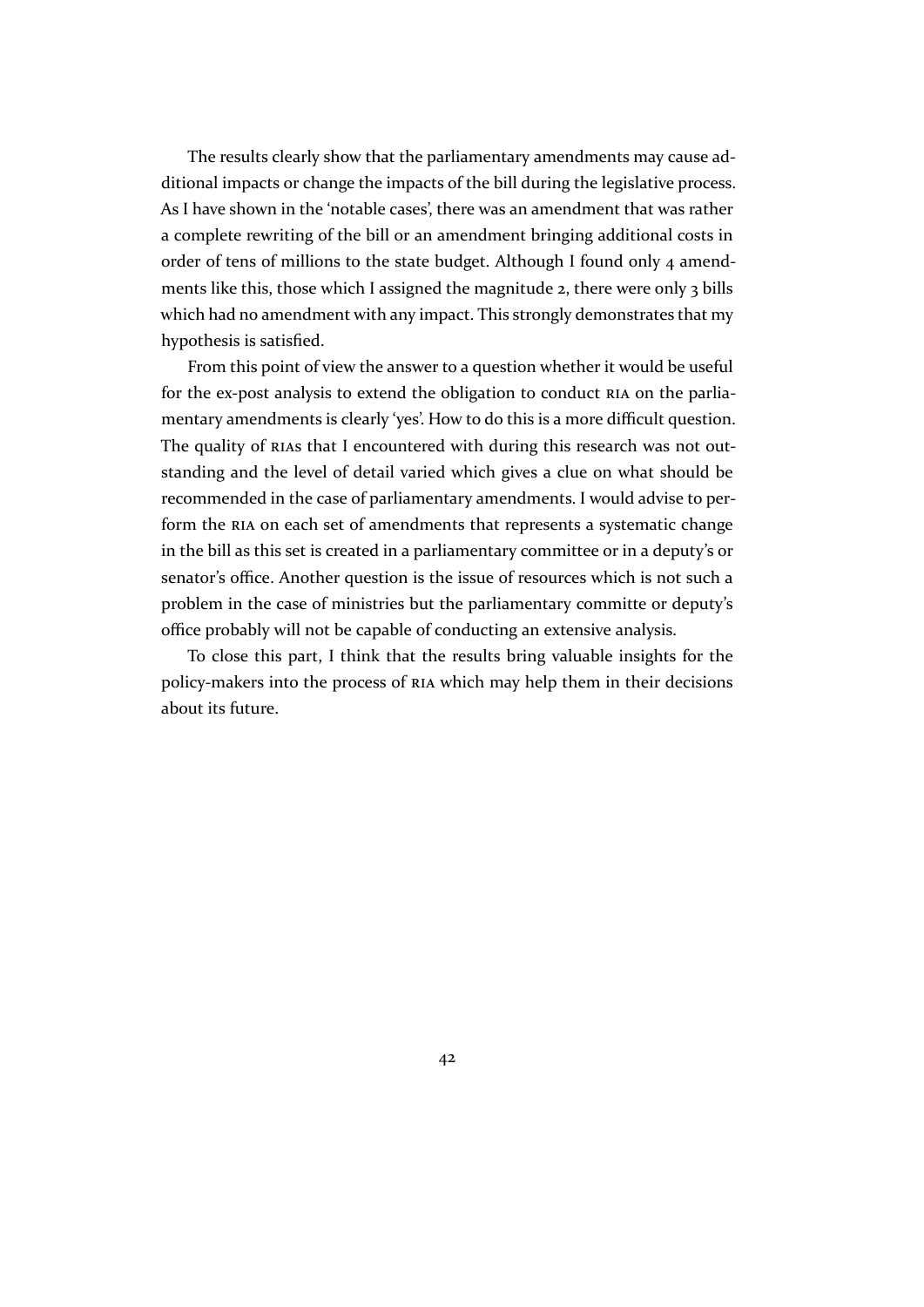### <span id="page-42-0"></span>**Conclusions**

There is a lot of literature on Regulatory Impact Assessment written from numerous points of view but rather large part of it deals with RIA theoretically. There are not that many studies doing really empirical research of the issues in the field.

This study comes with completely innovative empirical re[sear](#page-8-0)ch which has further extension possibilities to the future. It deals with the problem of changes in impact of a bill caused by parliamentary amendments made to this bill during the legislative process. The hypothesis is that these changes are substantive and therefore some functions of RIA are undermined, such as the ability of *ex post* evaluation or to find the precise lowest-cost alternative of regulation.

To test the hypothesis I chose a qualitative analysis of the adopted amendments to bills which were en[acte](#page-8-0)d as laws in 2010. I found out there were potential impacts in about 15**%** of the amendments. Most of these impacts were considered small or rather uncertain but there were some larger and more certain impacts recognised as well. I showed a few particular cases where circumventing, whatever the reason, of the now-established Regulatory Impact Assessment process was obvious.

The interpretation of the result should be very cautious. On the one hand, it shows that the fuctioning of RIA might be deteriorated by the parliamentary amendments and that obligatory RIA should be expanded to them but on the other hand, how to do that is rather more difficult question. As I showed in the description of the methodolog[y of](#page-8-0) this study, implementing RIA for parliamentary amendments may be quite di[fficu](#page-8-0)lt due to their nature and quantity and it is also questionable if it makes sense with regard to the actual quality of the RIAs themselves performed on the bills at this time.

Another accompanying result of my analysis is that out of 66 laws enacted in 2010, 32 did not have RIA at all, which is about 48**%**. Out of these 32 laws, in 18 [cases](#page-8-0) the reason for RIA not having been performed was that these bills were not proposed by the government, but rather by a group of deputies or senators or by a Regional Assembly. [This](#page-8-0) shows that the obligatory system of RIA is probably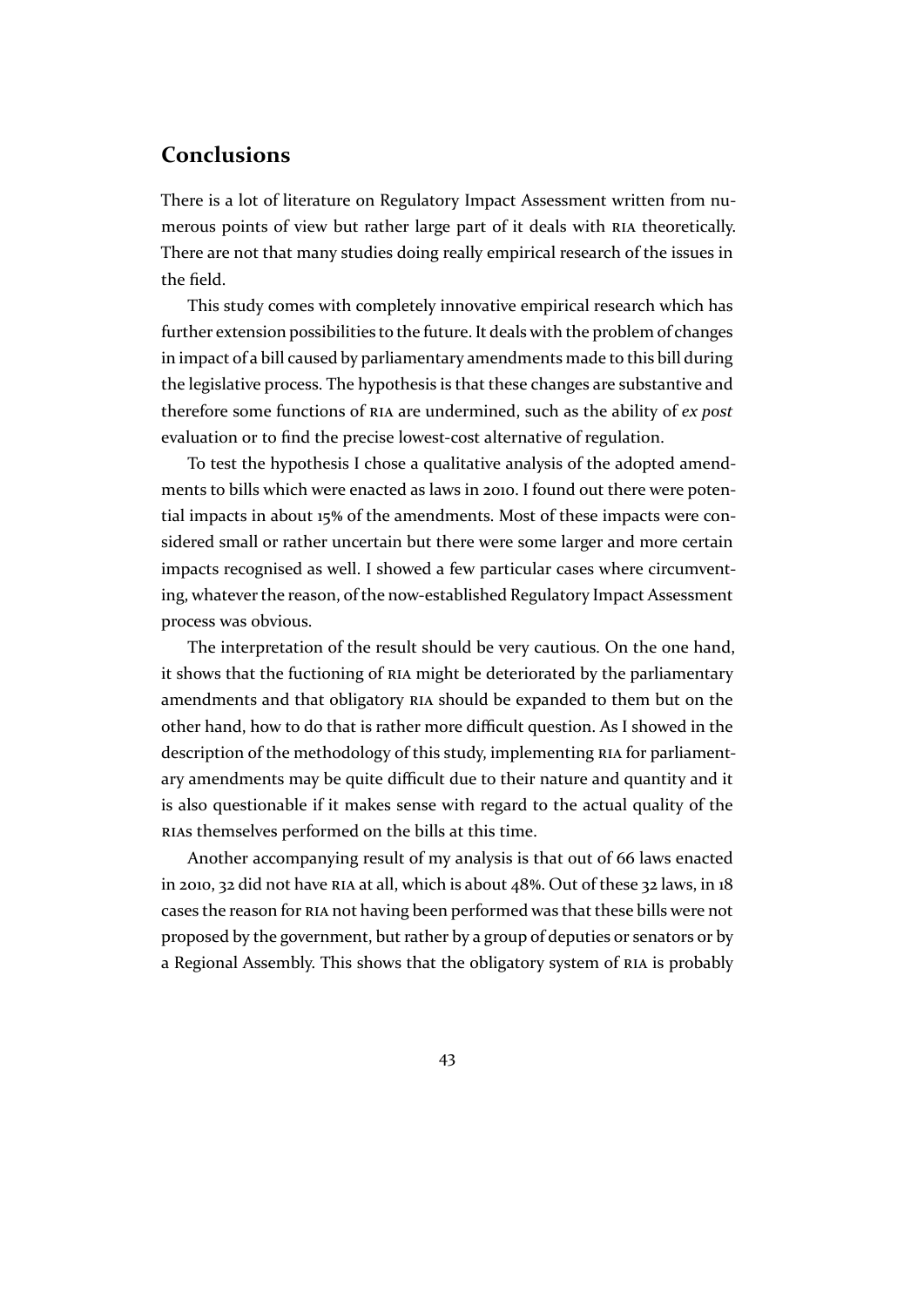even more circumvented by the fact that these bills are not included in it. These bills were neither included in my further analysis.

As has been mentioned, further research can be based on the collected database of information. For example, taking into consideration the issue of counting the amendments described in the subsection 4.4 it could be analysed if existence and quality of RIA has statistically significant influence on the number and characteristics of the parliamentary amendments for the bill or on other observable parameters of the legislati[ve process, e.g.](#page-36-0) its length. Also the influence of the fact that a [bil](#page-8-0)l is a 'pure' transposition of EU law on the quality of RIA or on the amendments can be assessed. This can bring further insights into what exact scope of application of RIA is efficient.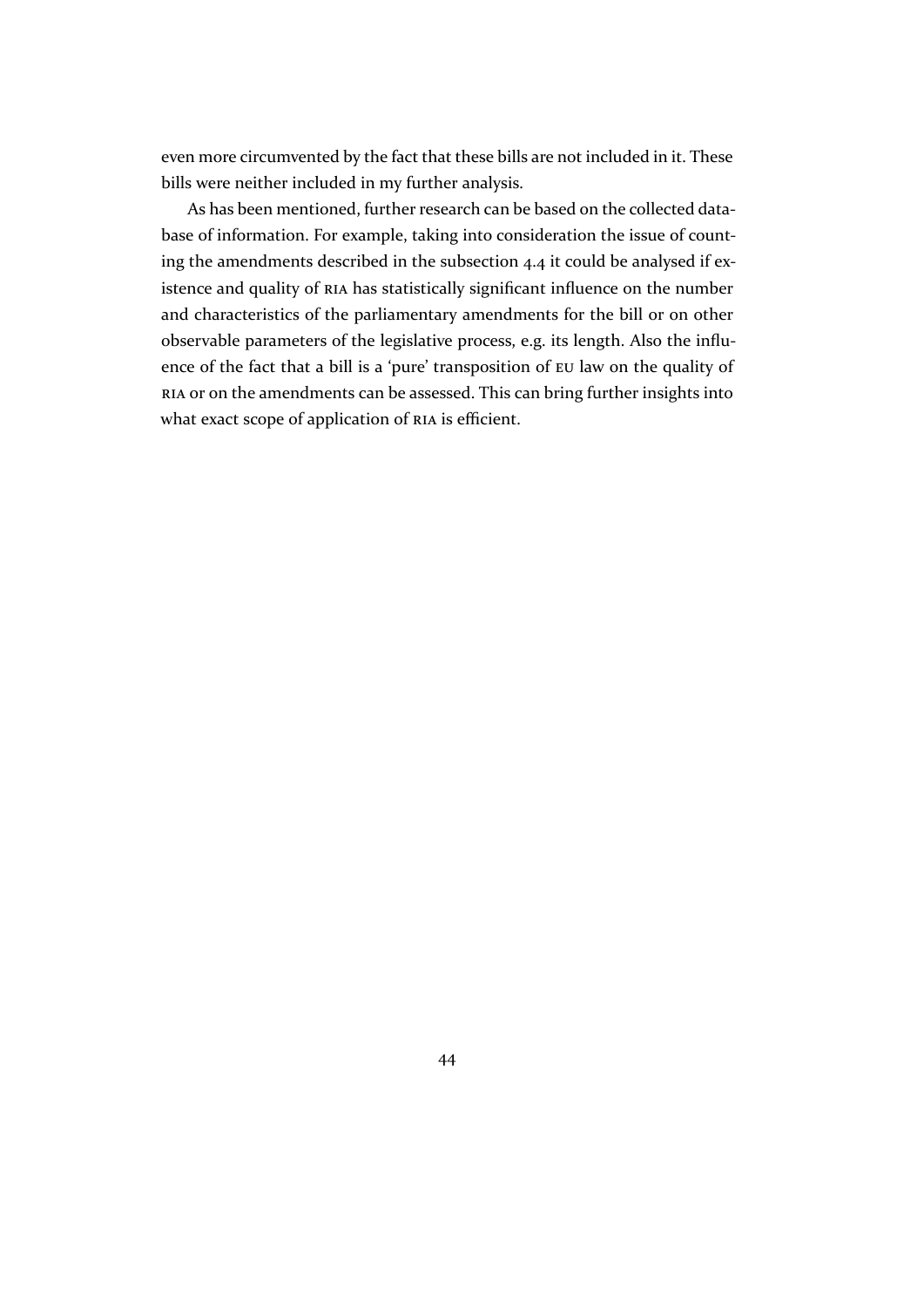### <span id="page-44-0"></span>**Bibliography**

- Baldwin, R. (2005). Is better regulation smarter regulation? *Public Law*, (Autumn), 485–511.
- Carroll, P. (2010). Does regulatory impact assessment lead to better policy? *Policy and Society*, *29*, 113–122. doi:10.1016/j.polsoc.2010.03.009
- Chamber of Deputies of the Czech Republic. (n.d.). *Sněmovní tisky*. Retrieved from http://www.psp.cz/sqw/sntisk.sqw
- Chren, M. (2008). *Better regulation in [the Slovak Republic](http://dx.doi.org/10.1016/j.polsoc.2010.03.009)*. Presentation from Workshop on "Consultation Practices within the Process of Public Policies – Ch[allenges and Opportunities". Retrie](http://www.psp.cz/sqw/sntisk.sqw)ved from www.sigmaweb.org/ dataoecd/32/26/41838209.pdf
- De Francesco, F. (2008, April). *Prerequisites of adoption and patterns of diffusion: the case of regulatory impact analysis in Eur[opean Union and](www.sigmaweb.org/dataoecd/32/26/41838209.pdf) OECD member states*[. Paper presente](www.sigmaweb.org/dataoecd/32/26/41838209.pdf)d at the 58th Political Studies Association Annual Conference.
- De Panizza, A. (2007). *Composite & decomposable indicators for evaluating RIA systems in practice: proposals for discussion and testing* (ENBR Working Paper No. 09/2007). Retrieved from http://mpra.ub.uni-muenchen.de/ 13069/1/MPRA\_paper\_13069.pdf
- Government of the Czech Republic. (n.d.). *Dokumenty vlády*. Retrieved from http://kormoran.vlada.cz/usneseni/[usneseni\\_webtest.nsf/web/cs?Open](http://mpra.ub.uni-muenchen.de/13069/1/MPRA_paper_13069.pdf)
- Gove[rnment of the Czech Republic. \(2](http://mpra.ub.uni-muenchen.de/13069/1/MPRA_paper_13069.pdf)007a, August). *Obecné zásady pro hodnocení dopadů regulace (RIA)*. Retrieved from http://www.mvcr.cz/soubor/ [dokumenty-ria-obecne-zasady-pdf.aspx](http://kormoran.vlada.cz/usneseni/usneseni_webtest.nsf/web/cs?Open)
- Government of the Czech Republic. (2007b, August). *Usnesení Vlády České republiky č. 877/2007*. Retrieved from http : [/ / racek . vlada . cz / usneseni /](http://www.mvcr.cz/soubor/dokumenty-ria-obecne-zasady-pdf.aspx) usnweb.nsf/o/C32E3B7318D13955C125733000222A81/\$FILE/uv070813. 0877.doc
- Guerin, K. (2003, September). *Encouragi[ng quality regulation: theories and](http://racek.vlada.cz/usneseni/usnweb.nsf/0/C32E3B7318D13955C125733000222A81/$FILE/uv070813.0877.doc) tools*. Retrieved from [http://www.brad.ac.uk/irq/documents/archive/](http://racek.vlada.cz/usneseni/usnweb.nsf/0/C32E3B7318D13955C125733000222A81/$FILE/uv070813.0877.doc) [Encourag](http://racek.vlada.cz/usneseni/usnweb.nsf/0/C32E3B7318D13955C125733000222A81/$FILE/uv070813.0877.doc)ing\_Quality\_Regulation\_New\_Zealand\_Treasury.pdf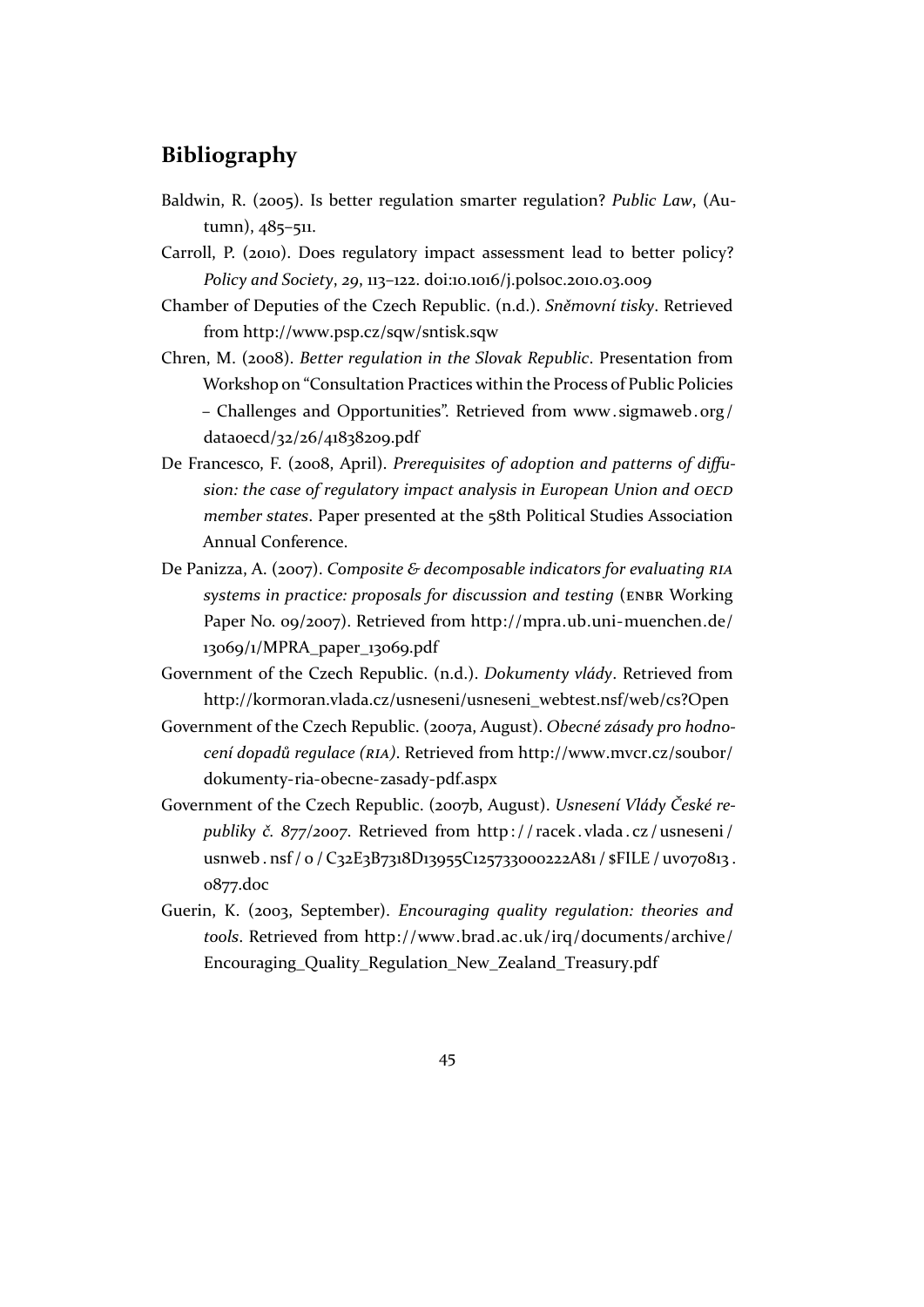- <span id="page-45-0"></span>Hahn, R. W., Burnet, J. K., Chan, Y.-H. I., Mader, E. A., & Moyle, P. R. (2000). Assessing regulatory impact analyses: the failure of agencies to comply with Executive Order 12,866. *Harvard Journal of Law & Public Policy*, *23*(3), 859–886.
- Hahn, R. W., Malik, R., & Dudley, P. M. (2004). *Reviewing the government's numbers on regulation* (Working paper No. 171). Retrieved from http:// econpapers.repec.org/RePEc:reg:wpaper:171
- Hahn, R. W., & Tetlock, P. C. (2008). Has economic analysis improved regulatory decisions? *Journal of Economic Perspectives*, *22*(1), 67–84.
- Harri[ngton, W., Heinzerling, L., & Morgenstern, R.](http://econpapers.repec.org/RePEc:reg:wpaper:171) D. (2009). Controversies surrounding regulatory impact analysis. In W. Harrington, L. Heinzerling & R. D. Morgenstern (Eds.), *Reforming regulatory impact analysis* (Chap. 1). Washington, DC: Resources for the Future.
- Harrington, W., & Morgenstern, R. D. (2004, March). *Evaluating regulatory impact analyses* (Discussion Papers No. 04-04). Resources for the Future. Retrieved from http://ideas.repec.org/p/rff/dpaper/dp-04-04.html
- Harrison, M. (2009). Assessing the impact of regulatory impact assessments. *Agenda: A Journal of Policy Analysis and Reform*, *16*(3), 41–49.
- Impact Assessment Board. (2009). *Report for 2008*[. Retrieved from](http://ideas.repec.org/p/rff/dpaper/dp-04-04.html) http://eurlex.europa.eu/LexUriServ/LexUriServ.do?uri=SEC:2009:0055:FIN:EN: PDF
- Impact Assessment Board. (2010). *Report for 2009*. Retrieved from [http://eur](http://eur-lex.europa.eu/LexUriServ/LexUriServ.do?uri=SEC:2009:0055:FIN:EN:PDF)[lex.europa.eu/LexUriServ/LexUriServ.do?uri=SEC:2009:1728:FIN:EN:](http://eur-lex.europa.eu/LexUriServ/LexUriServ.do?uri=SEC:2009:0055:FIN:EN:PDF) [PDF](http://eur-lex.europa.eu/LexUriServ/LexUriServ.do?uri=SEC:2009:0055:FIN:EN:PDF)
- Impact Assessment Board. (2011). *Report for 2010*. Retrieved from [http://ec.](http://eur-lex.europa.eu/LexUriServ/LexUriServ.do?uri=SEC:2009:1728:FIN:EN:PDF) [europa.eu/governance/impact/key\\_docs/docs/sec\\_2011\\_126\\_en.pdf](http://eur-lex.europa.eu/LexUriServ/LexUriServ.do?uri=SEC:2009:1728:FIN:EN:PDF)
- Italia[n, Iri](http://eur-lex.europa.eu/LexUriServ/LexUriServ.do?uri=SEC:2009:1728:FIN:EN:PDF)sh and Dutch presidencies of the Council of the European Union. (2004, May). *A comparative analysis of regulatory impact ass[essment in](http://ec.europa.eu/governance/impact/key_docs/docs/sec_2011_126_en.pdf) ten EU countries*[. A report prepared for the](http://ec.europa.eu/governance/impact/key_docs/docs/sec_2011_126_en.pdf) EU directors of Better Regulation Group. Dublin, IE.
- Jacob, K., Hertin, J., Hjerp, P., Radaelli, C. M., Meuwese, A. C. M., Wolf, O., …Rennings, K. (2008, February). *Improving the practice of impact assess-*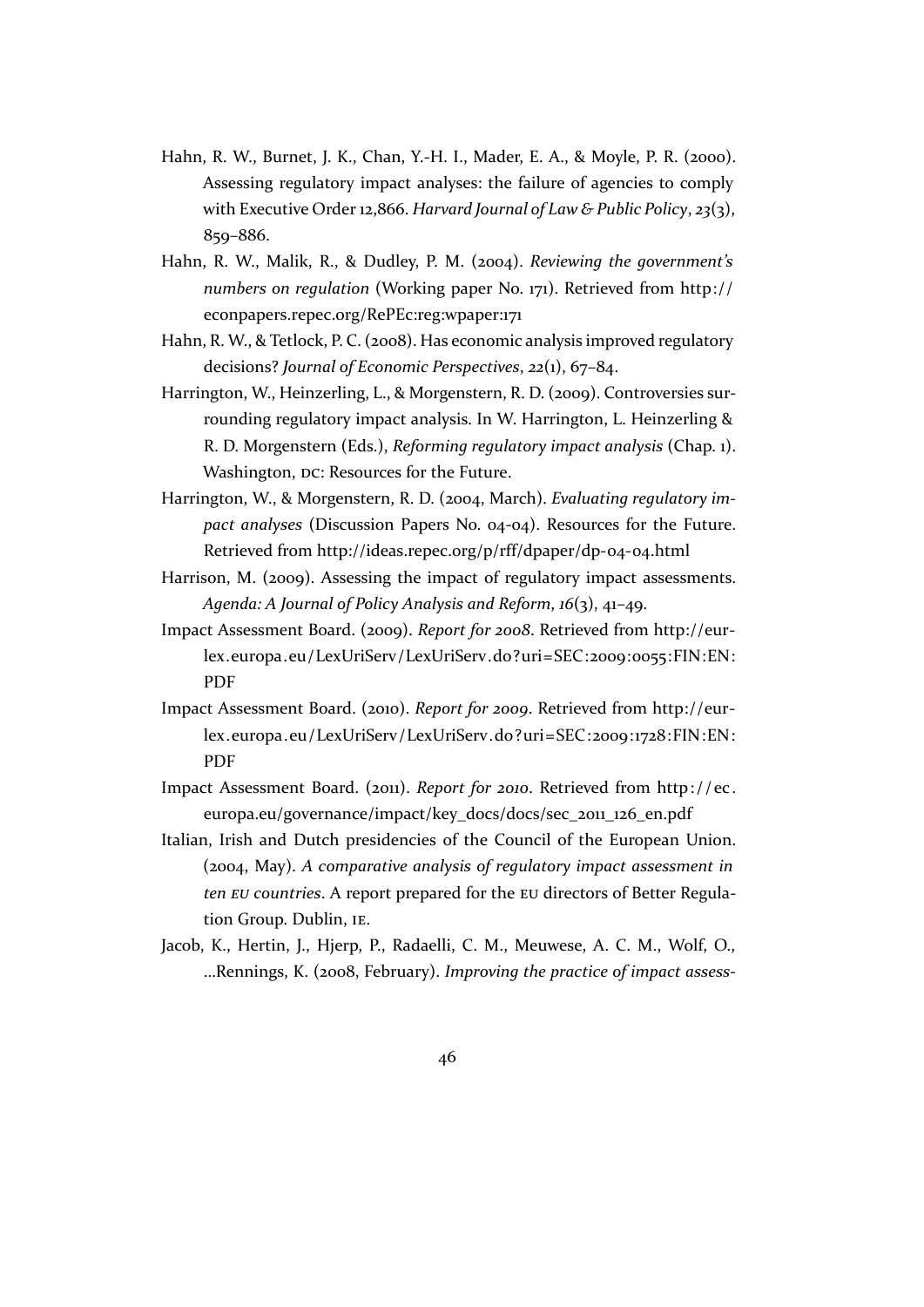*ment* (6th Framework Programme Project No. 028889). Retrieved from http://userpage.fu-berlin.de/ffu/evia/EVIA\_Policy\_Paper.pdf

- <span id="page-46-0"></span>Jacobs, C. (2005). *The role of regulatory impact assessment in democratisation: selected cases from the transition states of Central and Eastern Europe* (CRC [Working papers No. 30614\). Centre on Regulation and Comp](http://userpage.fu-berlin.de/ffu/evia/EVIA_Policy_Paper.pdf)etition. Retrieved from http://econpapers.repec.org/RePEc:ags:idpmcr:30614
- Jacobs, S. (2006, May). *Current trends in regulatory impact analysis: the challenges of mainstreaming RIA into policy-making*. Jacobs and Associates.
- Jacobzone, S., Cho[i, C.-W., & Miguet, C. \(2007\).](http://econpapers.repec.org/RePEc:ags:idpmcr:30614) *Indicators of regulatory management systems*. OECD Publishing. doi:10.1787/112082475604
- Jacobzone, S., Steiner, F., Ponton, E. L., & Job, E. (2010). *Assessing the impact of regulatory management systems: preliminary statistical and econometric estimates* (OECD Working Papers on [Public Governance N](http://dx.doi.org/10.1787/112082475604)o. 17). OECD Publishing. doi:10.1787/5kmfq1pch36h-en
- Kirkpatrick, C., & Parker, D. (2007a). Regulatory impact assessment: an overview. In *Regulatory impact assessment: towards better regulation?* (Chap. 1). Cheltenham, [GB: Edward Elgar.](http://dx.doi.org/10.1787/5kmfq1pch36h-en)
- Kirkpatrick, C., & Parker, D. (2007b). Regulatory impact assessment in developing countries. In *Regulatory impact assessment: towards better regulation?* (Chap. 9). Cheltenham, GB: Edward Elgar.
- Kirkpatrick, C., Parker, D., & Zhang, Y.-F. (2003, November). *Regulatory impact assessment in developing and transition economies: a survey of current practice and recommendations for further development*. Regulatory Impact Assessment Conference, CRC, University of Manchester. Retrieved from http://www.competition-regulation.org.uk/conferences/mcrria03/ conf3.pdf
- Ladegaard, P. (2005, November). *Improving business environments through regulato[ry impact analysis: opportunities and challenges for developing coun](http://www.competition-regulation.org.uk/conferences/mcrria03/conf3.pdf)tries*[. Inte](http://www.competition-regulation.org.uk/conferences/mcrria03/conf3.pdf)rnational Conference on Reforming the Business Environment Cairo, Egypt. Retrieved from http : / / myadvisoryspace . org / bicf / KM % 20Library/02\_Improving%20PSD%20and%20Investment%20Climate/ 02\_Regulatory%20Reforms%20Worldwide/2005\_ImproveBusEnvRIA\_ PLadegaard.pdf
	- [47](http://myadvisoryspace.org/bicf/KM%20Library/02_Improving%20PSD%20and%20Investment%20Climate/02_Regulatory%20Reforms%20Worldwide/2005_ImproveBusEnvRIA_PLadegaard.pdf)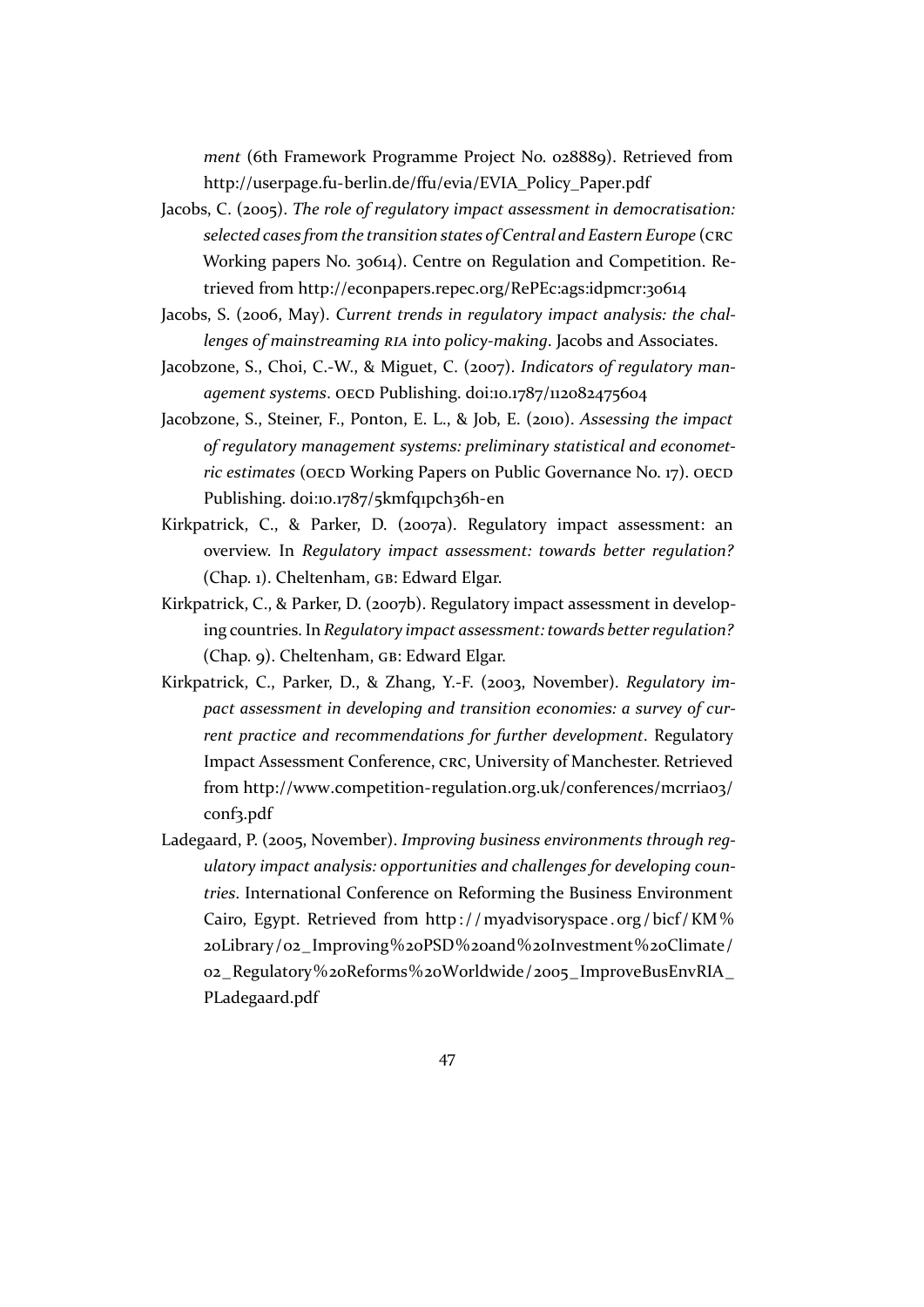- <span id="page-47-0"></span>Ladegaard, P. (2007). Measuring RIA quality and performance. In C. Kirkpatrick & D. Parker (Eds.), *Regulatory impact assessment: towards better regulation?* (Chap. 4). Cheltenham, GB: Edward Elgar.
- Mandelkern Group on Better Regulation. (2001). *Final report*. Retrieved from http : / / ec. europa. eu / governance / better regulation / documents / mandelkern\_report.pdf
- Mazal, T. O. (2006). *Regulatory impact assessment and alignment of the legislation in the Republic of Croatia*. ReSPA [conference on Regulatory Manage](http://ec.europa.eu/governance/better_regulation/documents/mandelkern_report.pdf)[ment in the Balkans. R](http://ec.europa.eu/governance/better_regulation/documents/mandelkern_report.pdf)etrieved from www.oecd.org/dataoecd/56/54/ 38606188.pdf
- Meuwese, A. C. M. (2008). *Impact assessment in EU lawmaking*. (Doctoral dissertation, Universiteit Leiden, NL).
- Minis[try of the Int](www.oecd.org/dataoecd/56/54/38606188.pdf)erior of the Czech Republic. (n.d.). *Sbírka zákonů a sbírka mezinárodních smluv*. Retrieved from http://aplikace.mvcr.cz/sbirkazakonu/
- Morrall III, J. F. (2001). *Regulatory impact analysis: efficiency, accountability, and transparency*. Retrieved from http://[www.oecd.org/dataoecd/18/46/](http://aplikace.mvcr.cz/sbirka-zakonu/) [1901526.d](http://aplikace.mvcr.cz/sbirka-zakonu/)oc
- National Audit Office. (2006). *Evaluation of regulatory impact assessments 2005–06* (HC No. 1305, 2005–2006). London, [GB: The Stationery Office.](http://www.oecd.org/dataoecd/18/46/1901526.doc)
- Natio[nal Audit O](http://www.oecd.org/dataoecd/18/46/1901526.doc)ffice. (2009). *Delivering high quality impact assessments* (HC No. 128, 2008–09). London, GB: The Stationery Office.
- National Audit Office. (2010). *Assessing the impact of proposed new policies* (HC No. 185, 2010-2011). London, GB: The Stationery Office.
- Nilsson, M., Jordan, A., Turnpenny, J., Hertin, J., Nykvist, B., & Russel, D. (2008). The use and non-use of policy appraisal tools in public policy making: an analysis of three European countries and the European Union. *Policy Science*, *41*(4), 335–355. doi:10.1007/s11077-008-9071-1
- OECD. (1993). *The design and use of regulatory checklists in OECD countries*.  $GD(93)181.$
- OECD. (1995). *Recommendation o[f the Council of the](http://dx.doi.org/10.1007/s11077-008-9071-1) OECD on improving the quality of government regulation*. GD(95)95.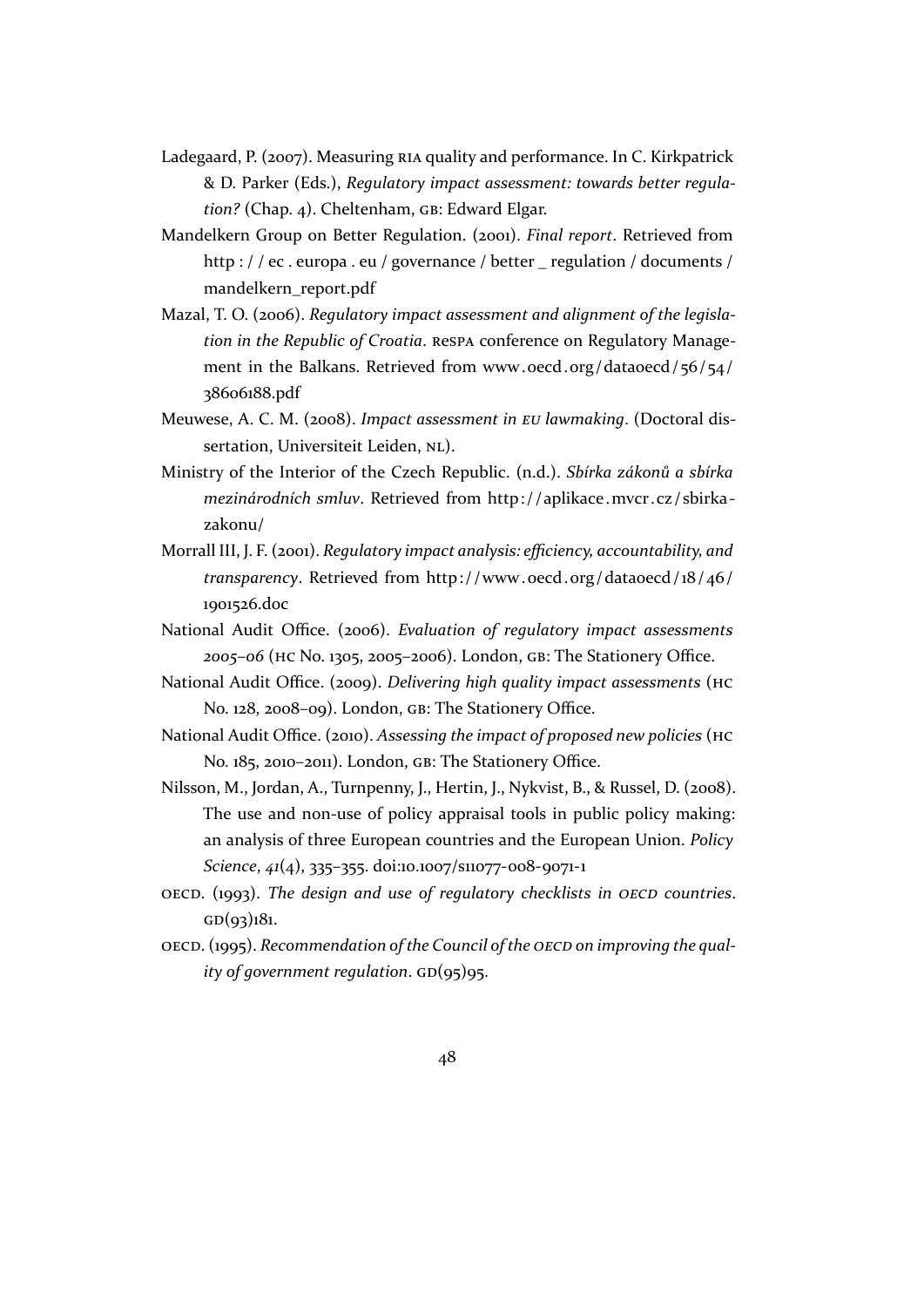- <span id="page-48-0"></span>OECD. (1997a). *Assessing the impacts of proposed laws and regulations* (Sigma Papers No. 13). OECD Publishing. doi:10.1787/5kml6g5bc1s6-en
- OECD. (1997b). *Regulatory impact analysis: best practices in OECD countries*. Paris, FR: OECD. Retrieved from http://www.oecd.org/dataoecd/21/59/ 35258828.pdf
- OECD. (2004). *Regulatory impact analysis (RIA) inventory*. GOV/PGC/RD(2004)1. Retrieved from http://www.o[ecd.org/dataoecd/22/9/35258430.pdf](http://www.oecd.org/dataoecd/21/59/35258828.pdf)
- OECD[. \(2005\).](http://www.oecd.org/dataoecd/21/59/35258828.pdf) *OECD guiding principles for regulatory quality and performance*. Retrieved from http://www.oecd.org/dataoecd/24/6/34976533.pdf
- OECD. (2008). *Deter[minants of quality in regulatory impact analysis](http://www.oecd.org/dataoecd/22/9/35258430.pdf)*. Retrieved from http://www.oecd.org/dataoecd/29/55/42047618.pdf
- OECD. (2009). *Regula[tory impact analysis: a tool for policy coherence](http://www.oecd.org/dataoecd/24/6/34976533.pdf)*. Paris, FR: OECD Publishing.
- Ogus, A. (1[998\). Regulatory appraisal: a neglected opportunity f](http://www.oecd.org/dataoecd/29/55/42047618.pdf)or law and economics. *European Journal of Law and Economics*, *6*, 53–68.
- Radaelli, C. M. (2004, April). *How context matters: regulatory impact assessment in the European Union*. Paper prepared for PSA Conference. Retrieved from http://www.psa.ac.uk/cps/2004/Radaelli.pdf
- Radaelli, C. M. (2005a). Diffusion without convergence: how political context shapes the adoption of regulatory impact assessment. *Journal of European Public Policy*, *12*[\(5\), 924–943. doi:10.1080/135017605](http://www.psa.ac.uk/cps/2004/Radaelli.pdf)00161621
- Radaelli, C. M. (2005b). *What does regulatory impact assessment mean in Europe?* (Working paper No. 192). Retrieved from http : / / econpapers . repec.org/RePEc:reg:wpaper:192
- Radaelli, C. M. (2007, January). *Towards better research on better regulation*. Paper delivered to the Advanced Colloquium on Bette[r Regulation, Centre](http://econpapers.repec.org/RePEc:reg:wpaper:192) [for Regulatory Governance, Uni](http://econpapers.repec.org/RePEc:reg:wpaper:192)versity of Exeter. Retrieved from https: // eric. exeter . ac. uk/repository/bitstream/handle/10036/23973/ RadaelliTowardsBetterResearch.pdf
- Radaelli, C. M. (2010a). Rationality, power, management and symbol[s: four](https://eric.exeter.ac.uk/repository/bitstream/handle/10036/23973/RadaelliTowardsBetterResearch.pdf) [images of regulatory impact assessment.](https://eric.exeter.ac.uk/repository/bitstream/handle/10036/23973/RadaelliTowardsBetterResearch.pdf) *Scandinavian Political Studies*, *33*[\(2\), 164–188. doi:10.1111/j.1467-9477](https://eric.exeter.ac.uk/repository/bitstream/handle/10036/23973/RadaelliTowardsBetterResearch.pdf).2009.00245.x
	- [49](http://dx.doi.org/10.1111/j.1467-9477.2009.00245.x)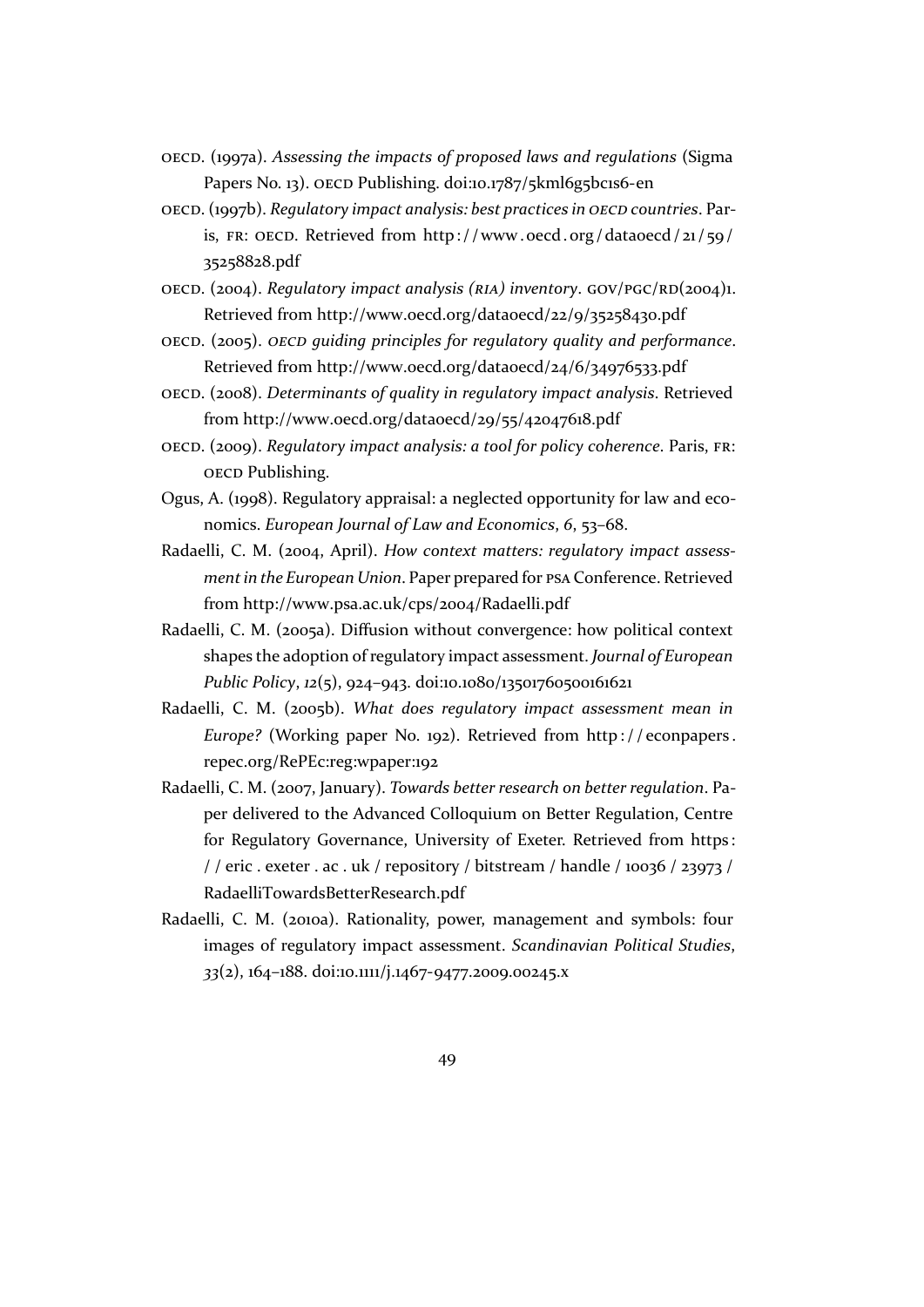- <span id="page-49-0"></span>Radaelli, C. M. (2010b). Regulating rule-making via impact assessment. *Governance: An International Journal of Policy, Administration, and Institutions*, *23*(1), 89–108.
- Radaelli, C. M., & Meuwese, A. C. M. (2009). Better regulation in Europe: between public management and regulatory reform. *Public Administration*, *87*(3), 639–654. doi:10.1111/j.1467-9299.2009.01771.x
- Renda, A. (2006). *Impact assessment in the EU: the state of the art and the art of the state*. Brussels, NL: Centre for European Policy Studies.
- Senate of the Czech Republic. (n.d.). *[Senátní tisky](http://dx.doi.org/10.1111/j.1467-9299.2009.01771.x)*. Retrieved from http://www. senat.cz/xqw/xervlet/pssenat/historie
- Smith, K. E., Fooks, G., Collin, J., Weishaar, H., & Gilmore, A. B. (2010). Is the increasing policy use of impact assessment in europe likely t[o undermine](http://www.senat.cz/xqw/xervlet/pssenat/historie) [efforts to achieve healthy public polic](http://www.senat.cz/xqw/xervlet/pssenat/historie)y? *Journal of Epidemiology & Community Health*, *64*, 478–487. doi:10.1136/jech.2009.094300
- Staroňová, K. (2009). Better regulation and regulatory quality: the case of RIA in Slovakia. *Sociológia*, *41*(3), 247–264.
- Staroňová, K. (2010). Regulatory impac[t assessment: formal insti](http://dx.doi.org/10.1136/jech.2009.094300)tutionalization and practice. *Journal of Public Policy*, *30*, 117–136. doi:10.1017/S0143814X09 990201
- Torriti, J. (2010). Impact assessment and the liberalization of the EU energy markets: evidence-based policy-making or policy-base[d evidence-making?](http://dx.doi.org/10.1017/S0143814X09990201) *[Journal](http://dx.doi.org/10.1017/S0143814X09990201) of Common Market Studies*, *48*(4), 1065–1081.
- Turnpenny, J., Nilsson, M., Russel, D., Jordan, A., Hertin, J., & Nykvist, B. (2008). Why is integrating policy assessment so hard? A comparative analysis of the institutional capacities and constraints. *Journal of Environmental Planning and Management*, *51*(6), 759–775. doi:10 . 1080 / 09640560802423541

Turnpenny, J., Radaelli, C. M., Jordan, A., & Jacob, K. (2009). The policy and politics of policy appraisal: emerging trends and new directions. *[Journal](http://dx.doi.org/10.1080/09640560802423541) [of European Public P](http://dx.doi.org/10.1080/09640560802423541)olicy*, *16*(4), 640–653. doi:10.1080/13501760902872783

Wolters Kluwer ČR. (n.d.). *Systém ASPI*. Retrieved from http://www.systemaspi. cz/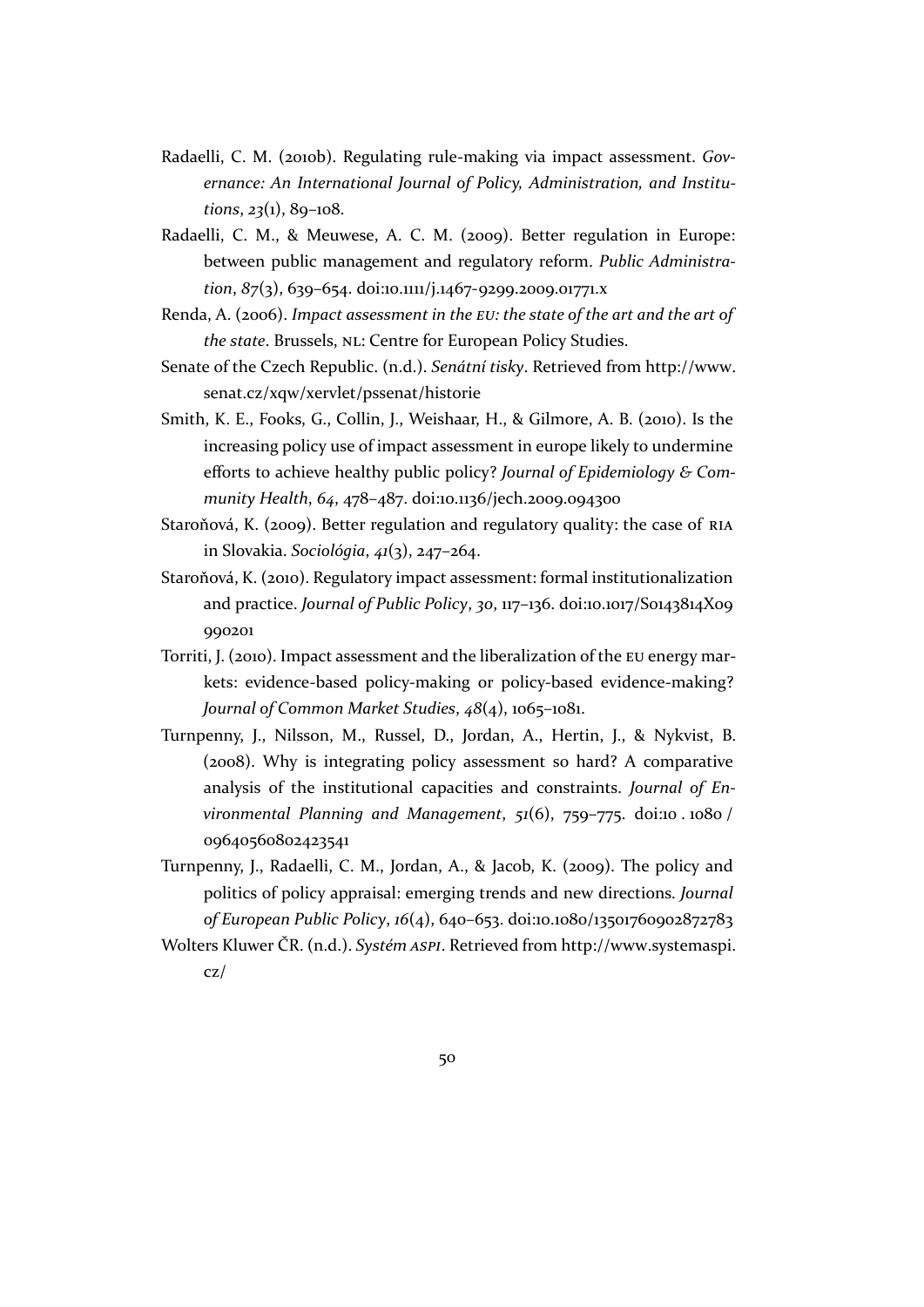- <span id="page-50-0"></span>Zhang, Y.-F. (2010). Towards better regulatory governance? *Public Management Review*, *12*(6), 873–891. doi:10.1080/14719037.2010.488865
- Zhang, Y.-F., & Thomas, M. (2009). Regulatory reform and governance: a survey of selected developing and transition economies. *Public Administration and Development*, *29*(4), 3[30–339. doi:10.1002/pad.534](http://dx.doi.org/10.1080/14719037.2010.488865)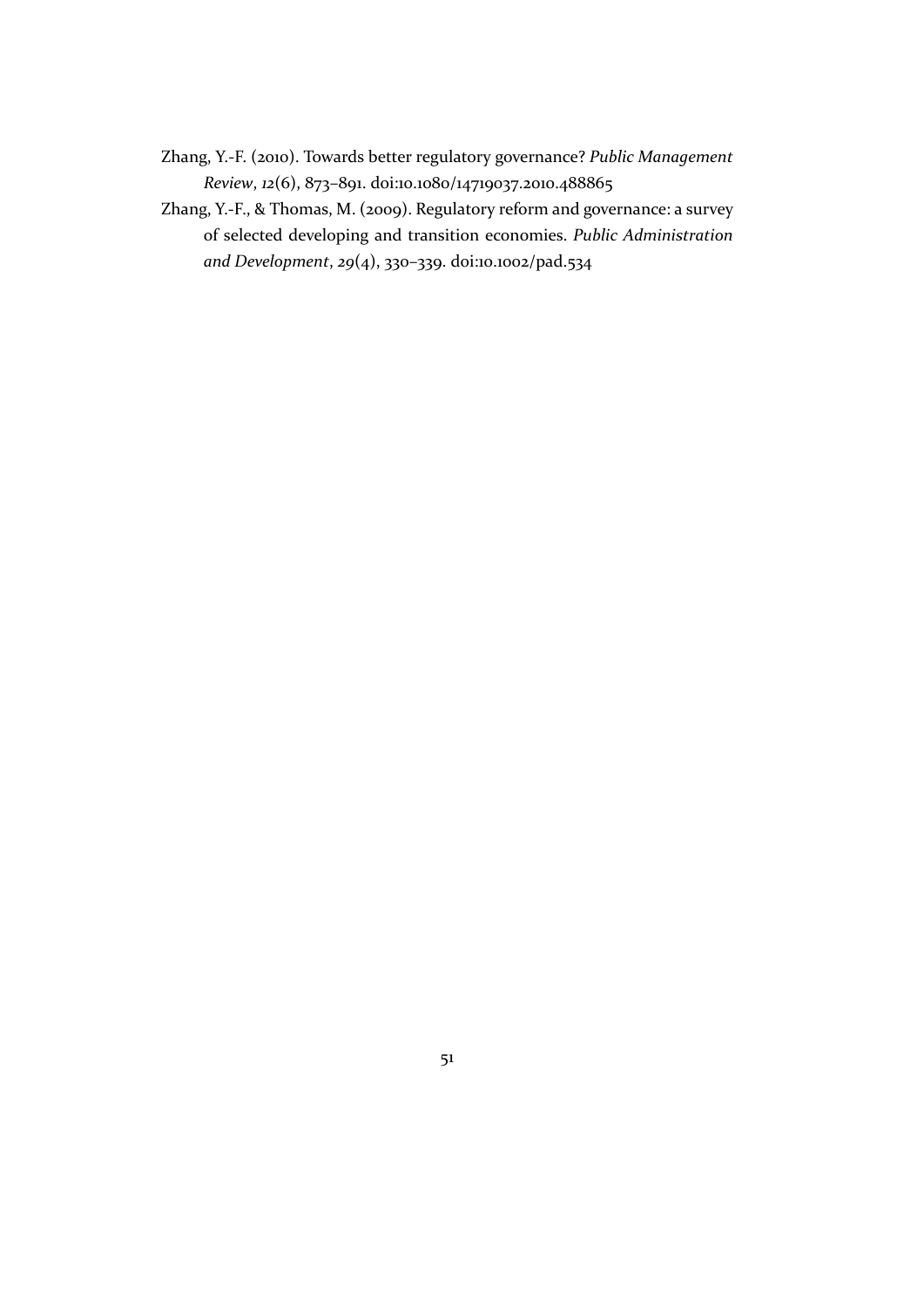## **A Bachelor Thesis Proposal**

UNIVERSITAS CAROLINA PRAGENSIS založena 1348

> Univerzita Karlova v Praze Fakulta sociálních věd Institut ekonomických studií

Opletalova 26 110 00 Praha 1 TEL: 222 112 330, 305 TEL/FAX: 222 112 304 E-mail: ies@mbox.fsv.cuni.cz http://ies.fsv.cuni.cz

Akademický rok 2009/2010

#### **TEZE BAKALÁSKÉ PRÁCE**

| Student:    | Karel Jára   |
|-------------|--------------|
| :Dhor       | Ekonomie     |
| Konzultant: | Jiří Schwarz |

Garant studijního programu Vám dle zákona č. 111/1998 Sb. o vysokých školách a Studijního a zkušebního řádu UK v Praze určuje následující bakalářskou práci

#### Předpokládaný název BP:

Does RIA really evaluate regulatory impact? The case of the Czech Republic

Charakteristika tématu, současný stav poznání, případné zvláštní metody zpracování tématu: Regulatory Impact Analysis/Assessment (RIA) is a process used in many countries today before a new government regulation is introduced. It is aimed to provide a detailed and systematic appraisal of the potential (especially economic) impacts of a new regulation in order to assess whether the regulation is likely to achieve the desired objectives. By regulation in this case are meant all kinds of legislative acts. RIA also involves consulting major affected groups such as citizens, entrepreneurs, farmers etc. According to its proponents it leads to higher transparency and efficiency of the process of creating legislative proposals and higher quality and consistency of the legislation. The history of conducting these assessments can be seen as going back to late 1970s when Inflation Impact Assessments and later also Benefit-Cost Analyses were performed in the USA when a new legislation was proposed. Since 1990s RIA requirements for new legislation have spread to most OECD countries and today also a number of development countries have adopted it. There have been numerous studies about conducting the RIAs itself and the above-mentioned proponents perception is generally accepted or not challenged.

#### Struktura BP:

Abstract In the Czech Republic the duty to conduct RIA has been imposed on all new legislation proposals drawn up by government since 2007. As a matter of fact by passing the bill to the parliament the legislative process is just started. In the Chamber of Deputies it goes through chamber committees where amendments or other changes might be proposed. These are then